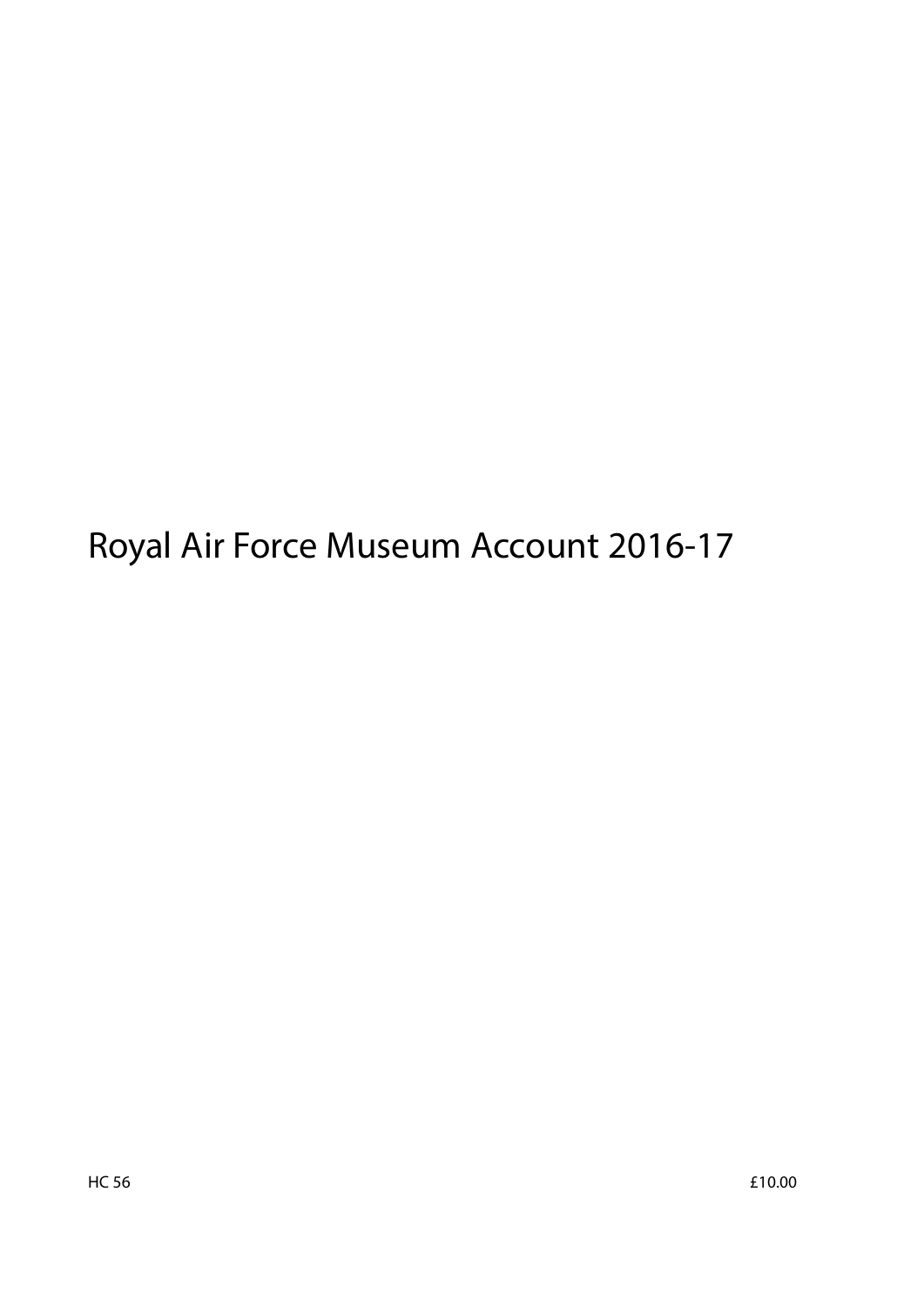# Royal Air Force Museum Account 2016-17

Presented to Parliament pursuant to Section 3(3) of the Government Resources and Accounts Act 2000 (Audit of Public Bodies) Order 2003

Ordered by the House of Commons to be printed on 19 July 2017

19 July 2017  $H$ C 56  $f$ 10.00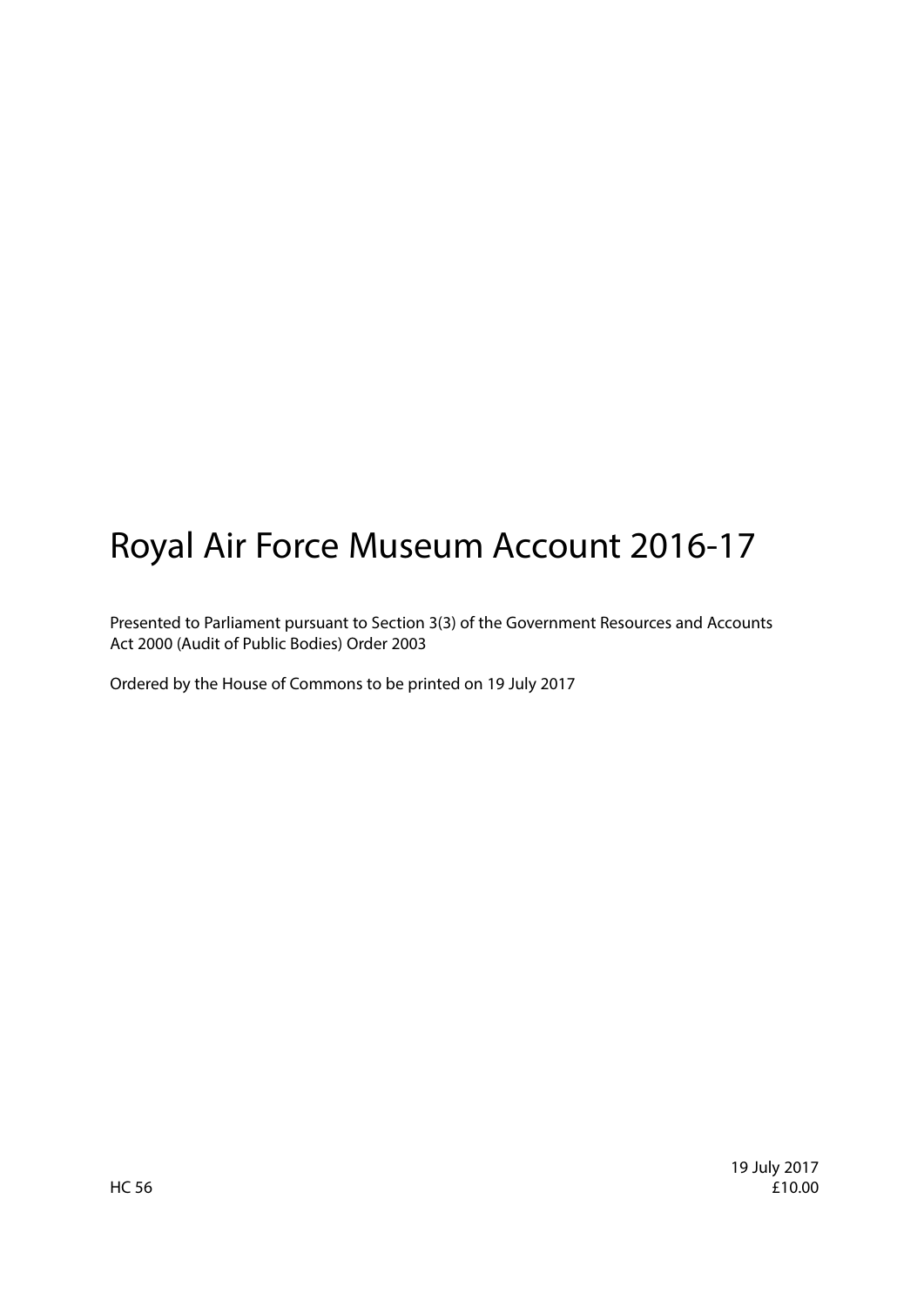The National Audit Office scrutinises public spending for Parliament and is independent of government. The Comptroller and Auditor General (C&AG), Sir Amyas Morse KCB, is an Officer of the House of Commons and leads the NAO. The C&AG certifies the accounts of all government departments and many other public sector bodies. He has statutory authority to examine and report to Parliament on whether departments and the bodies they fund have used their resources efficiently, effectively, and with economy. Our studies evaluate the value for money of public spending, nationally and locally. Our recommendations and reports on good practice help government improve public services, and our work led to audited savings of £734 million in 2016.



© Crown copyright 2017

This publication is licensed under the terms of the Open Government Licence v3.0 except where otherwise stated. To view this licence, visit nationalarchives.gov.uk/doc/open-government-licence/version/3 or write to the Information Policy Team, The National Archives, Kew, London TW9 4DU, or email: psi@nationalarchives.gsi.gov.uk.

Where we have identified any third party copyright information you will need to obtain permission from the copyright holders concerned.

ISBN: 978-1-910305-74-4

Printed on paper containing 75% recycled fibre content minimum

Printed in the UK on behalf of the Controller of Her Majesty's Stationery Office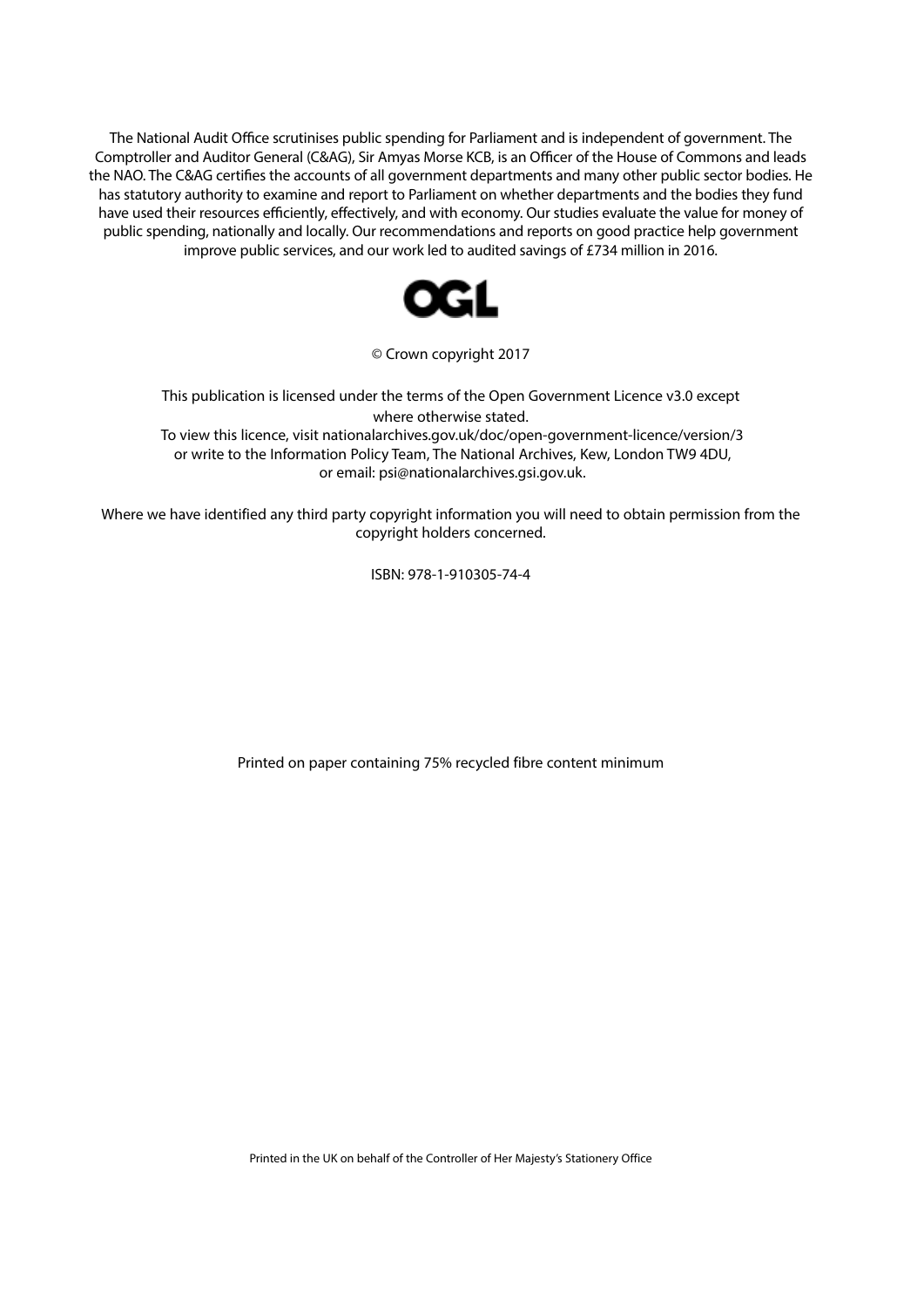## **Contents**

|                                                       | Page           |
|-------------------------------------------------------|----------------|
| <b>Annual Report</b>                                  |                |
| Administrative information                            | $\overline{2}$ |
| Foreword                                              | 3              |
| Performance report                                    |                |
| Overview                                              | 4              |
| Performance analysis                                  | $\overline{7}$ |
| Accountability report                                 |                |
| Corporate Governance report                           | 11             |
| Remuneration and Staff Report                         | 17             |
| Parliamentary accountability and audit report         | 20             |
| <b>Financial Statements</b>                           |                |
| <b>Consolidated Statement of Financial Activities</b> | 23             |
| <b>Consolidated Balance Sheet</b>                     | 24             |
| <b>Consolidated Cash Flow Statement</b>               | 25             |
| Notes to the Financial Statements                     | 26             |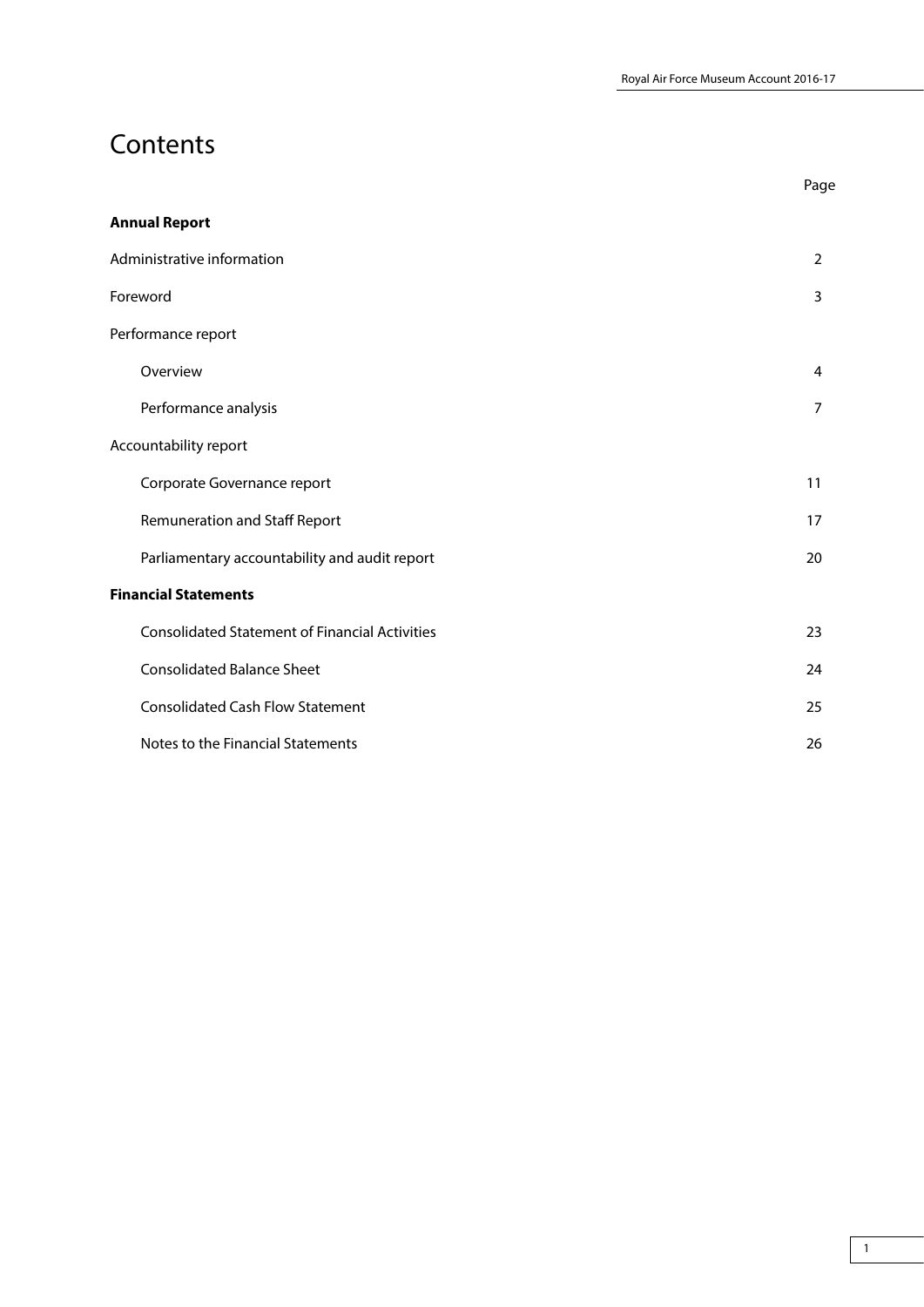## Administrative information

### **Address of the charity**

Royal Air Force Museum Grahame Park Way Hendon London NW9 5LL

### **Registered charity number**

244708

## **Names and addresses of other relevant organisations:**

### **Auditor**

Comptroller and Auditor General National Audit Office 157-197 Buckingham Palace Road Victoria London SW1W 9SP

### **Solicitors**

Devonshires 30 Finsbury Circus London EC2M 7DT

### **Bankers**

Barclays Bank Plc PO Box 12820 Whetstone London N20 0WE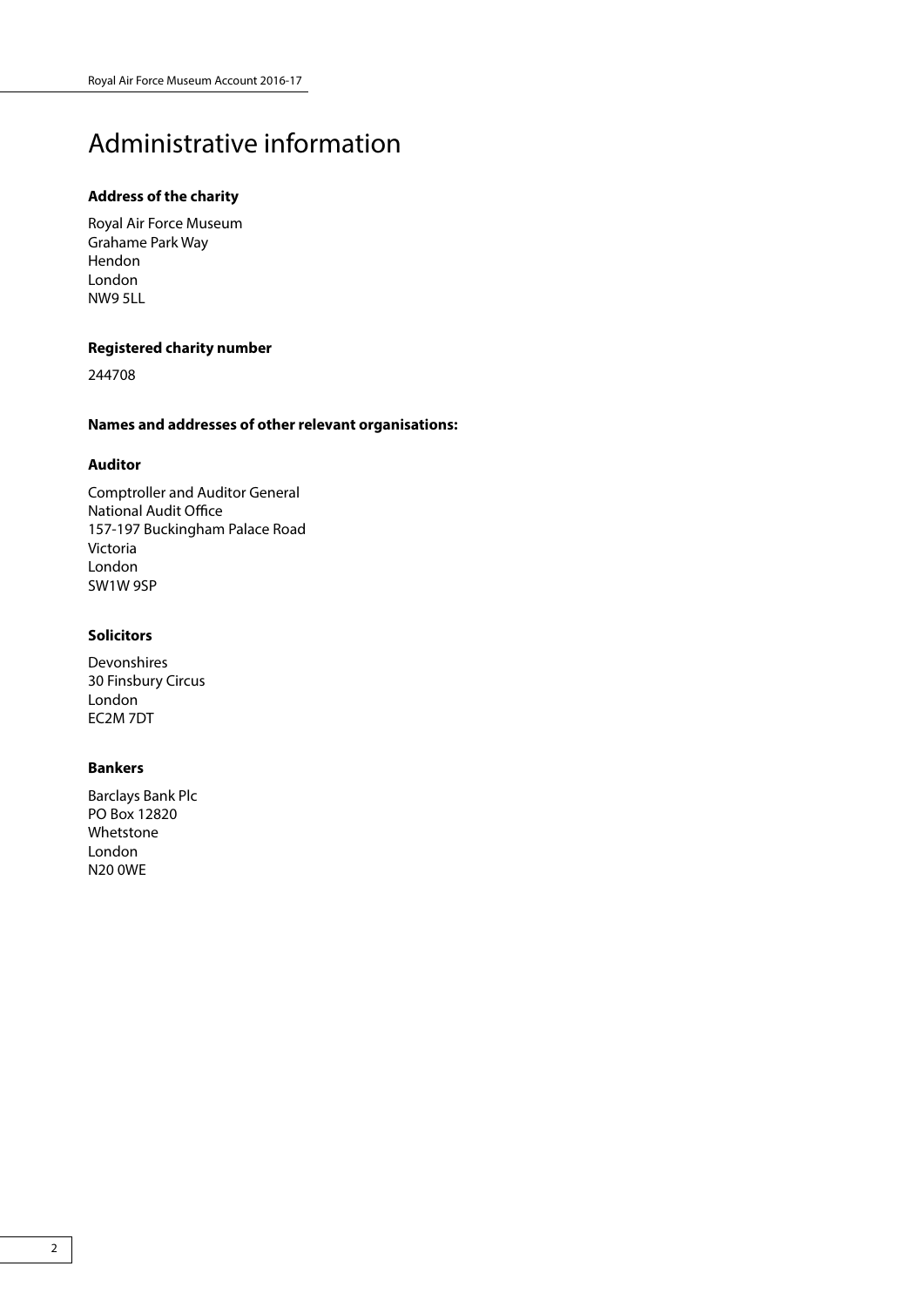## Foreword

## Charitable Objects

The object of the charity is to educate and inform the public and members of the Royal Air Force about:



 $\blacksquare$  the role of the Royal Air Force in relation to the armed forces of the realm, other air forces and aviation generally

in particular, but not exclusively, by collecting, conserving, preserving, managing, exhibiting and storing documents, items, artefacts and other materials in the collection.

The vision of the Museum is to ensure that the RAF's story endures and enriches future generations.

The RAF Museum will be a world-leading visitor destination that engages, inspires and connects everyone with the RAF story through exploration of its people and its collections.

## Our purpose

The RAF has shaped our nation and our society. It has influenced how we live our lives today through its impact on world events, society and technology.

The purpose of the Museum is to tell the story of the RAF through its people and collections.

- For our nation, we help people to understand the impact of the RAF on the world.
- For visitors, we make our collections and the RAF story relevant and stimulating.
- For current and former RAF personnel and their families, we preserve, honour and share the stories of their service.

The Museum has a unique opportunity to help the Royal Air Force to celebrate its Centenary in 2018 while improving its story-telling and building up its resilience for the next century.

Three strategic priorities will shape its activities and ambitions for the next five years:

- Interpret the RAF Story
- Focus the Collection
- n Invest in the RAF Museum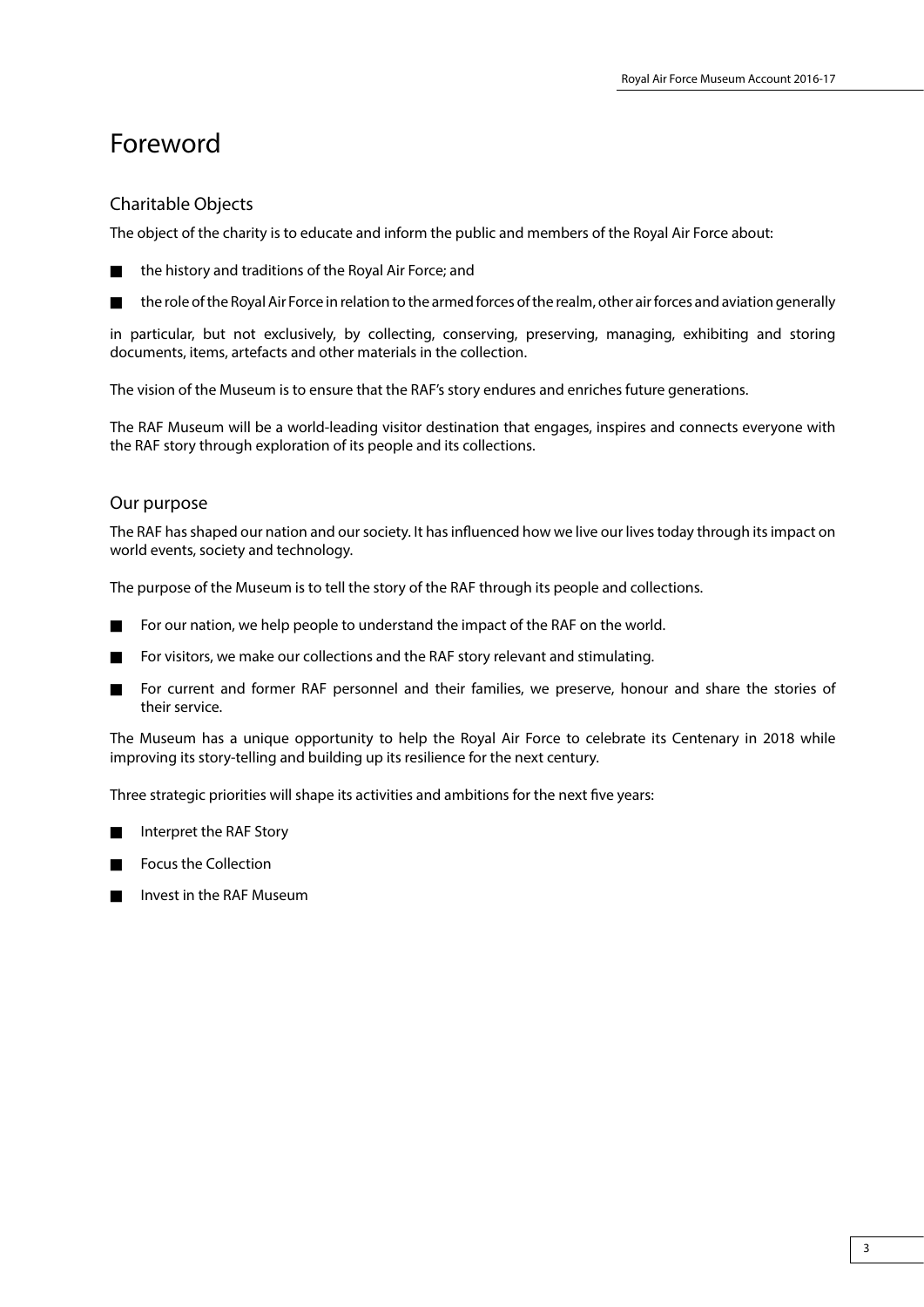## Performance report

### Overview

The Royal Air Force (RAF) Museum was established in 1965 and opened at the London (Hendon) site in 1972 as a legacy of the RAF's fiftieth anniversary. As we approach the RAF's Centenary in 2018 our vision and mission will link us more closely with the RAF story and its people. The Museum will celebrate and commemorate this anniversary through a major transformation of our visitor experience sharing the RAF story on site and online.

A multi-million-pound transformation of the RAF Museum's London home will welcome visitors to discover a new green heart of the community in Colindale, reflecting the historic RAF Hendon airfield. New, innovative galleries will explore the first 100 years of the RAF, its roles today and invite visitors to imagine its future contribution and technology. A new digital sharing project will promote a conversation with a global audience and help connect people to the RAF story.

The first stage of the RAF Centenary Programme, the 'First World War in the Air', opened successfully in December 2014 with generous support from the Heritage Lottery Fund (HLF) and BAE Systems plc. Fundraising for the subsequent phases due to open in 2018 has continued apace and the Museum has secured further pledges towards the overall target for the capital programme of £25.6 million; these include the HLF and significant donations from the Government's LIBOR fines scheme together with several trust and foundation grants, corporate and individual donations. In addition, this financial year Trustees have designated £393,000 of the Museum's self-generated income towards the Programme.

### Strategic priority 1: Interpret the RAF story

Our research, exhibitions, and educational work all contribute to the Museum's priority to interpret the RAF story.

The Cosford Air Show, led by the RAF, again proved a hugely popular event and a tremendous success.

A new Access and Learning Strategy drives the development and delivery of increased audience engagement– putting audiences of all ages at the heart of everything we do, and inspiring and engaging them with the RAF Story through the Museum's collections and stories of its people.

The Museum's Research Strategy and Programme is supported by a voluntary Research Board, chaired by Professor Richard Overy. In 2016-17 the programme included the Trenchard Lectures – an evening series hosted in partnership with the Royal Aeronautical Society and the University of Wolverhampton - and two lunchtime lecture series focusing on air power during the First World War and Cold War periods. The Museum is also hosting two PhD students, one in partnership with the University of Exeter funded by an AHRC Research and Enterprise in Arts and Creative Technology Collaborative Studentship and one in partnership with King's College London supported by a Professor Sir Richard Trainor Scholarship. In September 2016, the Museum ran a two-day international conference in conjunction with the Royal Aeronautical Society on the theme of Air Power: Now and the Future, which included speakers both from the UK and abroad.

The Archive and Library received over 3550 written and around 2000 telephone enquiries from the public. Over 460 researchers engaged with the collections by visiting the Reading Room at our London site.

Both the RAF Centenary and Centenary Legacy Programmes will have a significant impact on how we interpret the RAF story, now and into the future.

The capital transformation of the London site, planned for June 2018, will offer a warm welcome through a new visitor centre with clear orientation, café, shop, members' room and flexible-use spaces. Three innovative exhibitions will explore the first 100 years of the RAF and invite visitors to imagine its future contribution and technology. A new restaurant will revitalise a disused historic building, connecting visitors with the site's RAF heritage.

A new Learning Centre with bespoke facilities dedicated to the development and delivery of inspiring lifetime learning activities will support programmes and activities developed for and delivered in our unique galleries.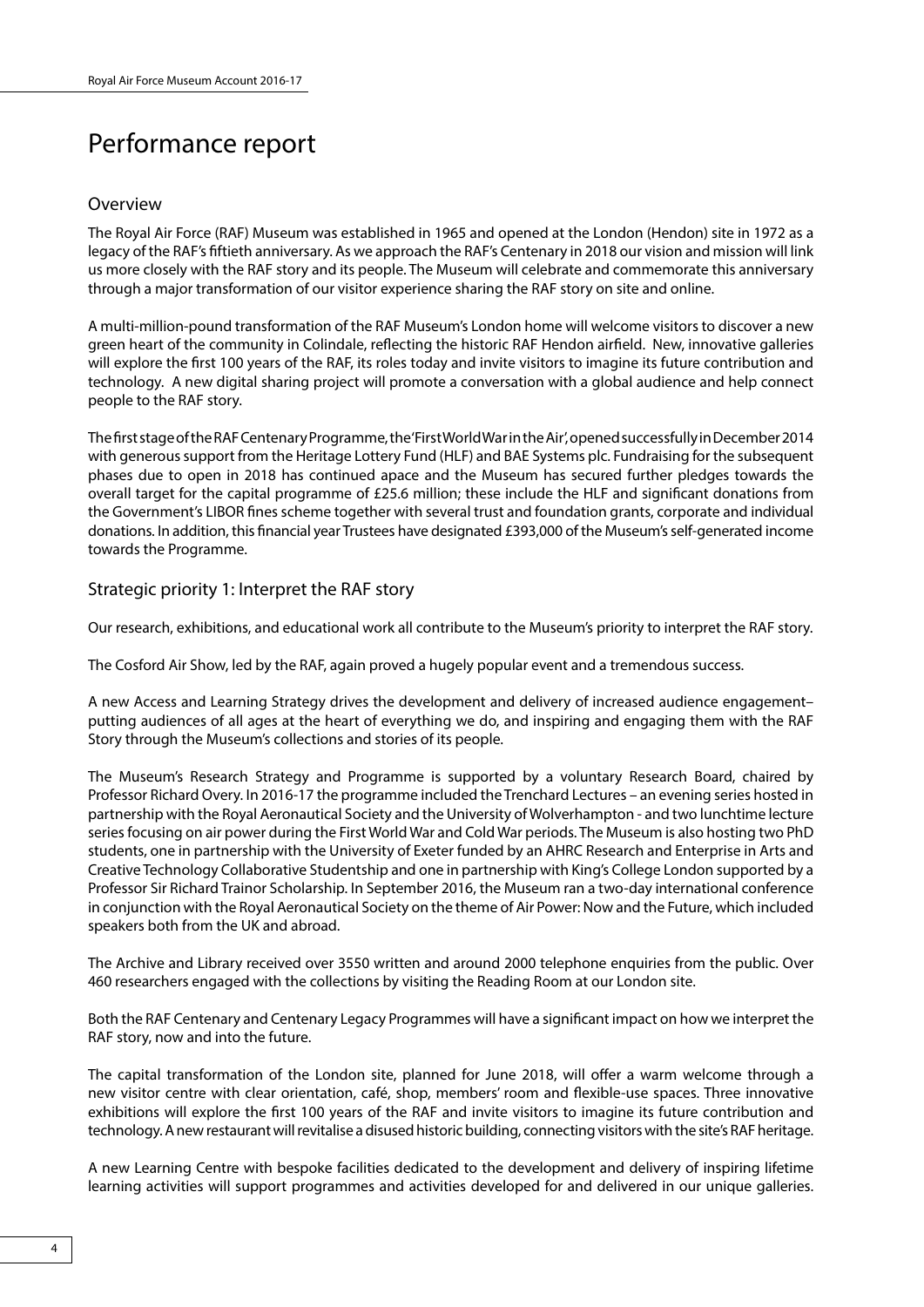These facilities will deliver access for all, being designed with the widest range of participants and subject matter in mind.

Furthermore, we will work with our local communities to research our collections and develop interpretation and activities that reference our neighbourhood's unique airfield heritage. We will transform the landscape at the heart of our site to create sense of place linked to that heritage. We will improve access and orientation and develop inspiring outdoor play and picnic spaces, creating a new village green in an increasingly urbanised North London for both our local communities and other visitors.

Through 'RAF Stories', a digital project, people will contribute personal stories to enhance our understanding and sharing of RAF heritage, onsite and online. As a result, an expanded, more diverse audience will enjoy richer engagement with RAF heritage through our site, collections and people-focused interpretation.

These timely, ambitious changes, during a period of significant development in the north-west London area, will help create a much-needed community resource in a 21st century museum - inclusive, reflective, engaging and exciting. 2016-17 saw these plans become a reality, with enabling works complete, capital works contractors onsite, and exhibitions ready for tendering. The site is transforming and the Trustees and leadership team hugely appreciate the dedication of staff and volunteers and the patience of the public during these works.

The Centenary Programme includes some smaller improvements at Cosford and, in the meantime, Master Planning work has been completed for the Cosford site – exploring how best to develop the site there over the medium to long term in order to better interpret the RAF story. This work includes plans to bring increasing amounts of our stored collections into public view along with new exhibitions and learning spaces.

The RAF100 Joint Venture Appeal with the Royal Air Force, the RAF Benevolent Fund, RAF Association and the RAF Charitable Trust has been formed to enable the charities to come together to mark 100 years of the RAF and raise funds to support the partners' future work, and the Museum's share of this is accounted for here as a joint venture.

### Strategic Priority 2: Focus the collection

The RAF Museum holds over 1.3 million objects representing the national memory of the RAF at work and play, war and peace. It includes:

- n The largest and most comprehensive collection of RAF related aircraft in the world, from the tiny Avro Rota autogyro, used for secret radar calibration missions before WW2, to the gigantic VC-10 transport aircraft, in service for nearly fifty years.
- n Objects ranging from uniforms and medals to unique personal items, including the record collection of T E Lawrence and personal effects of Amy Johnson, that bring the stories of the iconic figures of the RAF to life.
- n An extensive oral history collection, from first-hand accounts of First World War pilots to the experiences of personnel deployed in current operations.
- Large official collections, from manuals to training films, illustrating the inextricable link between the RAF and its suppliers.

The Collections Development Strategy and associated policies and procedures are central to our delivery of effective museum management; and key to the delivery of effective audience engagement.

After 50 years of formal collecting the Museum has an opportunity to reflect on past acquisitions, rationalise current collections, improve storage and transform collections access to connect all our audiences with the collections and the RAF story. The Museum will continue to develop its collections to tell the rich and diverse story of the RAF through its people, culture, technology, timeline and places.

Objects will be collected, preserved and used proactively for a clear purpose of engagement, including exhibitions, interpretation and research, in accordance with identified proactive collecting priorities.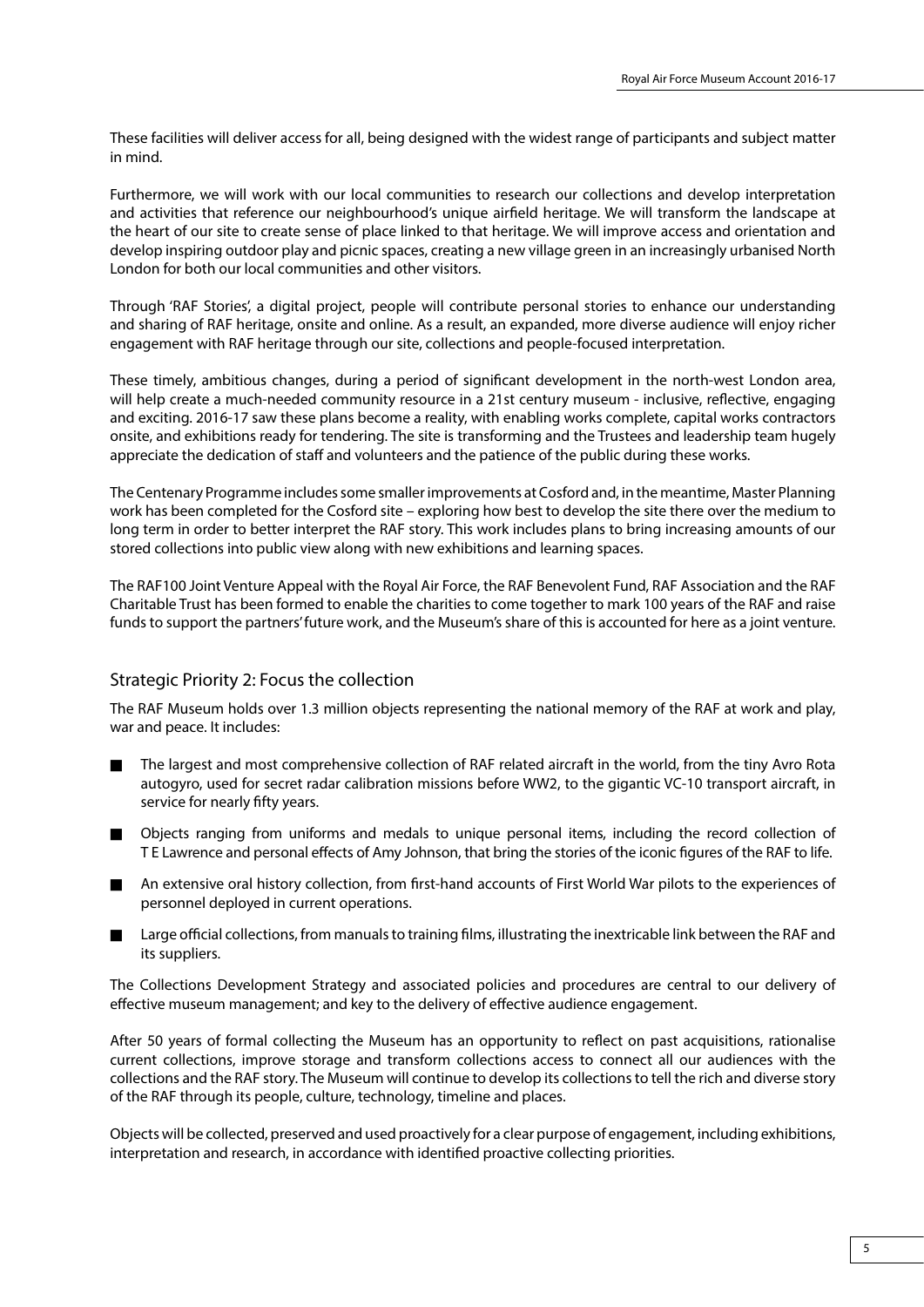The Museum is undertaking a comprehensive collection wide review and its Collections Review Committee assessment surveys make recommendations for action which are in line with the Museum's Association Code of Ethics. In several cases this has led to movement of objects between the two sites in order to better interpret the collection. Where objects or aircraft are deemed to be surplus, or fall outside the Museum's Collection Development Strategy, wherever possible these are offered to Accredited museums following the Museums' Association Disposals Toolkit guidelines. All disposals must be approved following the Museum's Disposals Policy and Procedures.

### Strategic Priority 3: Invest in the RAF Museum

In order to deliver against its first two strategic priorities the Museum must establish a stable and sustainable financial base from which to invest in its people and assets. This priority informs all of the Museum's work, notably the RAF Centenary Programme planning where inspiring content will be underpinned at the London site by more energy efficient infrastructure and the design of spaces to grow secondary spend and, thereby, increase resilience.

Commercial development and sustainability is addressed via the Commercial Strategy which focuses on delivering new and improved experiences for visitors - examples include the expansion of the café area in London, expansion of the shop in Cosford, open cockpit opportunities and ongoing work to improve the simulator and 4D experiences at both sites. In addition the Museum is delivering a broader range of activities, both during Museum hours and evening events, such as 10k runs, food festivals and film screenings.

The Museum has also identified a number of organisational efficiencies in order both to manage the pressures of ever more challenging public finances whilst seeking to deliver an improved visitor experience.

As a result of the progress made against the three strategic priorities, together with the performance of the Museum detailed below, the Board is satisfied that the Museum is a going concern.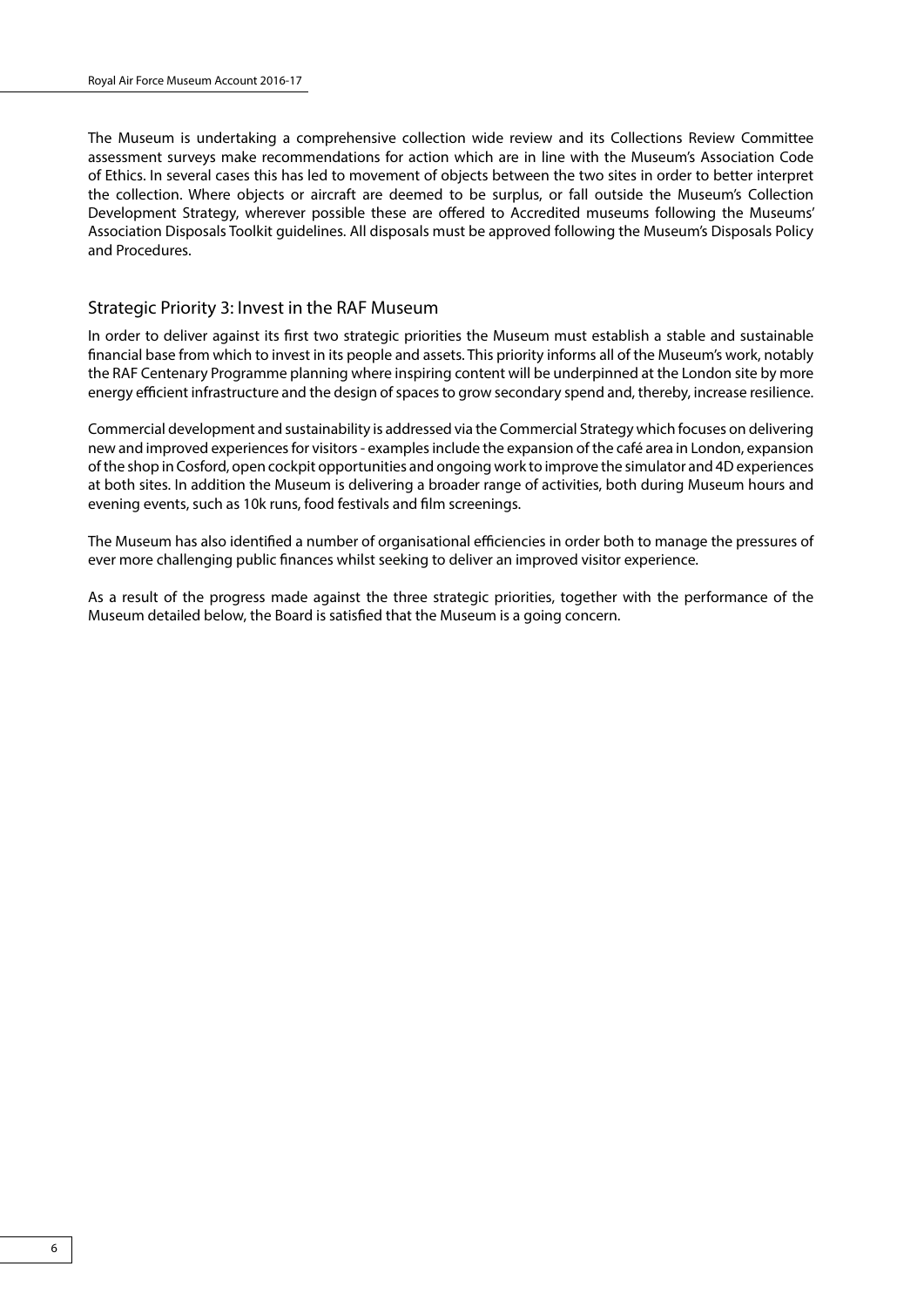### Performance analysis

The Museum uses a number of KPIs to regularly measure and assess its performance:

| Key Performance Indicator:                                                                                   | 2017      | 2016      |
|--------------------------------------------------------------------------------------------------------------|-----------|-----------|
| Visitor numbers (including events such as the Cosford Air Show)                                              |           |           |
| ■ London                                                                                                     | 335,729   | 347,537   |
| ■ Cosford                                                                                                    | 357,546   | 370,319   |
| <b>Trading income</b>                                                                                        | 2,339,882 | 2,591,801 |
| <b>Number of school visits</b>                                                                               |           |           |
| London                                                                                                       | 587       | 640       |
| <b>■ Cosford</b>                                                                                             | 738       | 590       |
| <b>Visitor satisfaction ratings</b>                                                                          |           |           |
| Enjoyment                                                                                                    |           |           |
| London                                                                                                       | 90%       | 90%       |
| <b>■ Cosford</b>                                                                                             | 92%       | 93%       |
| Value for Money                                                                                              |           |           |
| London                                                                                                       | 91%       | 92%       |
| ■ Cosford                                                                                                    | 93%       | 94%       |
| Likelihood to recommend                                                                                      |           |           |
| ■ London                                                                                                     | 69%       | 76%       |
| Cosford                                                                                                      | 82%       | 84%       |
| Social media interaction (no. of Facebook followers, Twitter users and<br>YouTube and Instagram subscribers) | 107,590   | 92,017    |

*These are reported to the board on a quarterly basis and reviewed by monthly basis.*

### Visitor Numbers

The Museum at both sites followed the trend for lower visitor numbers across the sector. This is in part due to the lack of an Easter holiday period in the 2016-17 year, and in London the disruption caused by the capital works has also had an effect.

### Trading Income

Despite the challenges of a disrupted site in London and the above visitor numbers, trading and self-generated revenues have performed reasonably well. From the above income, the trading subsidiary profits were down with the gift aid payment to the Museum totalling £120,000 (2015-16: £358,000).

### School visits

The London Access and Learning team welcomed 587 schools, including 43 Special Educational Needs schools, bringing 26,952 students to the Museum. 5,034 visitors came with Scout, Air Training Corps, RAF recruits and community groups. The team delivered 23 outreach sessions to 1,246 people. 205 lifelong learners attended our special on-site talks for retired adults, supported by the City Bridge Trust and the Heritage Lottery Fund.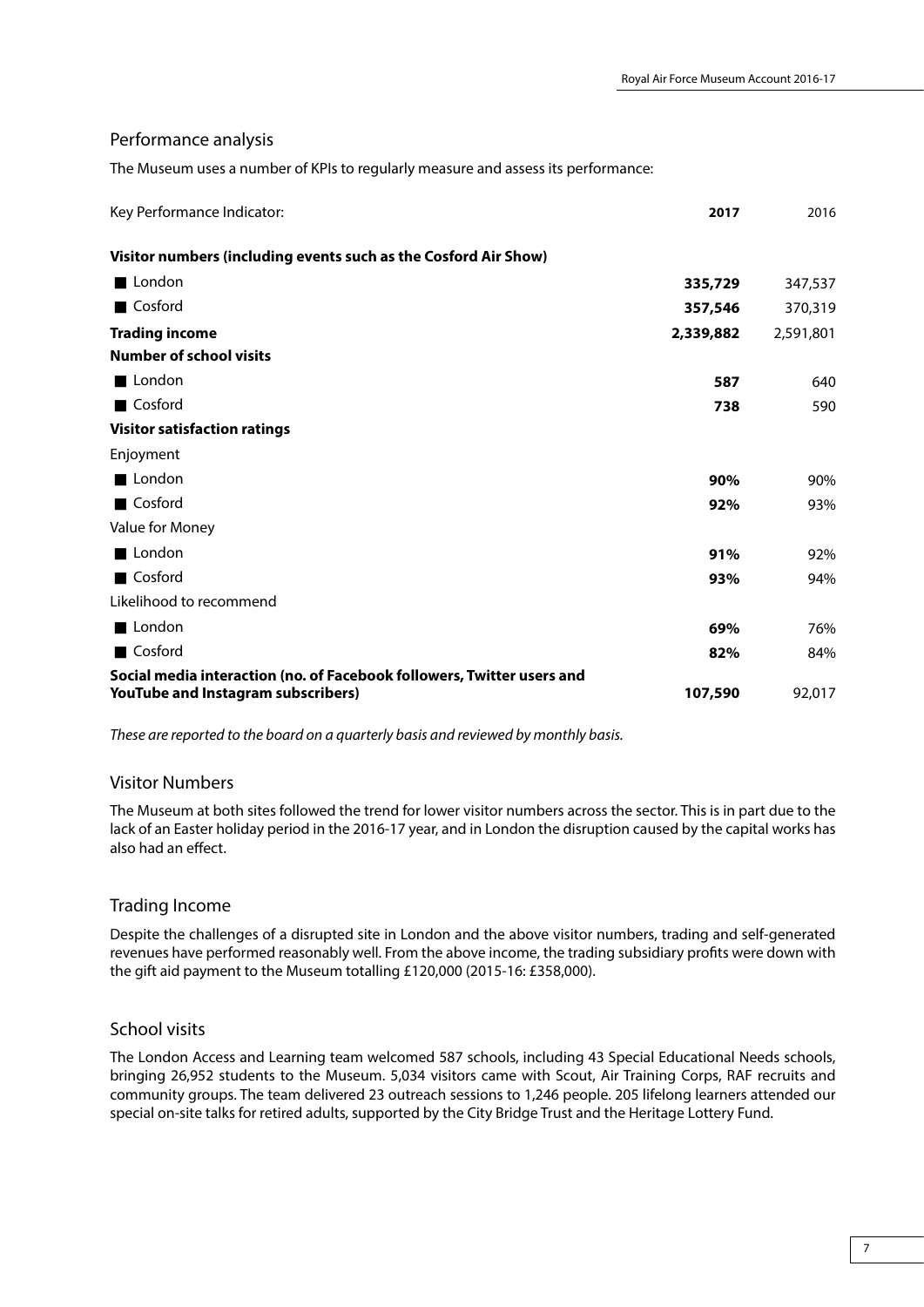At Cosford the Schools Programme continued to flourish with well over 29,000 students and teachers from 738 schools using the Museum for educational activities. In all 800 school workshops were delivered. Several new Science, Technology, Engineering and Maths (STEM) events were run this year including a STEM Learning festival which attracted 26 schools, the glider challenge which saw 10 teams compete and Engineering UK returning with 20 schools, double the previous year. Beyond Image was also a new event hosted on International Women's Day, at which several key speakers addressed young women from four schools about career choices. The event was so successful it has already been booked for next year.

### Visitor Satisfaction

The ALVA surveys show both sites achieving very high Enjoyment and Value for Money ratings considerably outperforming the Museums and Galleries average each year. Our visitors are also highly likely to recommend a visit to others.

### Social Media Interaction

Total visits to the Museum's main website were recorded at 1.2 million (1,217,876) unique individuals reading 4 million (3,986,608) pages of information (2015-16: 1.3 million unique visits). This is slightly lower than the previous year, due to a re-launch of the website as fully responsive in May 2016.

The Museum's social media channels showed steady growth during the year with Facebook followers reaching 65,425 (up from 57,275), Twitter 36,300 (up from 31,200) and 37,779 (up from 34,500) monthly recipients of the Museum's e-newsletters. The YouTube site showed a 393,950 rolling total of visits with c.5,950 views a month.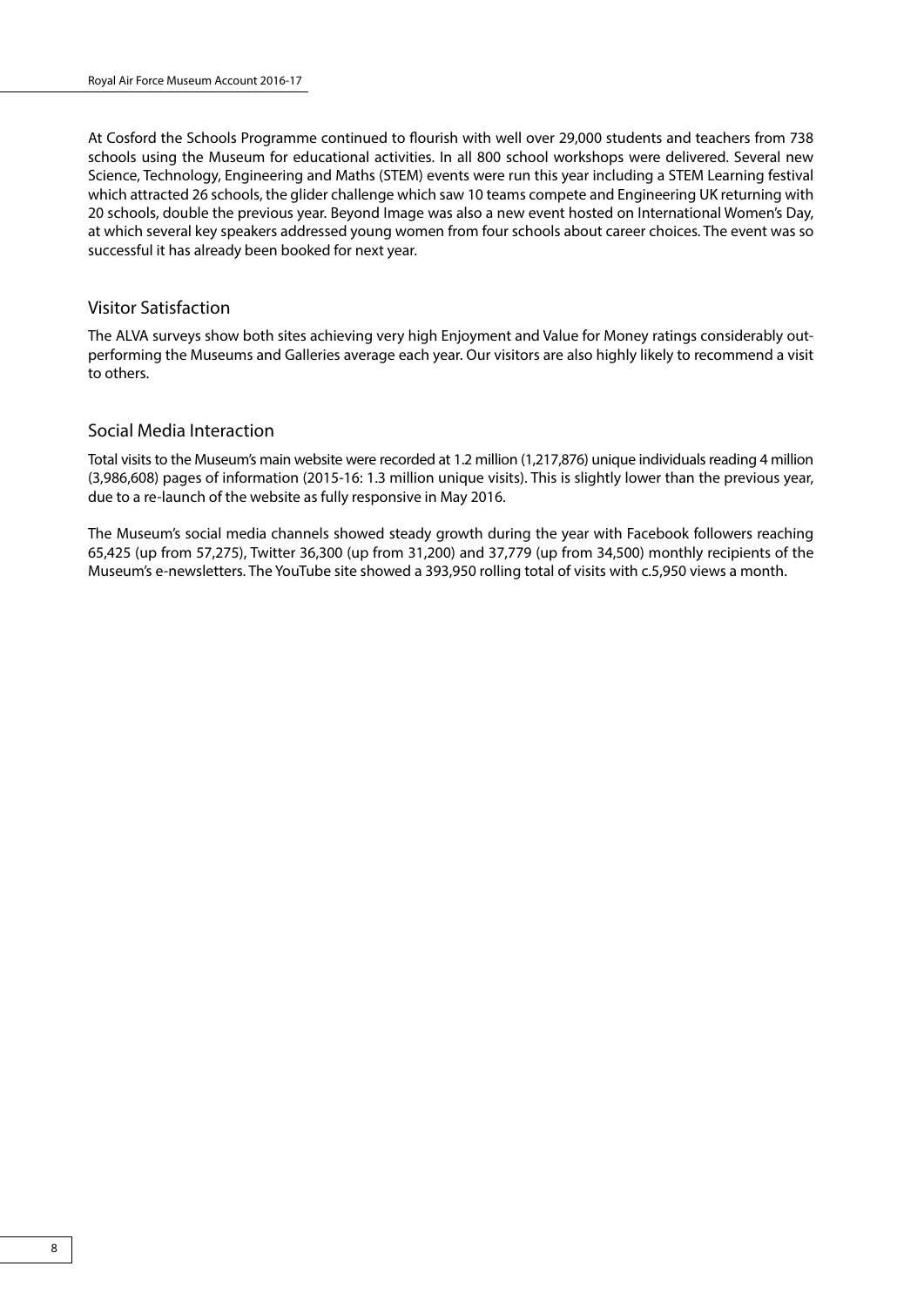## Financial Review

## Statement of Financial Activities

**Income:** The Museum received £8,792,544 of Grant in Aid (2016: £8,561,120). Other income included donations and legacies. The income generated by the trading company on non-charitable activities was £2,339,882 (2016: £2,591,801) (SOFA). Total Incoming Resources of the group amounted to £17,211,111 (2016: £15,323,470) (SOFA).

**Resources Expended:** The total of resources expended amounted to £15,842,863 (2016: £13,400,443 (SOFA). The majority of costs, including the costs of salaries, are in respect of charitable activities.

After adjustment for recognised gains totalling £1,294,778 (2016: £2,348,865), the net movement of funds for the year was an increase of £1,368,248 (2016: £1,923,037) (SOFA). The £2,578,823 loss shown against unrestricted funds is driven by a one-off £2,369,189 loss on disposal of fixed assets relating to buildings and machinery demolished and disposed of as part of the redevelopment of the London site.

## Balance Sheet

The value of the group net assets has increased during the year, and now stands at £97,030,282 at the Year End (2016: £94,367,256) (Consolidated Balance Sheet).

The Land and Buildings at the Museum sites are revalued by professional valuers on a quinquennial basis, with the last valuation taking place in 2014-15.

## Income and Costs of Generating Funds

Trading Company: Any non-charitable activities are undertaken by RAF Museum Enterprises Ltd, a wholly owned subsidiary of the Trustees. The company produced a turnover of £2,339,882 (2016: £2,591,801) (Note 4b) and the associated costs of trading were £2,219,750 (2016: £2,234,027) (Note 4b). During the year, a number of Museum staff and other resources were utilised in furtherance of those activities resulting in a cross charge amounting to £415,901 (2016: £419,174) being paid to the Museum. Gift aid of £120,228 was due to the Museum for 2016-17 (2016: £284,462 (£357,964 less the £73,502 retained in the company)), of which £120,228, was outstanding at year end (£107,964) (Note 9).

Donations: During the year, a total of £4,758,279 (2016: £3,543,341) (Note 3) was received by way of donations to the work of the Museum. These were given by members of the public, legacies and by companies associated with the aerospace industry. The figure includes a number of heritage assets valued at £24,750 (2016: £7,500) (Note 3), which the Museum also received during the year.

## Reserves

The level of charitable unrestricted funds at 31 March 2017 was £2,398,691 (2016: £1,843,402) (Note 15).

During the year, and with reference to guidance from the Charity Commission, the Trustees re-confirmed their commitment to the reserves policy to hold unrestricted and undesignated reserves of at least £500,000 in order to enable financial stability and act as a safeguard against volatile and unpredictable income streams and unforeseen expenditure or liabilities.

The Finance Committee monitors the levels of reserves at the Museum on a quarterly basis as part of their review of the Management Accounts. The Board of Trustees reviews the reserves policy when circumstances change and at least annually.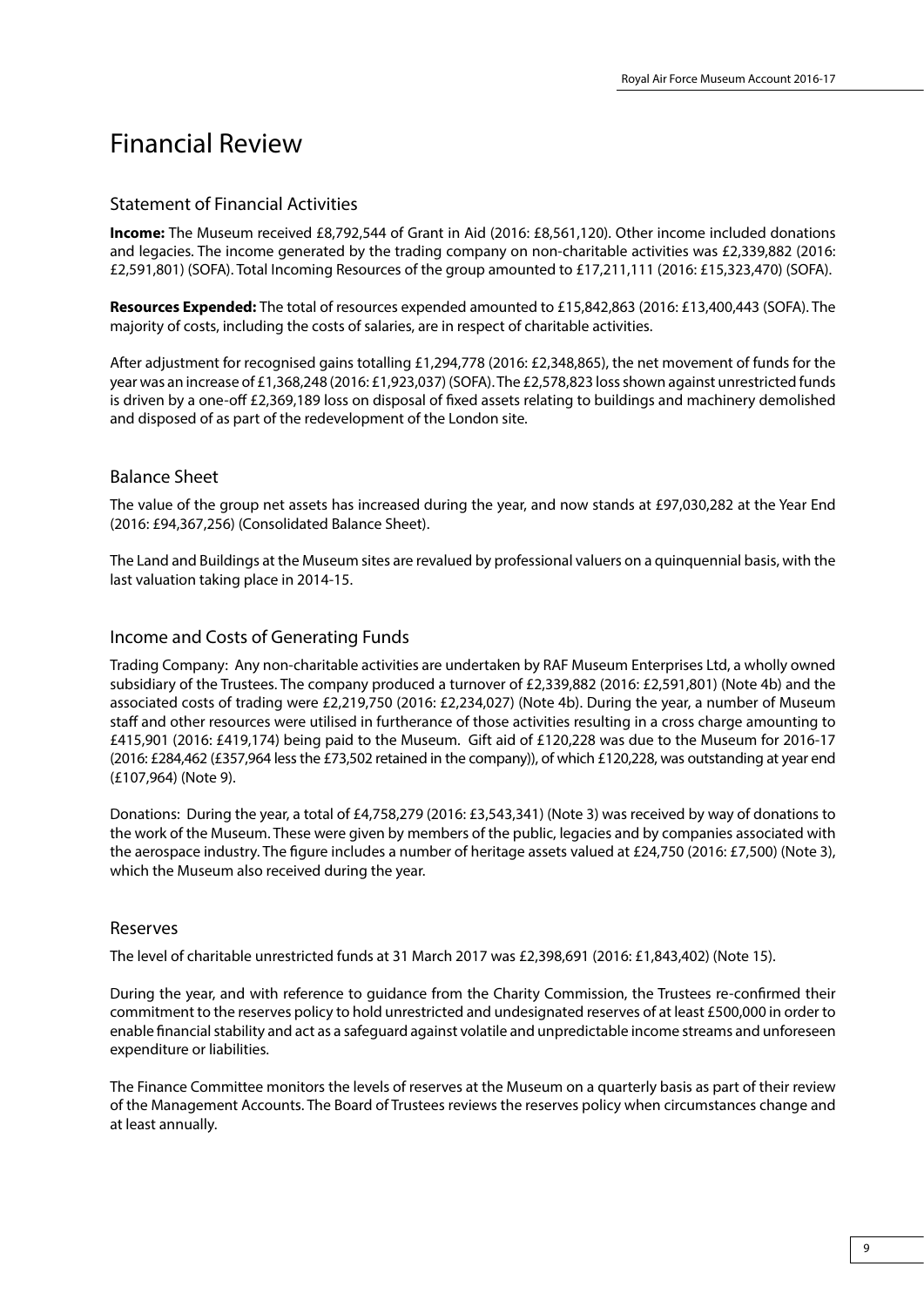## Payment of Creditors

The Museum's policy, in accordance with the Government-wide standard on the payment of creditors, is to settle all undisputed bills within 30 days or in accordance with the supplier's terms of business. The Museum's actual payment performance during the year was an average of 33 days (2016: 38 days).

## Investment Policy

The Trustees continually monitor levels of all the Charity's funds. Available funds are currently invested in a variety of term deposits to maximise the level of return but with minimum risk. The amounts and terms of the investments are based on the Trustees' opinion of the immediate and future needs of the Museum and the Chairman of the Finance Committee reviewed the principal deposits during 2016-17.

## Auditors

The accounts are audited by the Comptroller and Auditor General in accordance with the Government Resources and Accounts Act 2000 (Audit of Public Bodies). The fee for the audit of the Group 2016-17 accounts was £31,100 (2015-16: £30,750). This includes the NAO fee of £23,500 and Hillier Hopkins fee of £7,600 for the audit of RAF Museum Enterprises Ltd.

So far as I, as Accounting Officer of the Museum and as we, as its Trustees, are aware:

- n there is no relevant audit information of which the Museum's auditors are unaware; and
- we have taken all the steps that we ought to have taken to make ourselves aware of any relevant audit information and to establish that the Museum's auditors are aware of that information

### Environmental Policy

The Museum has a number of initiatives in place which underpin the creation of a more sustainable and environmentally friendly organisation. These include energy conservation measures (for example the increased use of LED lighting), a comprehensive recycling programme and new building construction which is consistent with reducing the Museum's carbon footprint.

*ACM Sir Glenn Torpy GCB CBE DSO Maggie Appleton MBE* Chairman Chief Executive Officer on behalf of the Board of Trustees **Royal Air Force Museum** Royal Air Force Museum 6 July 2017 6 July 2017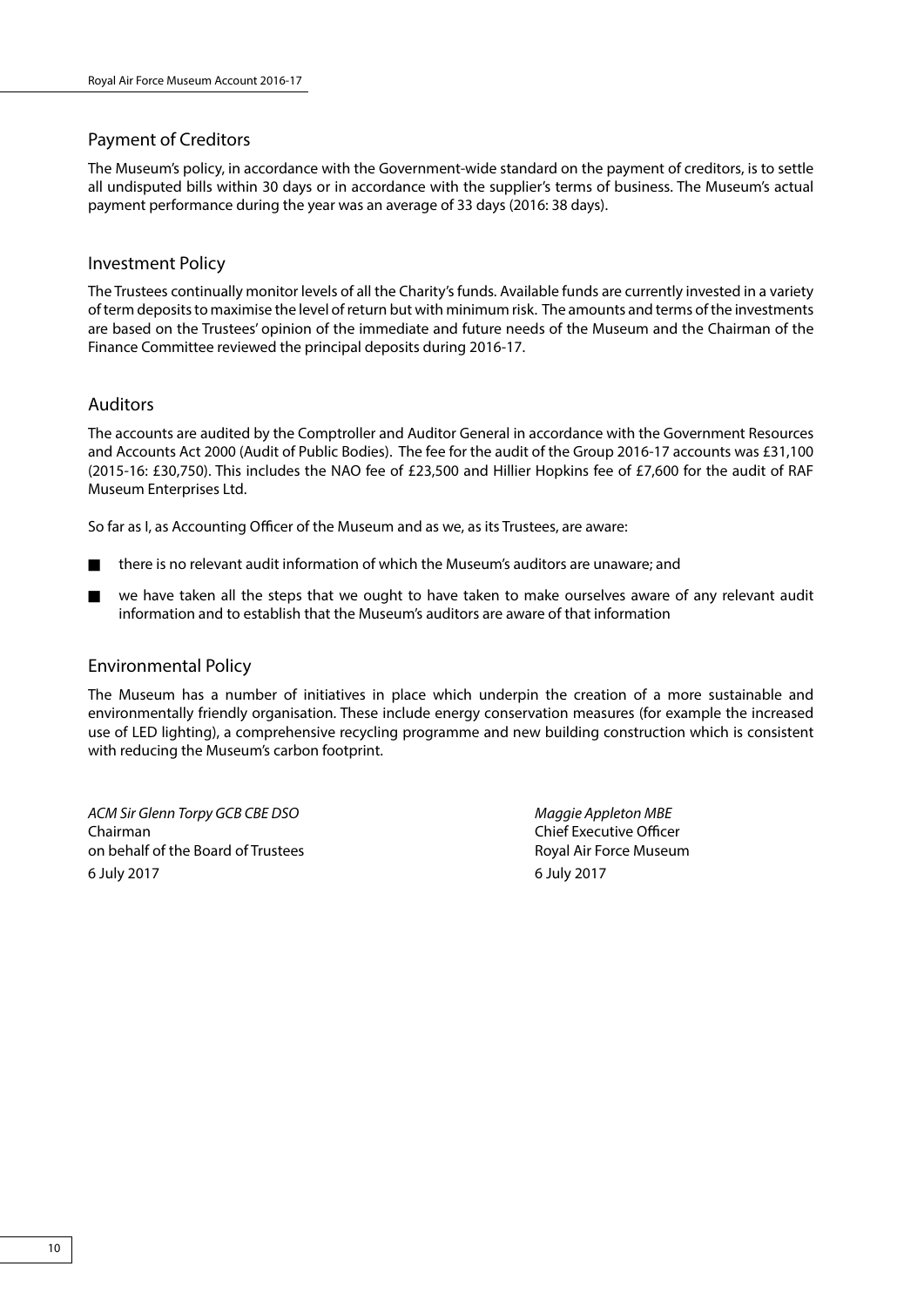## Accountability report

## Corporate Governance report

This report sets out the arrangements for the governance of the Museum, including the Board and Committee structure for the Trustees. It specifically shows how the organisation identifies and manages key risks and provides the assurance from the Chairman of the Board of Trustees and Accounting Officer.

Trustees have complied with their duty in section 11 of the Charities Act 2011 to have due regard to guidance published by the Charity Commission. Trustees are also mindful of the Commission's guidance on public benefit.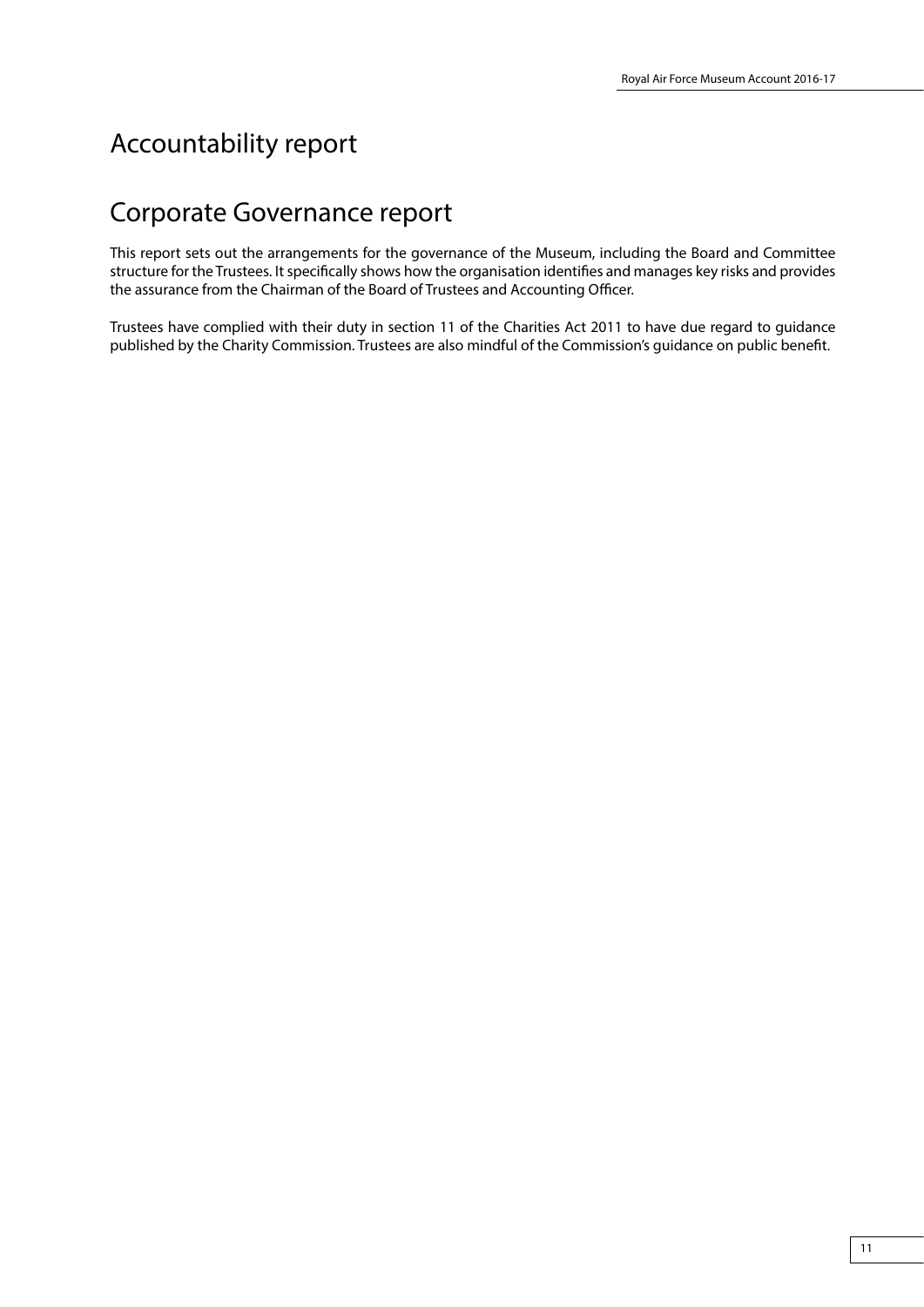## Chief Executive Officer's Report and Governance Statement

### The Governance Framework

The Royal Air Force Museum is a charity registered with the Charity Commission (registration number 244708), governed in accordance with a Deed of Trust dated 4 June 2007.

The Museum is an Accredited National Museum and Non-Departmental Public Body obliged to comply with HM Treasury financial reporting requirements set out in the Financial Reporting Manual and the guidance contained in Managing Public Money. There is a Financial Framework document in place which defines the arrangements between the Museum and its sponsor branch, the Ministry of Defence, relating to the receipt of Grant-in-Aid and the conditions for its expenditure. This Framework was recently updated, with the new version in place with effect from 1 April 2017.

### The Trustees and the Committee Structure

The Royal Air Force Museum is governed by a Board of Trustees under the chairmanship of Air Chief Marshal Sir Glenn Torpy GCB CBE DSO. The Charities Act 2011 requires the Trustees to exercise proper stewardship over the Museum and to take care of its collections.

The Chief Executive Officer of the Museum, Maggie Appleton MBE, is the Accounting Officer responsible to Parliament for the day-to-day management of the Museum as set out in Chapter 3 of *Managing Public Money*.

Trustees are appointed by the Secretary of State for Defence in accordance with the provisions of the public appointments process set out in Office of the Commissioner of Public Appointments Code of Practice. They are appointed for a term of five years and can be appointed for a second term of equivalent length. The Board of Trustees may appoint up to three additional co-opted Trustees to serve on the Board and both co-opted Trustees and other individuals may serve on specific sub-committees to supplement the experience of Board members.

The Trustees receive induction training with the Chief Executive Officer and Senior Leadership Team (SLT) and are encouraged to familiarise themselves with the Museum's priorities through work in sub-committees where they are supported by the Museum's other Directors.

## The Board of Trustees Sub-Committees

The Trustees have established a number of sub-committees for specific purposes and to ensure the effective conduct of business. These sub-committees comprise Audit and Risk, Finance (incorporating responsibility for Investment), Centenary Development (established to lead and support the fundraising for and governance of the Centenary Programme and Centenary Legacy Programme) and Staffing and Remuneration. The Museum also has a Research Board under the chairmanship of Professor Richard Overy.

The terms of reference of each of these sub-committees have been approved by the Full Board. The table below shows the number of meetings and attendance. Minutes of all Board and sub-committee meetings are maintained.

The Trustees have established two subsidiary companies, the shares of which are held by or on behalf of the Trustees although the decisions taken by these companies remain primarily their responsibility. The Board of Royal Air Force Museum Enterprises Ltd includes two independent non-executive Directors.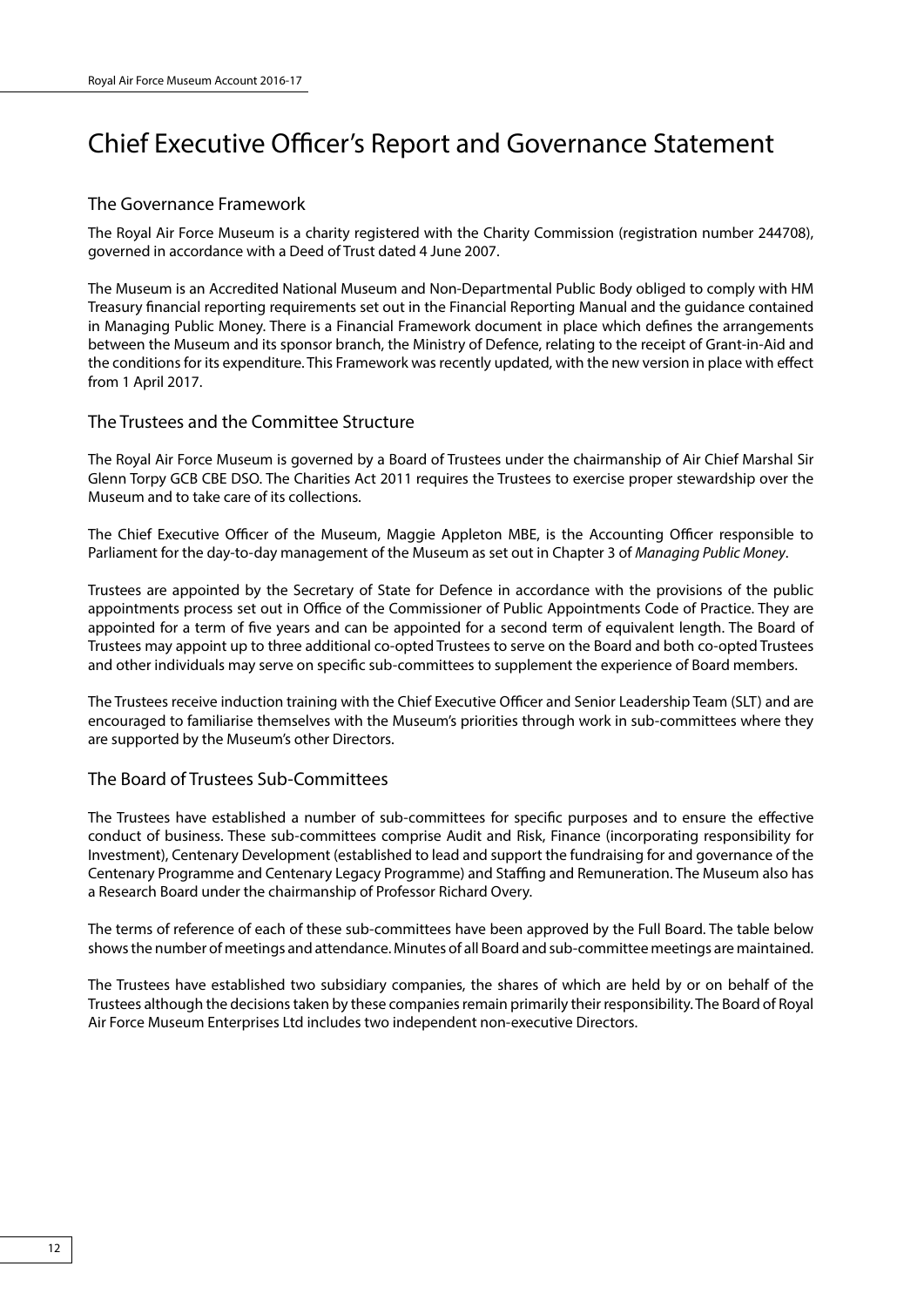|                                      |                  |                                                       |                                   | <b>Sub-Committee attendance</b> |                          |                   |                          |
|--------------------------------------|------------------|-------------------------------------------------------|-----------------------------------|---------------------------------|--------------------------|-------------------|--------------------------|
|                                      |                  | <b>Further</b>                                        | <b>Board</b><br><b>Attendance</b> | Audit<br>and Risk               | <b>Finance</b>           | Staffing and      | Centenary                |
| <b>Board Member</b>                  | <b>Appointed</b> | notes                                                 |                                   |                                 |                          | Remuneration      | <b>Development</b>       |
| Air Chief Marshal<br>Sir Glenn Torpy |                  |                                                       |                                   |                                 |                          |                   |                          |
| <b>GCB CBE DSO BSC</b>               |                  |                                                       |                                   |                                 |                          |                   |                          |
| (Eng) FRAeS FCGI 05-Jul-11           |                  | Chairman                                              | 4/4                               |                                 |                          |                   | 1/4                      |
| Malcolm White                        |                  | Co-opted<br>andChairman<br>Development                |                                   |                                 |                          |                   |                          |
| <b>OBE FRAeS</b>                     | 24-Sep-12        | Committee                                             | 4/4                               |                                 |                          | 4/4               | 4/4                      |
| Sir Gerry                            |                  | Chairman<br><b>Audit and Risk</b>                     |                                   |                                 |                          |                   |                          |
| Grimstone                            | 09-Dec-08        | Committee                                             | 1/4                               | 3/3                             | —                        | $\qquad \qquad -$ | $\overline{\phantom{m}}$ |
| John Michaelson                      | 09-Dec-08        | $\equiv$                                              | 2/4                               |                                 |                          |                   |                          |
| Robin Southwell                      | 09-Dec-08        |                                                       | 4/4                               |                                 |                          |                   | 4/4                      |
| Alan Spence                          | 09-Dec-08        | $\overline{\phantom{0}}$                              | 4/4                               | $\overline{\phantom{0}}$        | -                        | ÷                 | $\overline{\phantom{0}}$ |
| Michael Schindler 05-Jul-11          |                  |                                                       | 3/4                               | 2/3                             | $\overline{\phantom{0}}$ | 2/4               | 3/4                      |
| Andrew Reid                          | 05-Jul-11        | $\overline{\phantom{0}}$                              | 3/4                               | 2/3                             | -                        |                   | 3/4                      |
| <b>Richard Holman</b>                |                  | Chairman<br>Finance                                   |                                   |                                 |                          |                   |                          |
| <b>FCA</b>                           | 05-Jul-11        | Committee                                             | 4/4                               | -                               | 4/4                      | $\equiv$          | 4/4                      |
| Alan Coppin                          | 08-Jul-13        | Co-opted                                              | 4/4                               |                                 |                          |                   | 2/4                      |
| Dr Carol Cole                        | 23-Mar-15        | Chair of<br>Staffing and<br>Remuneration<br>Committee | 4/4                               | 2/3                             |                          | 4/4               |                          |
| Dr Rodney                            |                  |                                                       |                                   |                                 |                          |                   |                          |
| Eastwood                             | 23-Mar-15        | $\equiv$                                              | 3/4                               | $\overline{\phantom{0}}$        | 4/4                      | 3/4               |                          |
| Laurie Benson                        | 17-May-16        |                                                       | 4/4                               | 1/1                             |                          |                   | $\equiv$                 |
| Catriona                             |                  |                                                       |                                   |                                 |                          |                   |                          |
| Kempson                              | 17-May-16        |                                                       | 3/4                               | -                               |                          | $=$               | 1/2                      |
| <b>Nick Sanders</b>                  | 17-May-16        |                                                       | 3/4                               |                                 |                          |                   |                          |
| Peter Bateson<br><b>ACA</b>          |                  |                                                       | 4/4                               | 1/1                             | 4/4                      |                   |                          |
|                                      | 17-May-16        |                                                       |                                   |                                 |                          |                   |                          |
| Julie McGarvey                       | 17-May-16        |                                                       | 3/4                               | -                               |                          |                   | 2/2                      |

The following individuals served as Trustees during 2016-2017:

## Register of Interests

A register of Trustees' interests is maintained. Trustees are required to declare any interest, pecuniary or otherwise, in any matter being considered by the Board. In this period no such interests were declared.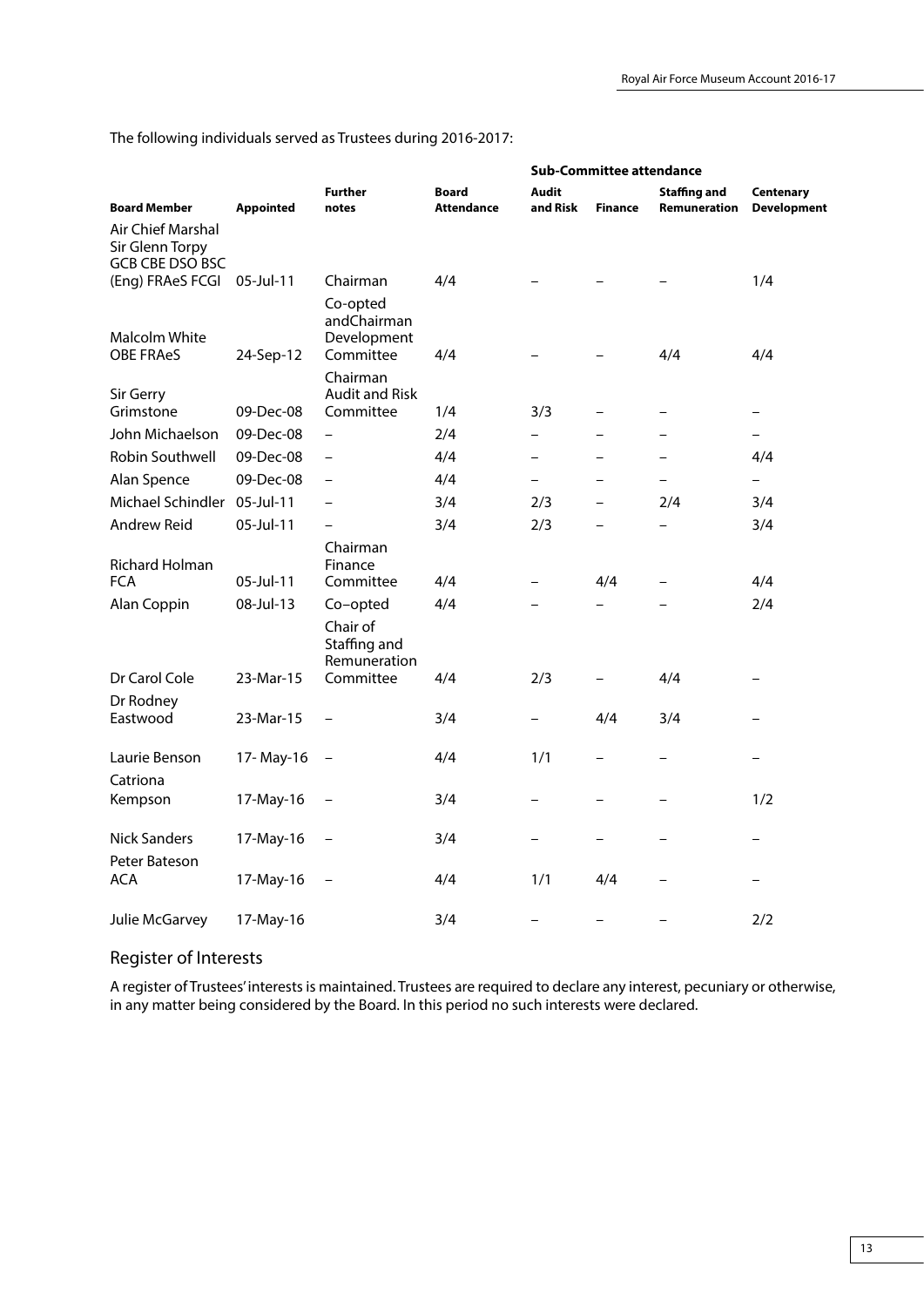### The Board of Trustees' Performance.

The principal achievements of the Museum during the year are highlighted elsewhere in these Financial Statements, including fundraising for the Centenary and the Cosford Air Show. The Board has supported the organisation to achieve these. Specifically the Board has focused on the delivery of the Centenary project in the lead up to the RAF Centenary, with a key component of this being the MOD loan facility negotiated in order to enable the capital works to commence.

Sub-committee minutes are circulated to all Trustees with routine papers for the quarterly meetings of the Full Board and sub-committee Chairs highlight any matters of particular concern for the attention of the Full Board.

There is a wide range of information and data (financial and otherwise) routinely available to Trustees, including detailed management accounts quarterly to the Finance Committee and summary management accounts quarterly to the Full Board, which the Board considers to be adequate management information.

### Personal Data Loss

The Museum has not identified any personal data related incidents during 2016-17 or in the previous five financial years. An incident is defined as a loss, unauthorised disclosure or insecure disposal. Protected personal data is information that links an identifiable living person with information about them which, if related, would put the individual at significant risk of harm or distress; the definition includes sources of information that because of the nature of the individuals or the nature, source or extent of the information, is treated as protected personal data by the Museum.

### Internal Auditors

The Museum's internal auditors are Moore Stephens who work to the Public Sector Internal Audit Standards and provide an independent opinion on the matters subject of review through the internal audit programme. The work programme is signed off by the Trustees' Audit & Risk Committee and the report of the internal auditors is received by that same sub-committee.

As part of this plan Moore Stephens have carried out several reviews this past year, including collections management, the volunteer programme, the Centenary programme, IT infrastructure, core financial controls, and cash handling. The Internal Auditors provide an annual opinion, based upon the audit programme, on the overall adequacy and effectiveness of the Museum's framework of governance, risk management and control.

The work for 2016-17 noted that the Museum continues to develop and make changes. It has made efforts to rectify long-standing gaps in internal control, whilst being forward and outward looking, to revitalise its offer through the Centenary Programme. Much investment is required to put its operations on a sounder footing and we noted good progress towards this objective in the year, but more work needs to be done.

Overall their opinion is that there is some risk that management's objectives may not be fully achieved. Improvements are required in those areas to enhance the adequacy and / or effectiveness of governance, risk management and internal control.

The Audit and Risk Committee accept the opinion and findings of the Internal Auditors. Progress against recommendations will continue to be monitored by the Committee as part of the Internal Audit follow up review process.

### External Auditors

The external auditor of the Museum is the Comptroller and Auditor General with the audit conducted by the National Audit Office. The external auditor of its trading subsidiary, Royal Air Force Museum Enterprises Ltd, is Hillier Hopkins LLP. The accounts are consolidated.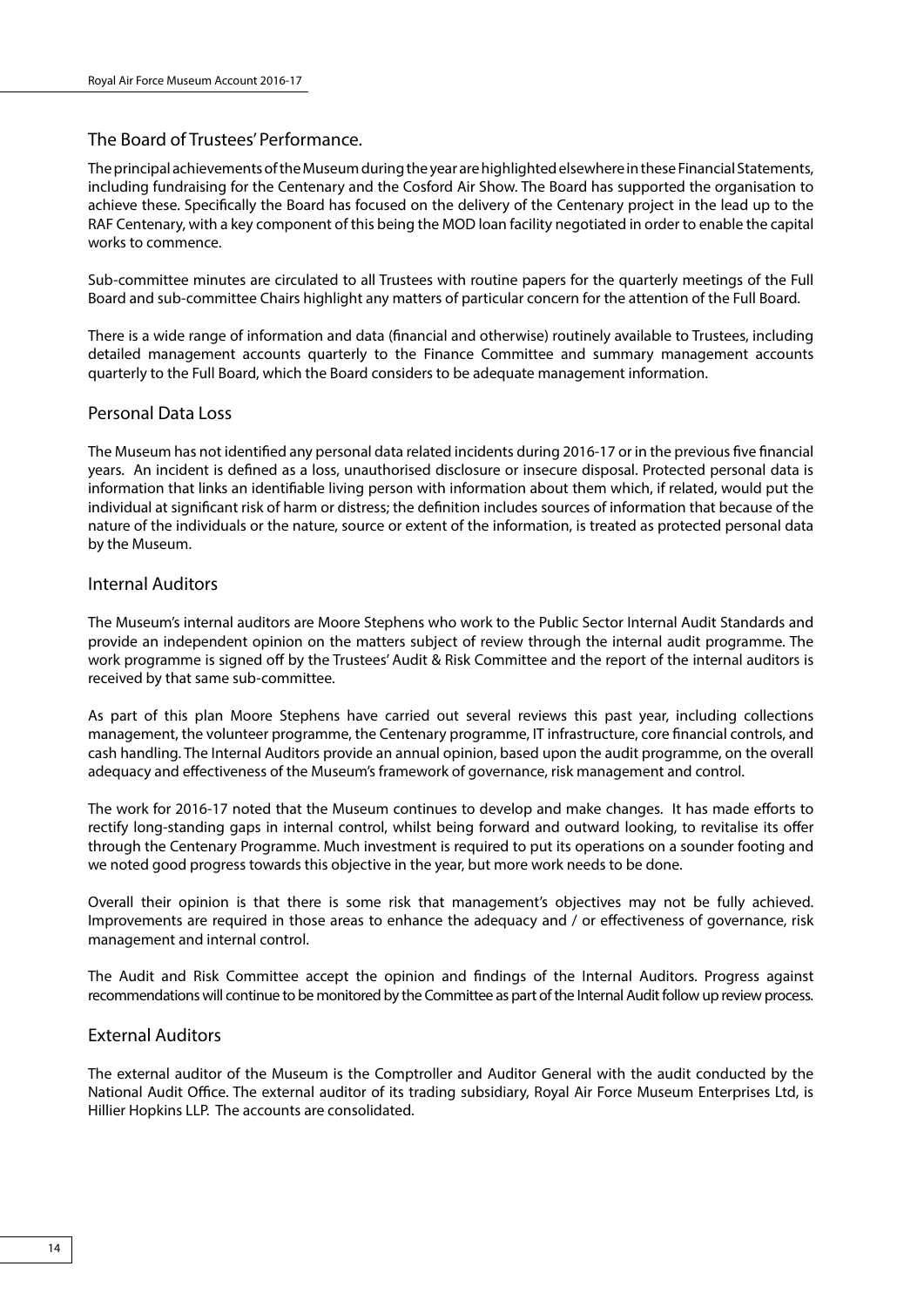### Risk Management

The Museum's internal control system is designed to manage risk to a reasonable level, rather than eradicate all risk of failure. Therefore it can only provide reasonable and not absolute assurance of effectiveness therefore. In managing risk we identify the opportunities and risks in achieving our strategic objectives, evaluate the likelihood of those risks being realised, the impact should they be realised and the controls in place to manage them efficiently and effectively. The Museum's approach to risk management and the process for implementation are in a Risk Management Strategy. The strategy is supported by our strategic risk register, which groups our highest priority risk areas into key strategic risks.

Risk management overall is viewed as a dynamic process which actively seeks to incorporate good practice. It is responsive and current and is managed through regular review of both internal developments and external factors – the political, social, economic, demographic, technological, environmental and legal developments that may influence our exposure to risks or opportunities.

As a Non Departmental Public Body (NDPB) the Museum has a low risk appetite in relation to compliance, regulation and to our key strategic risks. In areas where we aim to be relevant and influential, we are prepared to take calculated risks. Risk appetite is set by the Trustees and is then reviewed by SLT and any changes reported to the Audit and Risk Committee annually. The SLT determine whether our overall risk profile is commensurate with our risk appetite. The key risks identified and the actions taken to date are set out below.

The risk of 'financial stability' will remain high in a period of economic uncertainty. The RAF Museum's five year strategic plan sets out to build a robust financial model for the future, with operational savings to be identified, trading activity to be increased, and programmes developed that attract funding support. Despite the MOD loan facility which has been put in place to enable the capital transformation works to commence in London, fundraising for the Centenary continues and remains a risk with the need to meet the loan repayments and to deliver the project.

The Museum's robust visitor numbers and visitor feedback in part address the risk of a 'loss of audience'. The RAF Centenary Programme focuses on ensuring that the Museum remains relevant to visitors through innovative exhibitions and programming, and seeks to capitalise on the regeneration in Colindale at the London site. The Museum in London will need to continue to manage the reduction in visitors during the capital works through careful planning and marketing, and this is the reason for the medium risk level.

The Collections Review supports both care of the collection and development and delivery of exhibition programming. An important strand of this review is delivery of digitisation of the archives, opening access to audiences while ensuring collection care is maintained – this will require considerable investment which is the reason for the risk of 'failure to adequately care for collections' remaining at a medium level.

As with financial stability, the risks from major incidents, of any nature, can only be mitigated to a certain amount through capital investment in infrastructure, such as IT to manage data loss risks and, tightening of procedures in response to the potential of a major incident or health and safety failure.

### Assurance Statement by the Audit and Risk Committee

The Audit and Risk Committee are reasonably confident that the reliability, integrity, quality and comprehensiveness of the assurances provided by the RAF Museum's internal and external auditors, and by management, are presently sufficient to support the Board and Accounting Officer in their decision making and in the fulfilment of their accountability obligations. Internal control issues have arisen over the course of the past year in the areas of cash handling at large events, the need for volunteer vetting, and formalising accreditation policies, and the work to address these issues is underway and is being monitored by the Audit and Risk Committee. The Audit and Risk Committee will continue to draw to the Board's and Accounting Officer's attention any matters of concern.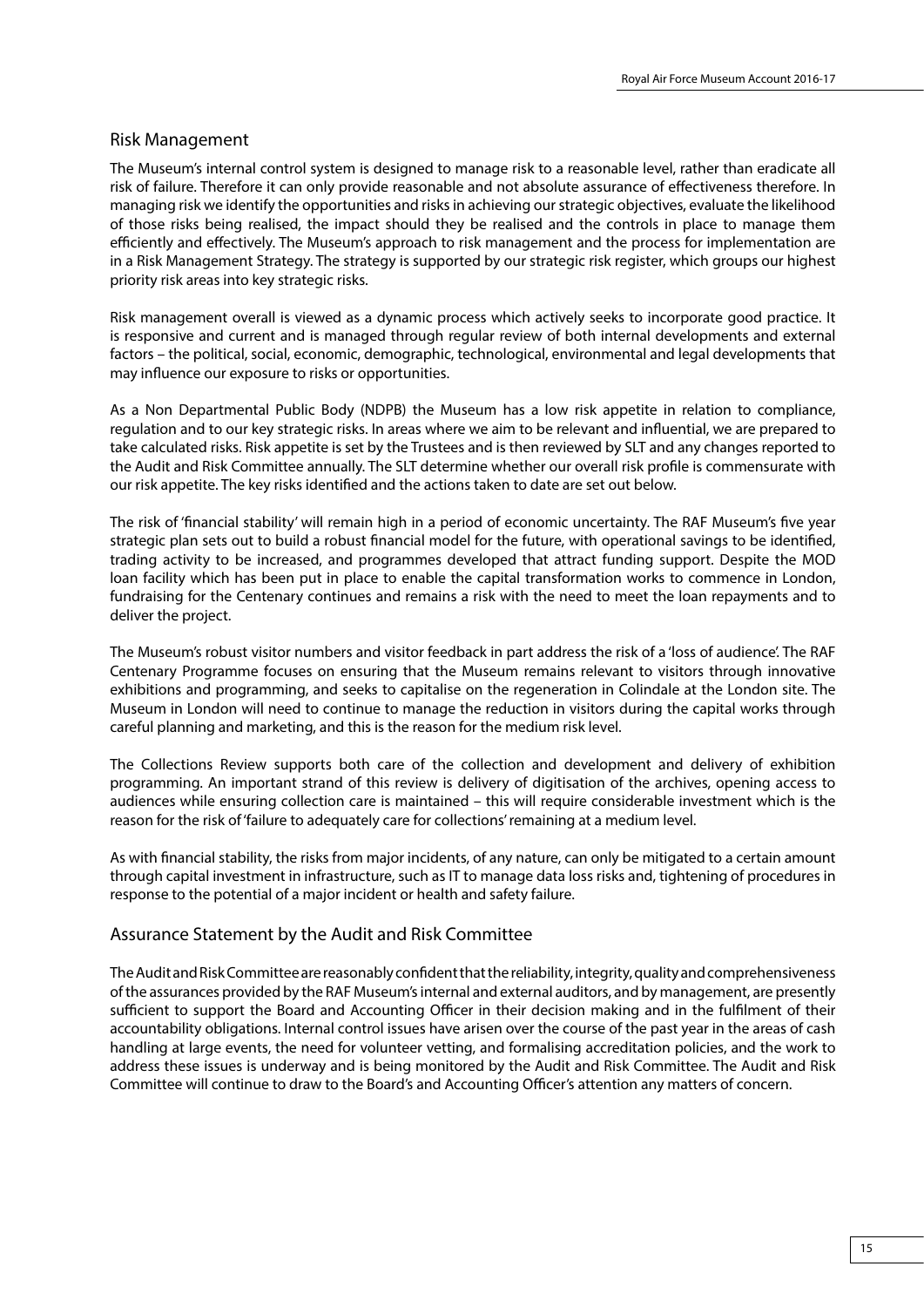## Statement of the Board of Trustees' and Chief Executive Officer's responsibilities

Under Section 30(3) of the National Heritage Act 1983 and law applicable to charities in England and Wales, the Board of Trustees is required to prepare financial statements for each financial year which give a true and fair view of the Royal Air Force Museum's financial activities and of its financial position at the end of the year.

In preparing financial statements giving a true and fair view, the Board of Trustees is required to:

- n observe any accounts direction issued by the Secretary of State, including the relevant accounting and disclosure requirements, and apply suitable accounting policies on a consistent basis;
- $\blacksquare$  make judgements and estimates that are reasonable and prudent;
- n state whether applicable accounting standards and statements of recommended practice have been followed, subject to any material departures disclosed and explained in the financial statements; and
- **n** prepare the financial statements on a going concern basis, unless it is inappropriate to presume that the charity will continue in operation.

Under the law applicable to charities in England and Wales, the Board of Trustees is responsible for keeping proper accounting records which disclose with reasonable accuracy the financial position of the charity and which enable the Board to ensure that the financial statements comply with applicable law. The Board is also responsible for safeguarding the assets of the charity and hence for taking reasonable steps for the prevention and detection of fraud and other irregularities.

The Permanent Under-Secretary of the Ministry of Defence has appointed the senior full time official, the Chief Executive Officer, as the Accounting Officer for the Royal Air Force Museum. Her relevant responsibilities as Accounting Officer, including her responsibility for the propriety and regularity of expenditure from Grant-in-Aid provided by Parliament and for the keeping of proper records, are set out in the Non-Departmental Public Bodies' Accounting Officer's Memorandum issued by the Treasury and published in *Managing Public Money*.

The Accounting officer confirms that the annual report and accounts as a whole are fair, balanced and understandable and that she takes personal responsibility for the annual report and accounts and the judgments required for determining that they are fair, balanced and understandable.

The Accounting Officer also confirms that, as far as she is aware, there is no relevant audit information of which the Museum's auditors are unaware, and that all steps have been taken to make herself aware of relevant audit information and to make this available to the Museum's auditors.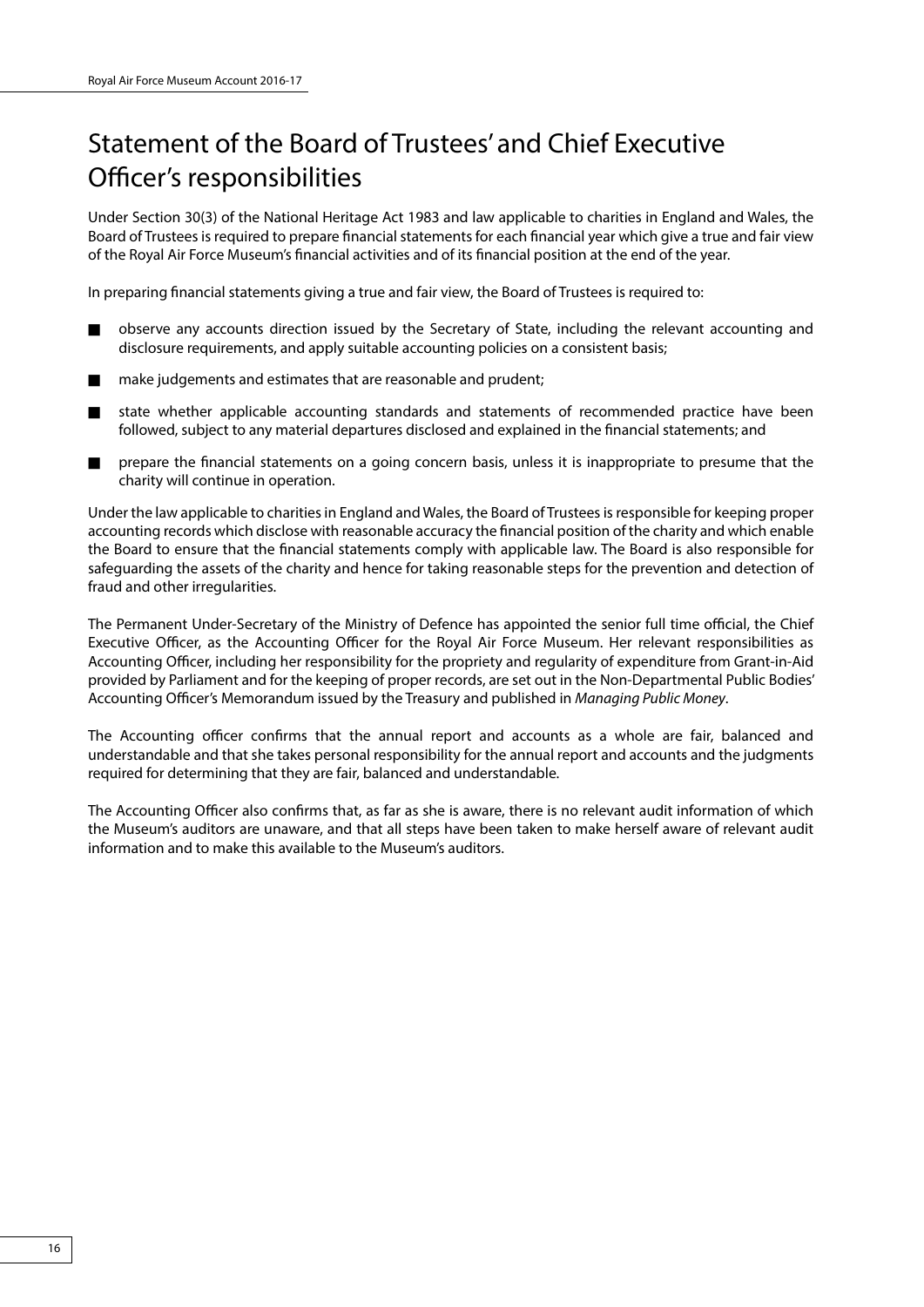## Remuneration and Staff Report

The figures in the remuneration and staff report are subject to audit.

In accordance with the Financial Reporting Manual the RAF Museum has prepared this report containing certain information about directors' remuneration. 'Directors' is interpreted to mean persons in senior positions having authority or responsibility for directing or controlling the major activities of the Museum.

| Single figure of total<br>remuneration             | Salary<br>2016-17<br>$(2015-16)$ | Performance<br><b>Related pay</b><br>and bonuses<br>2016-17<br>$(2015-16)$ | <b>Benefits in</b><br>kind (to<br>nearest<br>£100)<br>2016-17<br>$(2015-16)$ | <b>Pension</b><br><b>Benefits</b><br>2016-17<br>$(2015-16)$ | <b>Total</b><br>2016-17 | <b>Total</b><br>2015-16 |
|----------------------------------------------------|----------------------------------|----------------------------------------------------------------------------|------------------------------------------------------------------------------|-------------------------------------------------------------|-------------------------|-------------------------|
| Maggie Appleton MBE CEO                            | 100-105<br>$(100-105)$           | $-(-)$                                                                     | $-(-)$                                                                       | $-(-)$                                                      | 100-105                 | 100-105                 |
| Karen Whitting<br>Director of Public<br>Programmes | 70-75<br>$(70-75)$               | $-(-)$                                                                     | $-(-)$                                                                       | $-(-)$                                                      | 70-75                   | 70-75                   |
| Philip Walsh CFO<br>(left 8 May 2017)              | 75-80<br>$(75-80)$               | $-(-)$                                                                     | $-(-)$                                                                       | $-(-)$                                                      | 75-80                   | 75-80                   |

| Pension benefits                          | Real<br>increase in<br>pension and<br>lump<br>sum at<br>age | <b>Accrued</b><br>pension at<br>pension age<br>at<br>31/03/17<br>and<br>pension related lump<br>sum | <b>CETV</b> at<br>31/03/17 | <b>CETV</b> at<br>31/03/16 | Real<br>increase<br>in CETV | <b>Employer</b><br>contribution<br>to Nest<br>pension |
|-------------------------------------------|-------------------------------------------------------------|-----------------------------------------------------------------------------------------------------|----------------------------|----------------------------|-----------------------------|-------------------------------------------------------|
|                                           | £000                                                        | £000                                                                                                | £000                       | £000                       | £000                        | <b>Nearest</b><br>£100                                |
| Maggie Appleton MBE CEO<br>Karen Whitting | N/A                                                         | N/A                                                                                                 | N/A                        | N/A                        | N/A                         | 2,000                                                 |
| Director of Public<br>Programmes          | N/A                                                         | N/A                                                                                                 | N/A                        | N/A                        | N/A                         | 1,400                                                 |
| Philip Walsh CFO<br>(left 8 May 2017)     | N/A                                                         | N/A                                                                                                 | N/A                        | N/A                        | N/A                         | 1,600                                                 |

The total number of employees whose emoluments for the year exceeded £60,000 is given in note 6, together with information on staff numbers and costs.

None of the directors were members of the PCSPS and the Museum did not fund any Civil Service pension contributions for them in 2016-17. The Museum, under the auto-enrolment scheme (NEST) made employer's contribution to the directors' pension at the rate of 2% of their salary. The directors received no other benefits. All of the directors have contracts of employment carrying a period of notice of three months.

The remuneration ratio in the Museum is 4.41 (2016: 4.82) - this represents the pay of the highest paid director as a multiple of the median pay award (the median salary is £22,842 (2016: £20,763). Any performance awards are made under the Museum appraisal-linked system which applies to all staff. The Directors are all full-time employees employed on standard terms and conditions.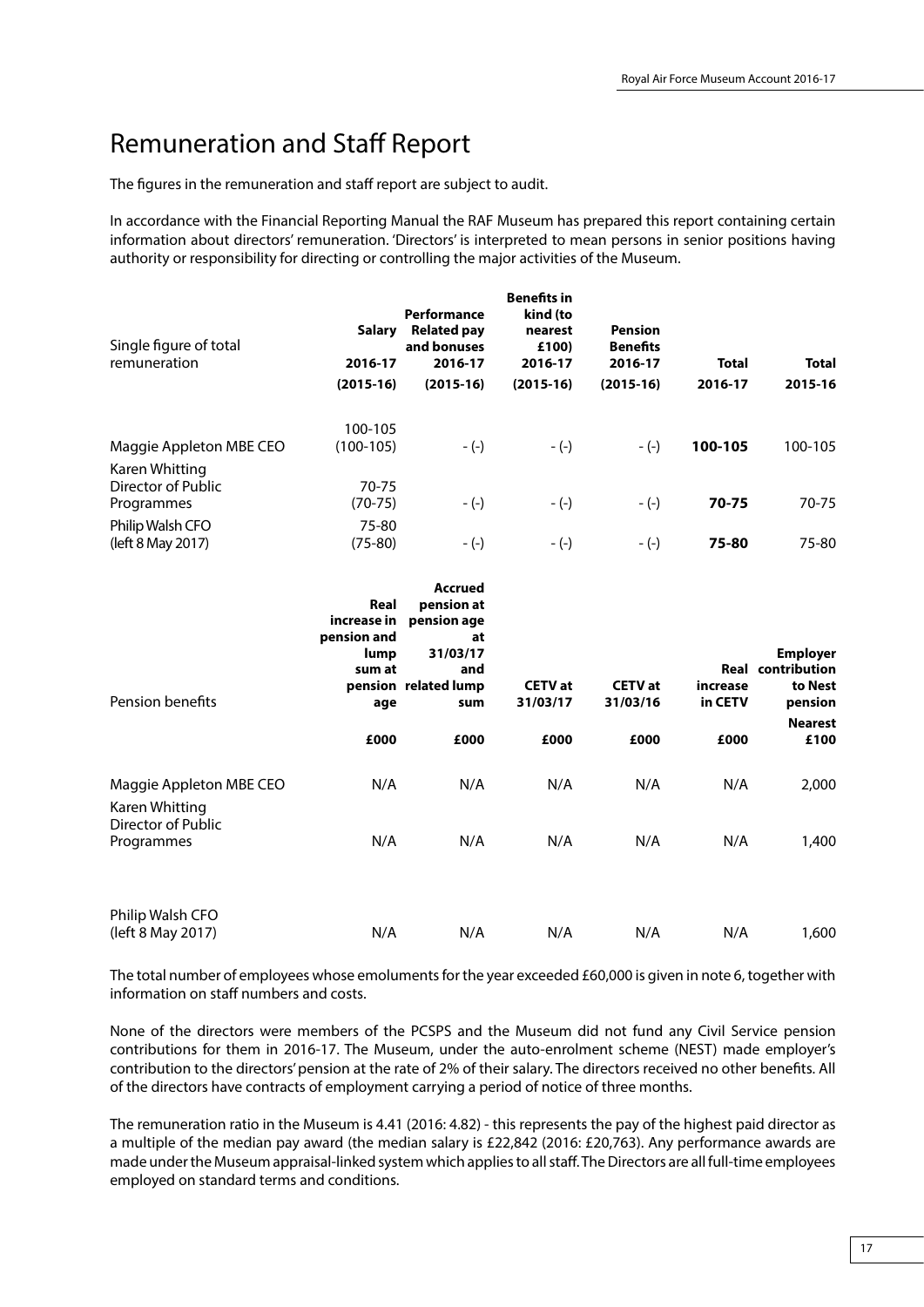The Board of Trustees comprised 17 members at 31 March 2017, including two co-opted trustees, none of whom were full time employees of the institution and they were reimbursed with £1,591 in expenses (2016: £5,065). 4 Trustees claimed expenses (2016: 8).

### Sickness absence

The Royal Air Force Museum employed 172 members of staff as at 31 March 2017. Periods of sickness absence are recorded in full days. The average number of days of sickness absence was is 4.85 days per person (2016: 7). Long term absences have been excluded. This paragraph is not subject to audit.

### Pension Costs and Benefits

The Principal Civil Service Pension Scheme (PCSPS) is an unfunded multi-employer defined benefit scheme but the Royal Air Force Museum is unable to identify its share of the underlying assets and liabilities. A full actuarial valuation was carried out as at 31 March 2012. Details can be found in the resource account of the Cabinet Office: Civil Superannuation (www.civilservice.gov.uk/pensions).

For 2016-17 employers' contributions of £123,365 were payable (2015-16 £173,889) through the PCSPS.

The applicable rates for the PCS pension scheme are shown below:

| Gross Salary      | Rate % |
|-------------------|--------|
| 75,001 and over   | 24.5   |
| $45,001 - 75,000$ | 22.1   |
| 22,001-45,000     | 20.9   |
| Up to 22,000      | 20.0   |

The contribution rates reflect benefits as they are accrued, not when costs are actually incurred, and reflect past experience of the scheme. Pension benefits are provided through the Civil Service pension arrangements in place prior to 30 July 2007, with the unfunded cost of benefits met by monies voted by Parliament each year.

Further details about the Civil Service pension arrangements can be found at the website: www.civilservice.gov.uk/pensions

The real increase in Cash Equivalent Transfer Value (CETV) reflects the increase in CETV that is funded by the employer. It does not include the increase in accrued pension due to inflation, contributions paid by the employee (including the value of any benefits transferred from another pension scheme or arrangement) and uses common market valuation factors for the start and end of the period.

A CETV is the actuarially assessed capitalised value of the pension scheme benefits accrued by a member at a particular point in time. The benefits valued are the member's accrued benefits and any contingent spouse's pension payable from the scheme. A CETV is a payment made by a pension scheme or arrangement to secure pension benefits in another pension scheme or arrangement when the member leaves a scheme and chooses to transfer the benefits accrued in their former scheme. The pension figures shown relate to the benefits that the individual has accrued as a consequence of their total membership of the pension scheme, not just their service in a senior capacity to which disclosure applies.

The figures include the value of any pension benefit in another scheme or arrangement which the member has transferred to the Civil Service pension arrangements. They also include any additional pension benefit accrued to the member as a result of their buying additional pension benefits at their own cost. CETVs are worked out in accordance with The Occupational Pension Schemes (Transfer Values) (Amendment) Regulations 2008 and do not take account of any actual or potential reduction to benefits resulting from Lifetime Allowance Tax which may be due when pension benefits are taken.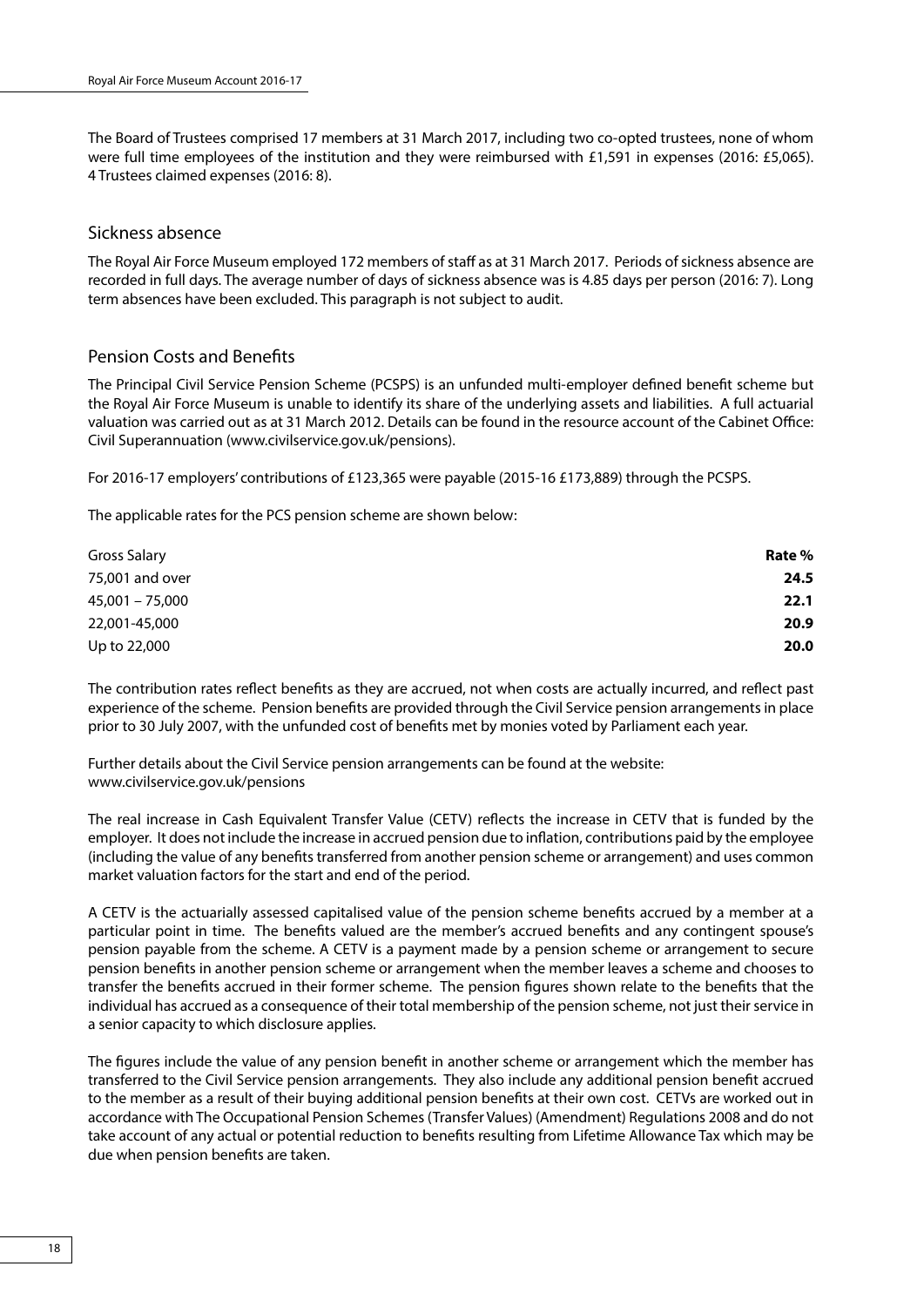**Exit package cost band Number of compulsory redundancies Number of other departures agreed Total number of exit packages by cost band** <£10,000 1(-) 5 (-) 6 (-)  $£10,000-E25,000$  - (-) 1 (-) 1 (-) 1 (-)  $£25,000-E50,000$  - (1) - (1) - (2)  $£50,000-£75,000$  - (-) - (-) - (-) - (-) Total number of exit packages 1 (1) 6 (1) 6 (1) 7 (2) Total resource cost/ £ - (43,775) 52,508 (23,630) 52,508 (67,405)

Reporting of civil service and other compensation schemes – exit packages (Comparative data is shown in brackets)

Redundancy and other departure costs have, where appropriate, been paid in accordance with the provisions of the Civil Service Compensation Scheme, a statutory scheme made under the Superannuation Act 1972. Exit costs are accounted for in full in the year of departure. Where the department has agreed early retirements, the additional costs are met by the department and not by the Civil Service pension scheme. Ill-health retirement costs are met by pension scheme and are not included in the table.

## Other staff costs

Further details relating to the Museum's other staff costs can be found in Note 6 to the financial statements.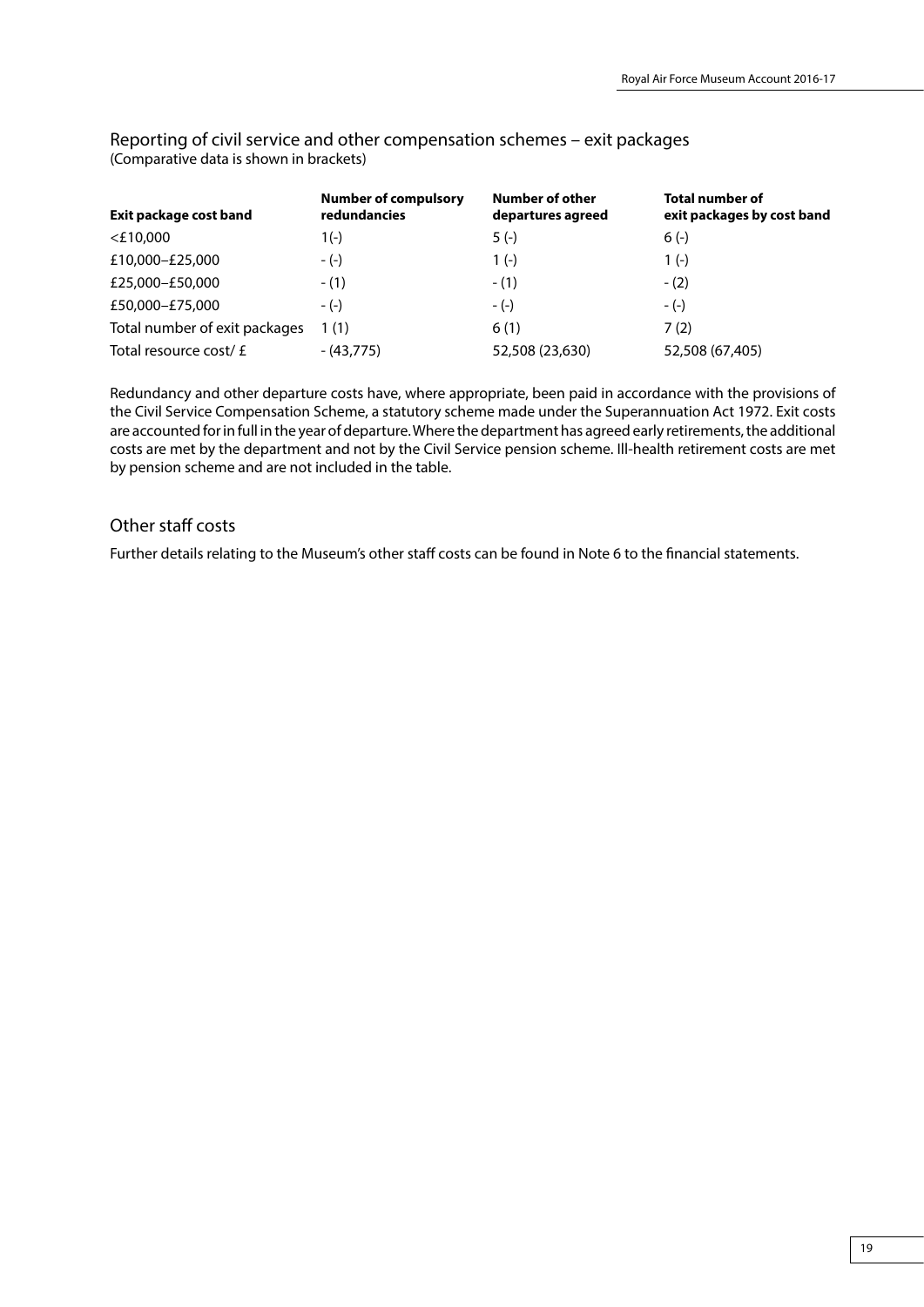## Parliamentary accountability and audit report

All expenditure is regular and has been applied as intended by donors and the Museum's sponsor body. There are no contingent liabilities, gifts, fees, charges or losses and special payments requiring further disclosure that have not been reported elsewhere in these financial statements. This paragraph is subject to audit.

Expenditure trend over the past five financial years is shown below:



The increase in expenditure over the past five years is a result of both cost inflation and the additional projects the Museum has embarked upon to improve our visitor experience, such as First World War in the Air exhibition and the wider RAF Centenary Programme. These projects have been funded from self-generated income, donations and sponsorship.

*ACM Sir Glenn Torpy GCB CBE DSO Maggie Appleton MBE* Chairman Chairman Chief Executive Officer on behalf of the Board of Trustees **Royal Air Force Museum** 6 July 2016 6 July 2016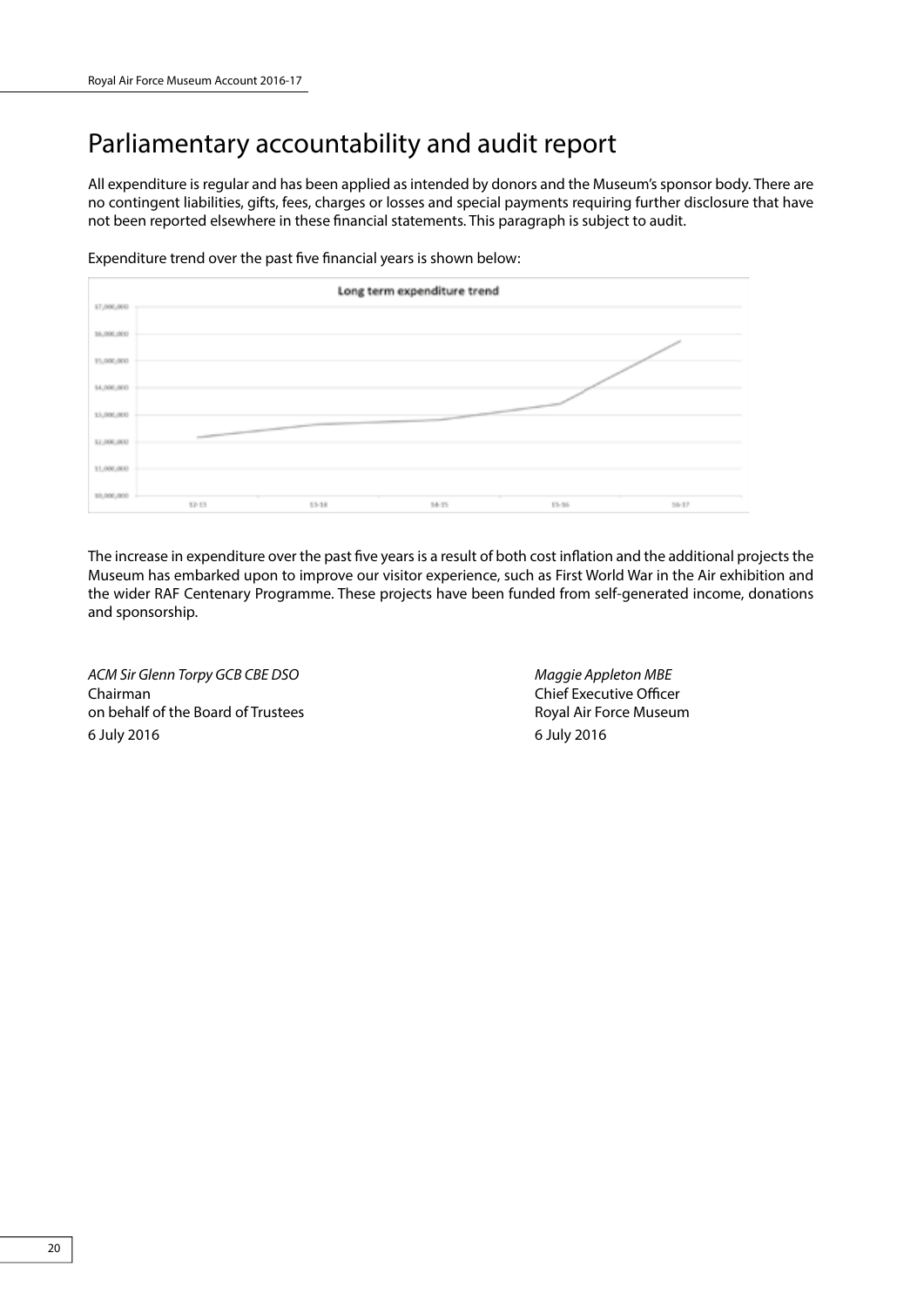## The Certificate and Report of the Comptroller and Auditor General to the Houses of Parliament

I certify that I have audited the financial statements of Royal Air Force Museum for the year ended 31 March 2017 under the Government Resources and Accounts Act 2000. The financial statements comprise: the Consolidated Statement of Financial Activities, the Group and Charity Balance Sheets, the Consolidated Cash Flow Statement and the related notes. These financial statements have been prepared under the accounting policies set out within them. I have also audited the information in the Remuneration and Staff Report, and the Parliamentary accountability and audit report disclosures that are described in that report as having been audited.

## Respective responsibilities of the Trustees, Chief Executive Officer and Auditor

As explained more fully in the Statement of Board of Trustees' and Chief Executive Officer's responsibilities, the Trustees and the Chief Executive Officer are responsible for the preparation of the financial statements and for being satisfied that they give a true and fair view. My responsibility is to audit, certify and report on the financial statements in accordance with the Government Resources and Accounts Act 2000. I conducted my audit in accordance with International Standards on Auditing (UK and Ireland). Those standards require me and my staff to comply with the Auditing Practices Board's Ethical Standards for Auditors.

### Scope of the audit of the financial statements

An audit involves obtaining evidence about the amounts and disclosures in the financial statements sufficient to give reasonable assurance that the financial statements are free from material misstatement, whether caused by fraud or error. This includes an assessment of: whether the accounting policies are appropriate to the Royal Air Force Museum's and the group's circumstances and have been consistently applied and adequately disclosed; the reasonableness of significant accounting estimates made by Royal Air Force Museum; and the overall presentation of the financial statements. In addition I read all the financial and non-financial information in the Annual Report to identify material inconsistencies with the audited financial statements and to identify any information that is apparently materially incorrect based on, or materially inconsistent with, the knowledge acquired by me in the course of performing the audit. If I become aware of any apparent material misstatements or inconsistencies I consider the implications for my report.

I am required to obtain evidence sufficient to give reasonable assurance that the expenditure and income recorded in the financial statements have been applied to the purposes intended by Parliament and the financial transactions recorded in the financial statements conform to the authorities which govern them.

## **Opinion on regularity**

In my opinion, in all material respects the expenditure and income recorded in the financial statements have been applied to the purposes intended by Parliament and the financial transactions recorded in the financial statements conform to the authorities which govern them.

## **Opinion on financial statements**

In my opinion:

- n the financial statements give a true and fair view of the state of the group's and of Royal Air Force Museum's affairs as at 31 March 2016 and of its incoming resources and application of resources for the year then ended; and
- n the financial statements have been properly prepared in accordance with the Charities Act 2011 and Secretary of State directions issued thereunder.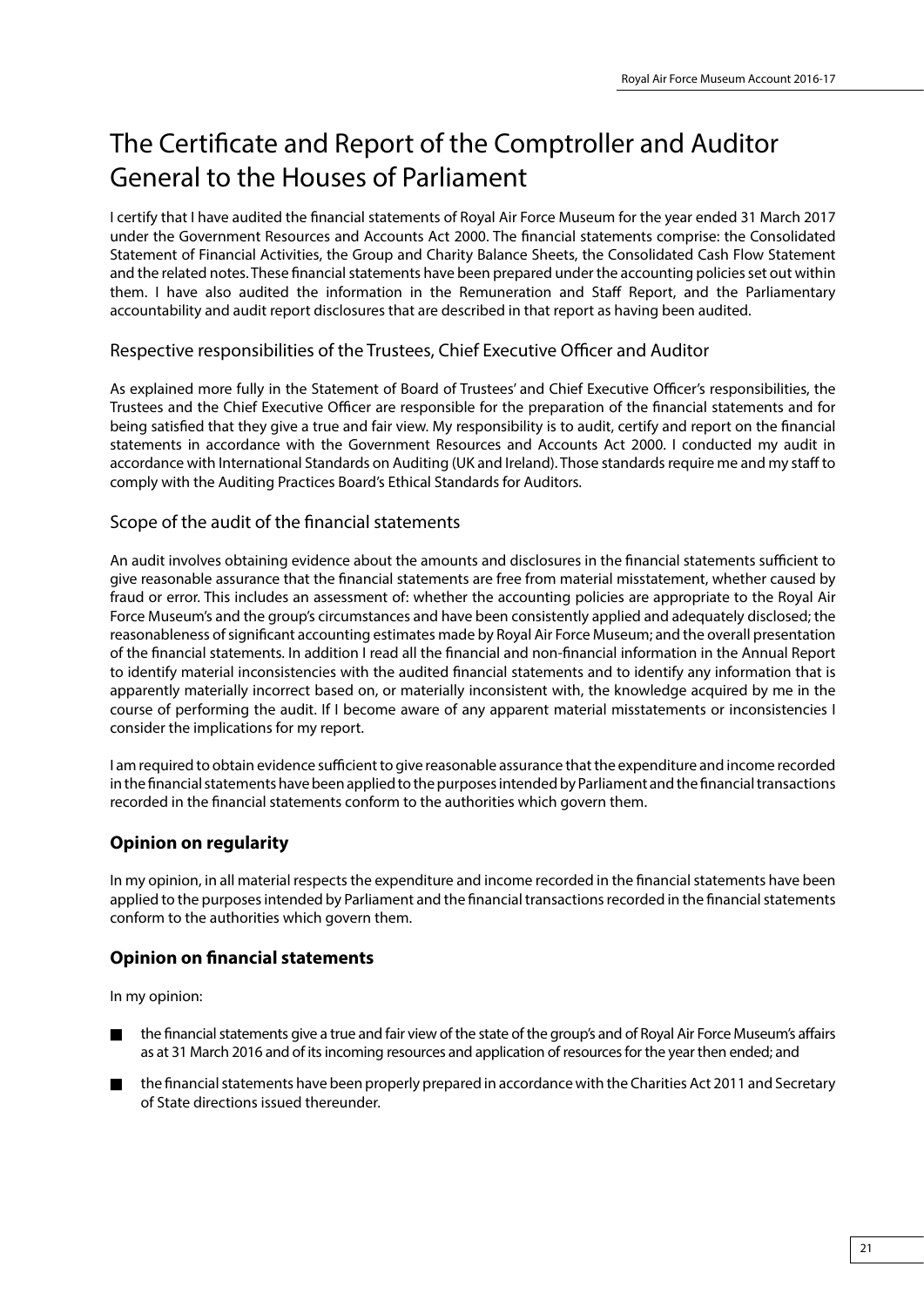## **Opinion on other matters**

In my opinion:

- n the part of the Remuneration and Staff Report, and the Parliamentary Accountability and audit report disclosures to be audited have been properly prepared in accordance with Secretary of State directions made under the Charities Act 2011; and
- n the information given in the Annual Report for the financial year for which the financial statements are prepared is consistent with the financial statements.

### **Matters on which I report by exception**

I have nothing to report in respect of the following matters which I report to you if, in my opinion:

- n adequate accounting records have not been kept or returns adequate for my audit have not been received from branches not visited by my staff; or
- n the financial statements and the part of the Remuneration and Staff Report, and the Parliamentary Accountability and audit report disclosures to be audited are not in agreement with the accounting records and returns; or
- I have not received all of the information and explanations I require for my audit; or
- n the Corporate Governance Statement does not reflect compliance with HM Treasury's guidance.

### **Report**

I have no observations to make on these financial statements.

**Sir Amyas C E Morse KCB** National Audit Office

Comptroller and Auditor General 157-197 Buckingham Palace Road Victoria 14 July 2017 London SW1W 9SP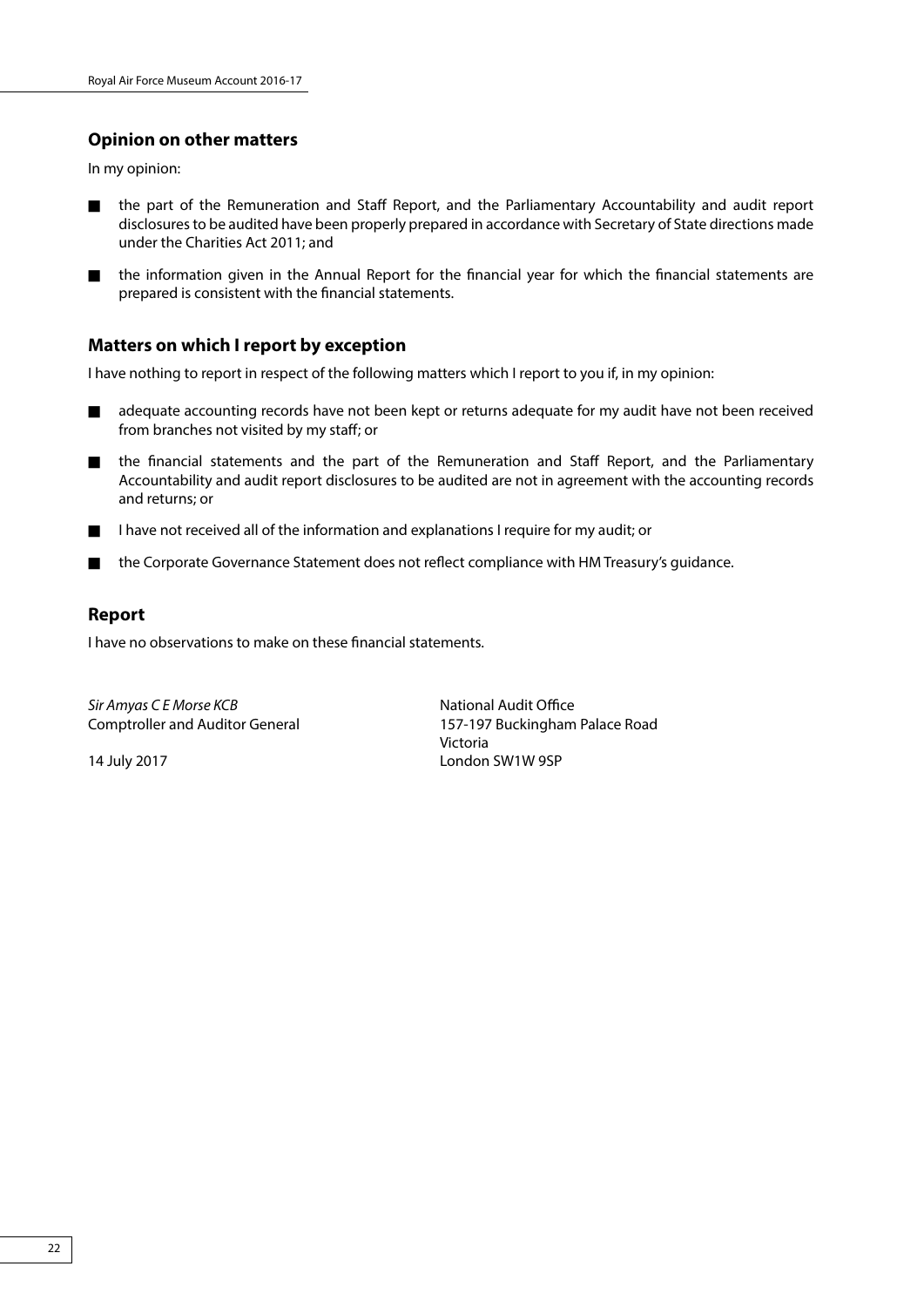## Consolidated Statement of Financial Activities for the year ended 31 March 2017

|                                                        |                | <b>Unrestricted</b> | <b>Restricted</b>                |                      | Unrestricted | Restricted               |                    |
|--------------------------------------------------------|----------------|---------------------|----------------------------------|----------------------|--------------|--------------------------|--------------------|
|                                                        | <b>Notes</b>   | <b>Funds</b>        | Funds                            | <b>Total Funds</b>   | Funds        | <b>Funds</b>             | <b>Total Funds</b> |
|                                                        |                | 2017                | 2017                             | 2017                 | 2016         | 2016                     | 2016               |
|                                                        |                | £                   | £                                | £                    | £            | £                        | £                  |
| Income from                                            |                |                     |                                  |                      |              |                          |                    |
| <b>Donations and legacies</b>                          |                |                     |                                  |                      |              |                          |                    |
| Grant in Aid                                           |                | 8,792,544           |                                  | 8,792,544            | 8,561,120    |                          | 8,561,120          |
| Grants and donations                                   | 3              | 95,322              | 4,662,957                        | 4,758,279            | 261,003      | 3,282,338                | 3,543,341          |
| <b>Charitable activities</b>                           |                | 74,274              |                                  | 74,274               | 70,510       |                          | 70,510             |
| <b>Other trading activities</b>                        |                |                     |                                  |                      |              |                          |                    |
| <b>Trading Income</b>                                  | 4b             | 2,339,882           |                                  | 2,339,882            | 2,591,801    |                          | 2,591,801          |
| Fundraising events                                     |                | 122,035             |                                  | 122,035              | 115,801      |                          | 115,801            |
| Sponsorships                                           |                |                     | 300,000                          | 300,000              |              | 91,667                   | 91,667             |
| Share of RAF100 gain                                   | 4 <sub>b</sub> |                     | 489,651                          | 489,651              |              |                          |                    |
| <b>Investments</b>                                     |                | 1,397               | 5,576                            | 6,973                | 2,362        | 8,082                    | 10,444             |
| <b>Other</b>                                           |                | 327,377             | 96                               | 327,473              | 335,030      | 3,756                    | 338,786            |
| <b>Total income</b>                                    |                | 11,752,831          | 5,458,280                        | 17,211,111           | 11,937,627   | 3,385,843                | 15,323,470         |
| <b>Expenditure on</b>                                  |                |                     |                                  |                      |              |                          |                    |
| <b>Raising funds</b>                                   |                |                     |                                  |                      |              |                          |                    |
| Fundraising                                            | 5              | 671,224             |                                  | 671,224              | 561,899      |                          | 561,899            |
| Trading                                                | 4b             | 2,219,750           |                                  | 2,219,750            | 2,234,027    |                          | 2,234,027          |
| <b>Charitable activities</b>                           |                |                     |                                  |                      |              |                          |                    |
|                                                        |                |                     |                                  |                      |              |                          |                    |
| Interpret the RAF story                                | 5              | 8,519,161           |                                  | 1,511,210 10,030,371 | 6,419,782    | 1,315,141                | 7,734,923          |
| Focus the collection                                   | 5              | 1,859,167           |                                  | 1,859,167            | 1,762,517    | 50,900                   | 1,813,417          |
| Invest in the Museum                                   | 5              | 1,062,351           | $\overline{\phantom{a}}$         | 1,062,351            | 1,056,167    | $\overline{\phantom{a}}$ | 1,056,167          |
| <b>Total expenditure</b>                               |                | 14,331,653          |                                  | 1,511,210 15,842,863 | 12,034,392   | 1,366,041                | 13,400,433         |
| Net gains/(losses) on<br>investments                   |                |                     | 26,241                           | 26,241               |              | (17,053)                 | (17,053)           |
| Net income/<br>(expenditure)                           |                | (2,578,822)         | 3,973,311                        | 1,394,489            | (96, 765)    | 2,002,749                | 1,905,984          |
| Transfers between<br>funds                             |                | 558,225             | (558, 225)                       |                      | 76,995       | (76, 995)                |                    |
| <b>Other recognised gains</b><br>and losses            |                |                     |                                  |                      |              |                          |                    |
| Gains/(losses) on<br>revaluation of fixed              |                |                     |                                  |                      |              |                          |                    |
| assests                                                |                | 887,981             | 380,556                          | 1,268,537            | 1,613,545    | 752,373                  | 2,365,918          |
| <b>Net movement in funds</b>                           |                | (1, 132, 616)       | 3,795,642                        | 2,663,026            | 1,593,775    | 2,678,127                | 4,271,902          |
| <b>Reconciliation of funds</b>                         |                |                     |                                  |                      |              |                          |                    |
| <b>Total funds brought</b>                             |                |                     |                                  |                      |              |                          |                    |
| forward at 1 April 2016                                |                |                     | 66,387,504 27,979,752 94,367,256 |                      | 64,793,729   | 25,301,625               | 90,095,354         |
| <b>Total funds carried</b><br>forward at 31 March 2017 |                |                     | 65,254,888 31,775,394 97,030,282 |                      | 66,387,504   | 27,979,752               | 94,367,256         |
|                                                        |                |                     |                                  |                      |              |                          |                    |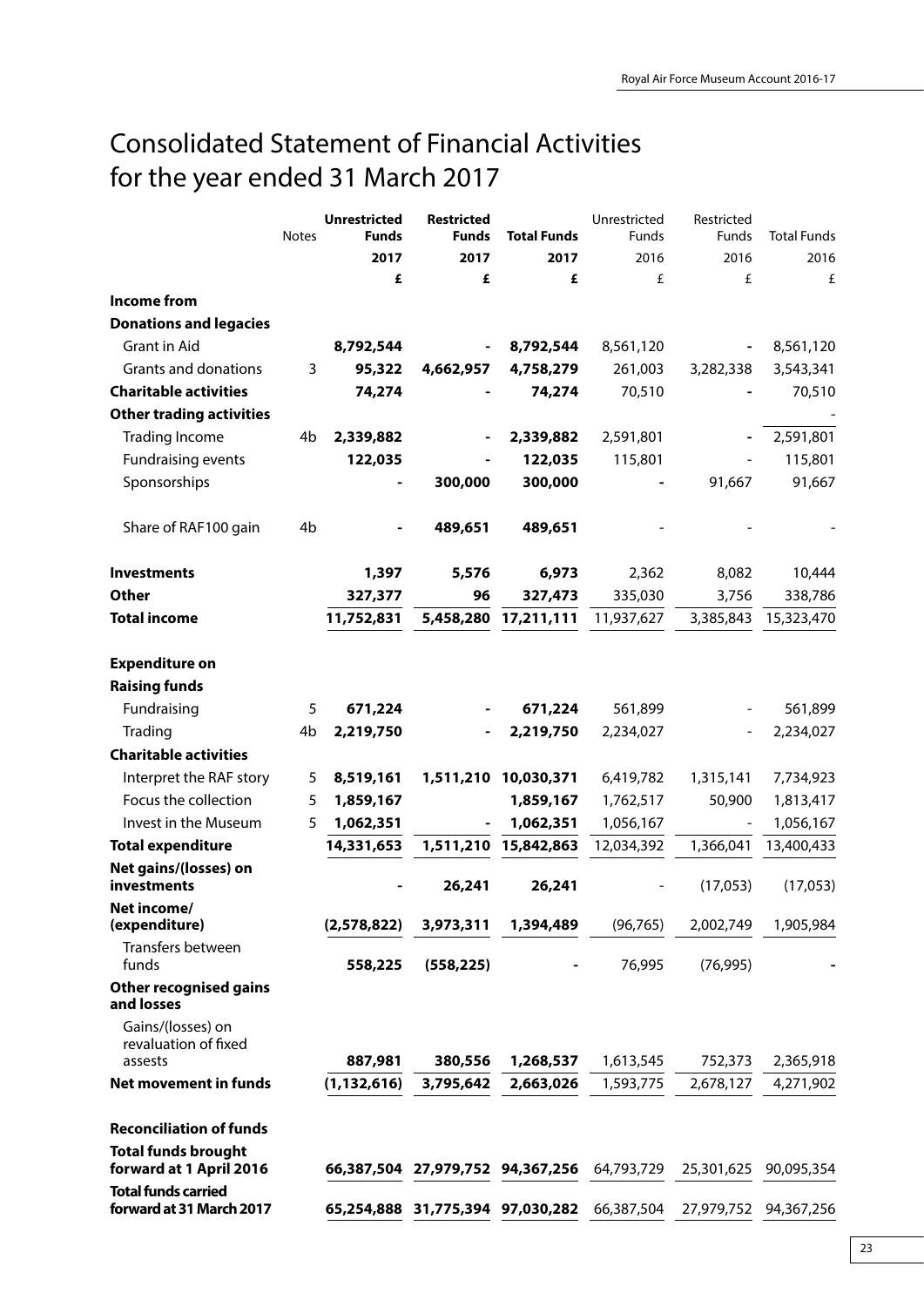## Consolidated Balance Sheet for the year ended 31 March 2017

|                                                            | Notes             | Group         | Group     | Charity               | Charity    |
|------------------------------------------------------------|-------------------|---------------|-----------|-----------------------|------------|
|                                                            |                   | 2017          | 2016      | 2017                  | 2016       |
|                                                            |                   | £             | £         | £                     | £          |
| <b>Fixed assets</b>                                        |                   |               |           |                       |            |
| Tangible assets (Excluding Heritage Asserts)               |                   | 7a 65,976,100 |           | 65,802,293 65,976,099 | 65,749,615 |
| Heritage Assets                                            |                   | 7b 21,155,865 |           | 21,202,115 21,155,865 | 21,202,115 |
| Investments                                                | 4a                |               |           | 100,002               | 100,002    |
| Investment in RAF100                                       |                   | 514,651       |           | 514,651               |            |
| <b>Total fixed assets</b>                                  |                   | 87,646,616    |           | 87,004,408 87,746,617 | 87,051,732 |
| <b>Current assets</b>                                      |                   |               |           |                       |            |
| <b>Stocks</b>                                              | 8                 | 159,354       | 138,291   |                       |            |
| <b>Debtors</b>                                             | 9                 | 4,292,055     | 1,379,602 | 4,767,433             | 1,766,157  |
| Investments                                                | 10                | 2,068         | 406,734   | 2,068                 | 406,734    |
| Cash at bank and in hand                                   | 11                | 7,866,279     | 6,966,164 | 7,252,847             | 6,516,541  |
| Total current accounts                                     |                   | 12,319,756    |           | 8,890,791 12,022,348  | 8,689,432  |
| <b>Liabilities</b>                                         |                   |               |           |                       |            |
| Creditors: Amounts falling due within one year             | 12                | 2,376,932     | 1,361,276 | 2,179,525             | 1,207,241  |
| <b>Net current assets</b>                                  |                   | 9,942,824     | 7,529,515 | 9,842,823             | 7,482,191  |
|                                                            |                   |               |           |                       |            |
| Creditors: Amounts falling due after more than<br>one year | $12 \overline{ }$ | 559,158       | 166,667   | 559,158               | 166,667    |
| <b>Net Assets/Liabilities</b>                              |                   | 97,030,282    |           | 94,367,256 97,030,282 | 94,367,256 |
|                                                            |                   |               |           |                       |            |
| The funds of the charity                                   | 15                |               |           |                       |            |
| Unrestricted funds                                         |                   | 65,254,888    |           | 66,387,504 65,134,660 | 66,387,504 |
| <b>Restricted funds</b>                                    |                   | 31,775,394    |           | 27,979,752 31,895,622 | 27,979,752 |
|                                                            |                   | 97,030,282    |           | 94,367,256 97,030,282 | 94,367,256 |

*The notes on pages 26 to 41 form part of these financial statements*

Approved by the Board of Trustees on 6 July 2017 and signed on its behalf by

*ACM Sir Glenn Torpy GCB CBE DSO Maggie Appleton MBE* Chairman Chairman Chief Executive Officer on behalf of the Board of Trustees Royal Air Force Museum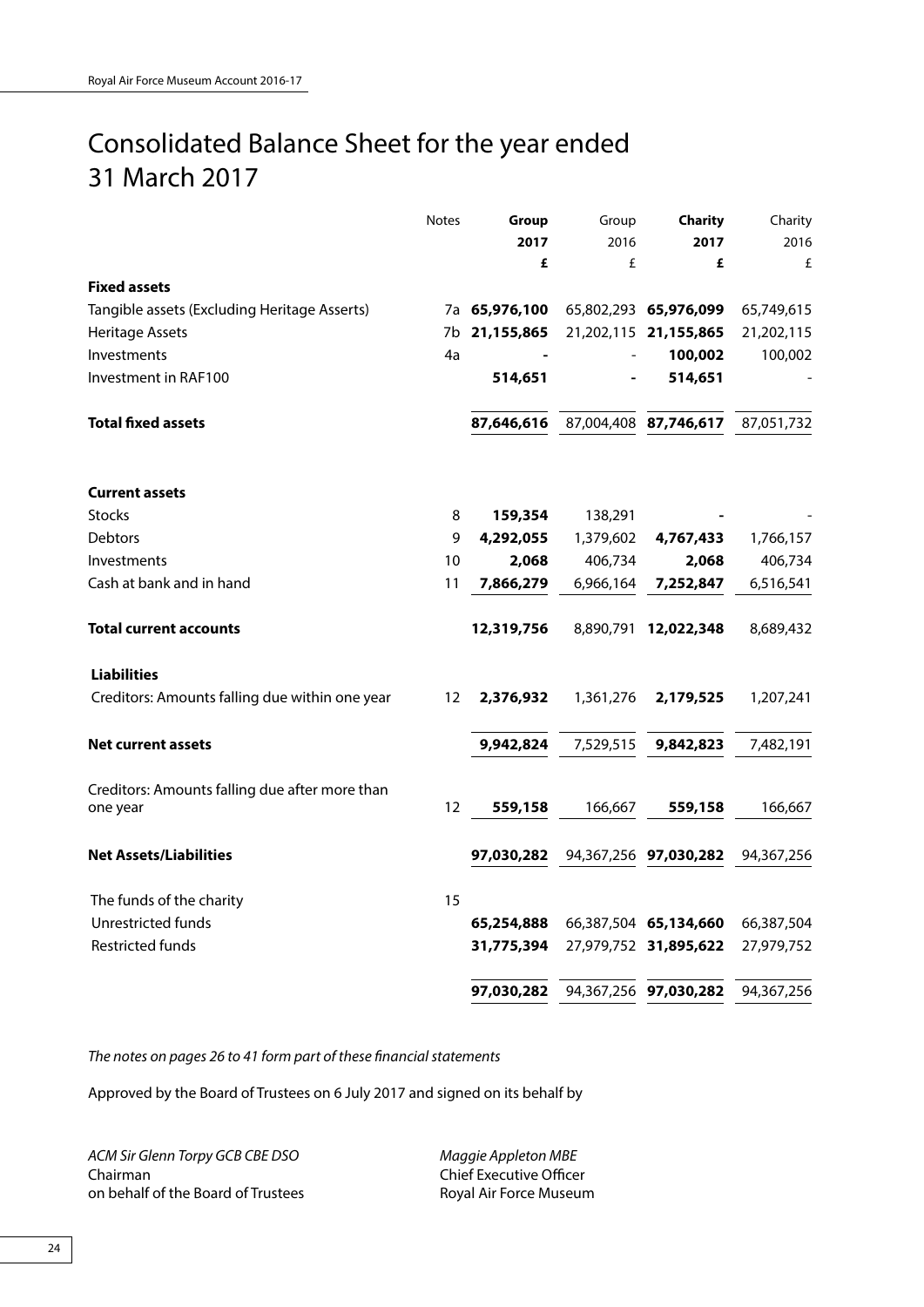## Consolidated Cash Flow Statement for the year ended 31 March 2017

Reconciliation of net incoming resources to net cash flow from operating activities

|                                                 | <b>Total Funds</b> | <b>Total Funds</b> |
|-------------------------------------------------|--------------------|--------------------|
|                                                 | 2017               | 2016               |
|                                                 | £                  | £                  |
| <b>Net Incoming Resources</b>                   | 1,394,489          | 1,905,984          |
| Interest receivable                             | (6, 833)           | (10, 348)          |
| Interest payable                                | 0                  | 2,107              |
| Dividends received                              | (44)               | (96)               |
| Depreciation of tangible assets                 | 2,244,934          | 2,256,137          |
| (Profit)/loss on disposal of assets             | 2,369,139          | 70,900             |
| Disposal of investment                          | 430,907            |                    |
| (Gain)/loss on investment                       | (515, 892)         | 17,053             |
| (Increase)/decrease in stocks                   | (21,063)           | 30,076             |
| (Increase)/decrease in debtors                  | (2,912,453)        | (873, 524)         |
| (Decrease)/increase in creditors                | 1,408,147          | 478,746            |
| Net cash flow from operating activities         | 4,391,331          | 3,877,035          |
| <b>Cash flows from investing activities</b>     |                    |                    |
| Bank interest received                          | 6,833              | 10,348             |
| Finance charges paid                            | 0                  | (2,107)            |
| Dividends received                              | 44                 | 96                 |
| Purchase of tangible fixed assets               | (3, 473, 143)      | (753, 347)         |
| Proceeds from disposal of tangible fixed assets | 50                 | 500                |
| Purchase of Joint Venture Capital               | (25,000)           | (3, 558)           |
| Net cash used in investing activities           | (3,491,216)        | (748,068)          |
| Change in cash and cash equivalents             | 900,115            | 3,128,967          |
| Cash and cash equivalents at 1 April 2016       | 6,966,164          | 3,837,197          |
| Cash and cash equivalents at 31 March 2017      | 7,866,279          | 6,966,164          |

*The notes on pages 26 to 41 form part of these financial statements*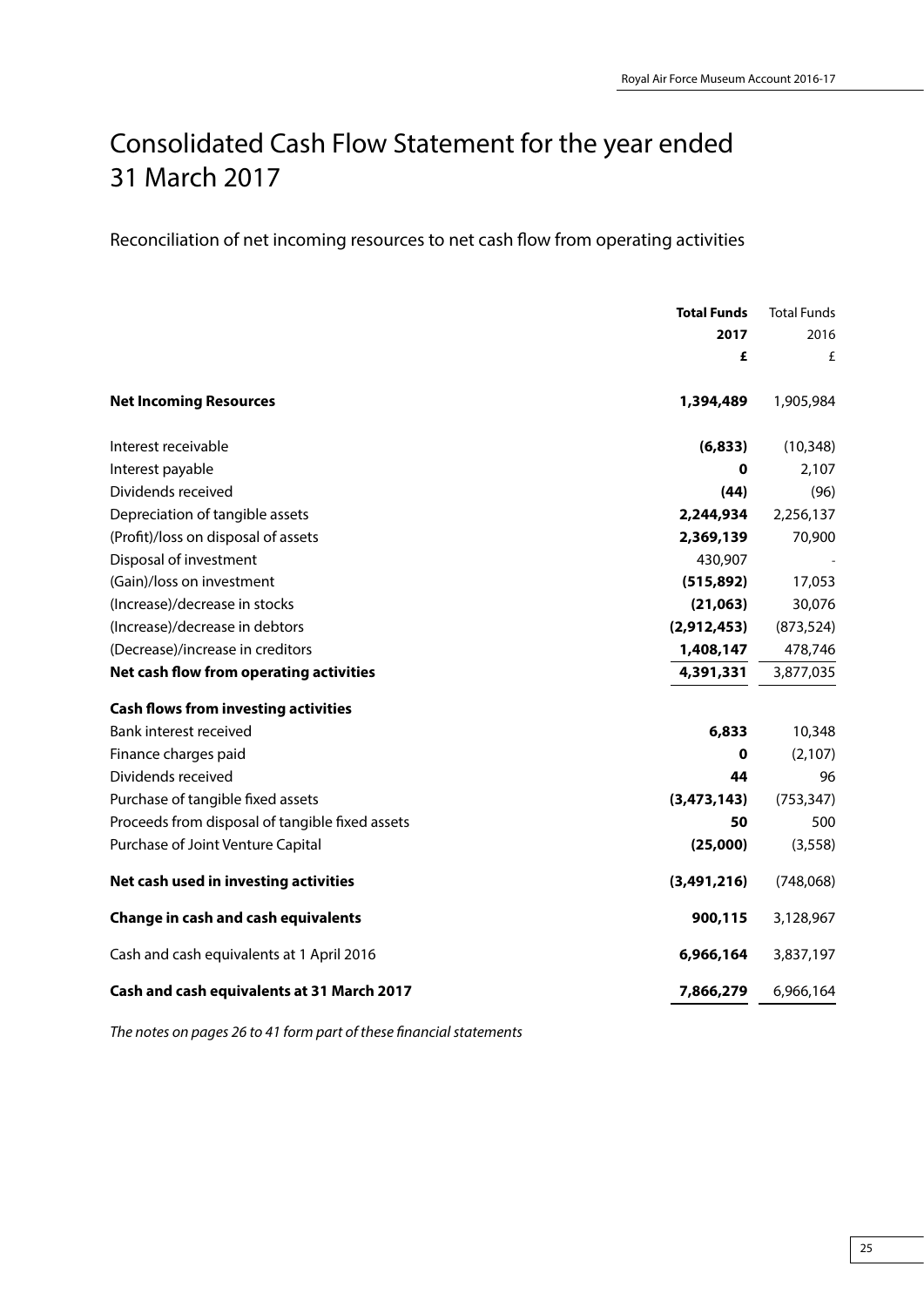## Notes to the Financial Statements for the year ended 31 March 2017

### **1 Accounting Policies**

### *Basis of accounting*

The financial statements have been prepared in accordance with applicable accounting standards, under the historical cost convention as modified by the revaluation of fixed assets.

The financial statements comply with the Statement of Recommended Practice: Accounting and Reporting by Charities ('SORP 2015') and with the Accounts Direction issued by HM Treasury (pages 34 to 37).

### *Basis of consolidations*

Consolidated financial statements have been prepared in respect of the charity and its wholly owned subsidiaries, Royal Air Force Museum Enterprises Ltd and The Royal Air Force Museum Investments Limited. The Consolidated Balance Sheet includes the net assets of Royal Air Force Museum Enterprises Ltd and Royal Air Force Museum Investments Limited on a gross basis.

The financial statements of both Royal Air Force Museum Enterprises Ltd and Royal Air Force Museum Investments Limited used in consolidation are those for the year to 31 March, 2017.

The Royal Air Force Museum Investments Limited was formed to hold, on behalf of the Trustees, the real property assets of the charity. In March 2005, the leasehold property was transferred to this company from the charity, and in January 2008, the freehold property followed

### *Recognition of incoming resources*

Grant in Aid is recognised in the year to which it relates. Grants and donations are recognised once the Museum can demonstrate that SORP 2015 recognition criteria of Measurement, Entitlement and Probability have been met. Earned income is accounted for as it is receivable. Donations in kind are recognised at their fair value, with an equivalent charge made to resources expended. Sponsorships are recognised in line with the sponsorship period. Gains and losses on investments are recognised in the period in which they arise.

#### *Resources expended*

Resources expended are included in the statement of financial activities on an accruals basis, inclusive of any irrecoverable VAT. Expenditure is classified in the SoFA under the principle categories of raising funds and charitable activities.

Resources expended comprise direct expenditure including direct staff costs attributable to the activity. Where costs cannot be directly attributed, they are allocated to activities according to the method described in note 5.

#### *Commercial trading activities*

Income from commercial activities is included in the period in which the group is entitled to its receipt

### *Restricted and unrestricted funds*

Restricted funds are to be used for specified purposes as laid down by the donor. Expenditure which meets these criteria is identified to the fund, together with a fair allocation of overhead costs. Unrestricted funds (including designated funds) are donations or other incoming resources received or generated for the charity's general purposes.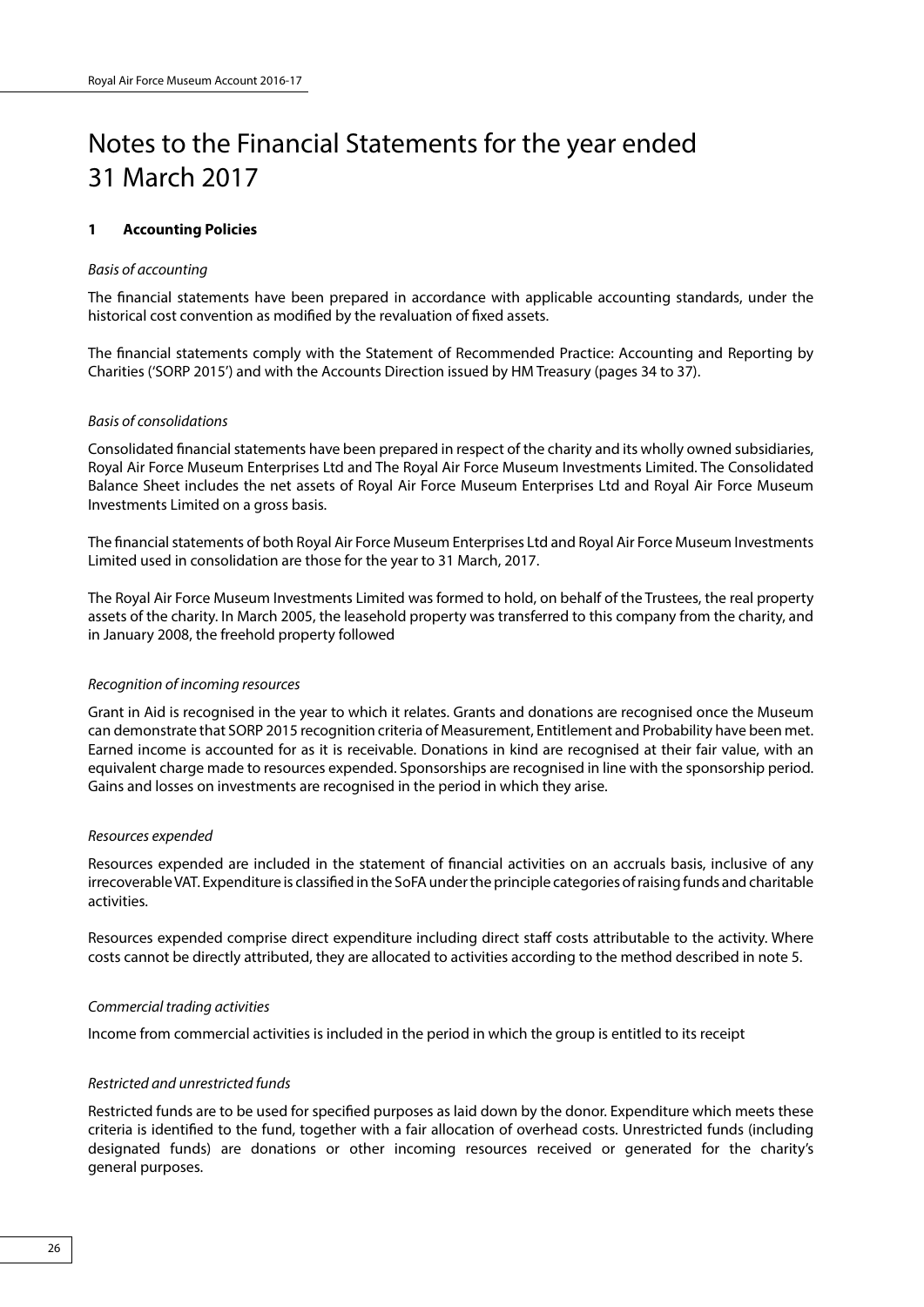### *Tangible fixed assets*

The charity's tangible fixed assets are capitalised at historic cost on acquisition and revalued annually using the most appropriate indices calculated by Defence Economics for the relevant class of asset. Fixed assets with a cost of less than £2,500 are not capitalised. Any gains or losses on revaluation are reported as unrealised until an asset is disposed. On 1 April 2016 the Museum took ownership of assets held by Royal Air Force Museum Enterprises Ltd. The Museum levies a charge on RAFMEL for the use of these assets. Depreciation is provided straight line at rates calculated to write off the value of each asset over its expected useful life, as follows:

| Freehold buildings               | over 30 to 50 years |
|----------------------------------|---------------------|
| Leasehold property               | over the lease term |
| Fixtures, fittings and equipment | 3 to 5 years        |
| Plant and machinery              | 5 years             |
| Simulator                        | 15 years            |
| Motor vehicles                   | 4 years             |

Heritage assets are accounted for as a distinct category with indefinite life and are therefore not depreciated.

Assets in the course of construction are not depreciated or revalued until brought into use

### *Impairment*

The RAF Museum assesses whether there is any indication of impairment for all fixed assets at the balance sheet date. A fixed asset is considered to be impaired if the recoverable amount of the asset has fallen below its carrying amount on the balance sheet, as a result of damage, deterioration or poor performance.

If any indication of impairment exists, the Museum shall estimate the recoverable amount of the asset, determined as the higher of its fair value less costs to sell the asset and its value in use. The method of estimation used shall be that deemed most suitable for the type of asset.

Where there is objective evidence that an impairment loss exists, an impairment charge will be made in the SOFA to reduce the carrying value of the asset to the estimated recoverable amount

### *Exhibition costs*

Long term exhibition equipment is capitalised as a fixed asset under fixtures and fittings. Temporary exhibition costs are written off as resources expended in the year they are incurred.

### *Heritage assets*

The Museum has a number of very strict policies on Heritage Asset acquisition, preservation and maintenance and disposals. The full list can be obtained from the RAF Museum Website, following the link: http://www.rafmuseum.org.uk/london/policy-performance/collections.cfm

The Museum has been consistently reviewing and recording all the heritage assets on its database for several years now and the collection can be divided between the accessioned collection (catalogued and entered on the database), and the un-accessioned collection (not yet recorded).

### *Recognition and valuation of heritage assets*

Heritage assets valued over the capitalisation threshold which have been accessioned in to the collection on or after 1 April 2001 have been capitalised but not revalued or depreciated.

If available, valuation is based on acquisition costs increased by restoration costs (if applicable).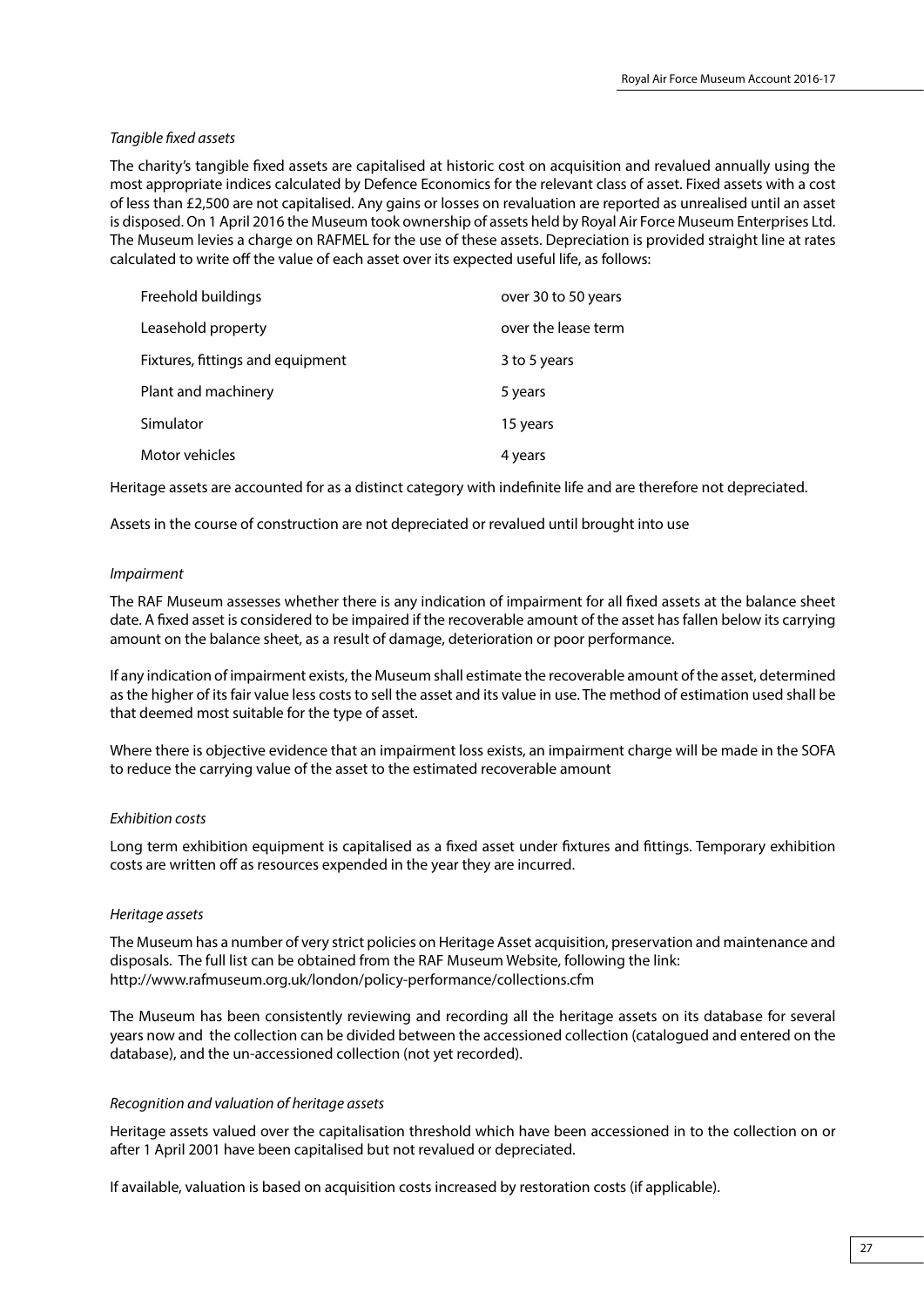The Museum's response to the introduction of FRS 30 was to deploy internal resources to the task of valuation in respect of those exhibits which were added to the collection before 2001, and which represent a materially significant part of the collection.

Given the diverse nature of the collection, the unique nature of some items and also taking into account changing market conditions, the resulting valuations represent indicative estimates. The valuations of the most significant items from pre- 2001 period were added to the total value of all exhibits by the end of the year and the requirement of FRS30 has been met. The exhibits will not be re-valued in future periods; however impairment reviews will be periodically carried out by the Museum.

For donated assets, in most cases valuations are based on internal estimates determined by the relevant curator's experience and judgement, as an accurate figure is very difficult to establish. In some cases (e.g. a significant painting), a dealer may be sometimes consulted for advice.

### *Investments*

Investments held as fixed assets are stated at cost less provision for permanent diminution in value. Those held as current assets are stated at their market value. Term deposits of less than one year are classified as investments within current assets.

Investments in joint ventures are accounted for using the equity method, with the carrying amount measured as the Museum's initial investment plus its share of the joint venture's profit or loss.

Dividends are recognised on the SoFA when received.

### *Leasing*

Assets held under finance leases, where the lease terms give rights approximating to ownership, are capitalised with an equivalent liability recognised under creditors due within one and after one year as appropriate. Rentals payable under operating leases are charged to resources expended as they are incurred.

#### *Stock*

Stock is valued at the lower of cost and net realisable value. Specific provision is made for obsolete and slow moving items.

### *Financial instruments*

The Museum's financial assets and liabilities consist of cash and cash equivalents, short term investments, trade debtors, trade creditors and accrued expenses. The fair value of these items approximates their carrying value due to their short term value. Unless otherwise noted, the Museum is not exposed to significant interest, foreign exchange or credit risks arising from these instruments

#### *Pensions*

Pension benefits for a small number of longer serving staff are provided through the Civil Service pension arrangements. From 1 April 2015 a new pension scheme for civil servants was introduced – the Civil Servants and Others Pension Scheme or alpha, which provides benefits on a career average basis with a normal pension age equal to the member's State Pension Age (or 65 if higher). From that date all newly appointed civil servants and the majority of those already in service joined alpha. Prior to that date, civil servants participated in the Principal Civil Service Pension Scheme (PCSPS). The PCSPS has four sections: 3 providing benefits on a final salary basis (classic, premium or classic plus) with a normal pension age of 60; and one providing benefits on a whole career basis (nuvos) with a normal pension age of 65.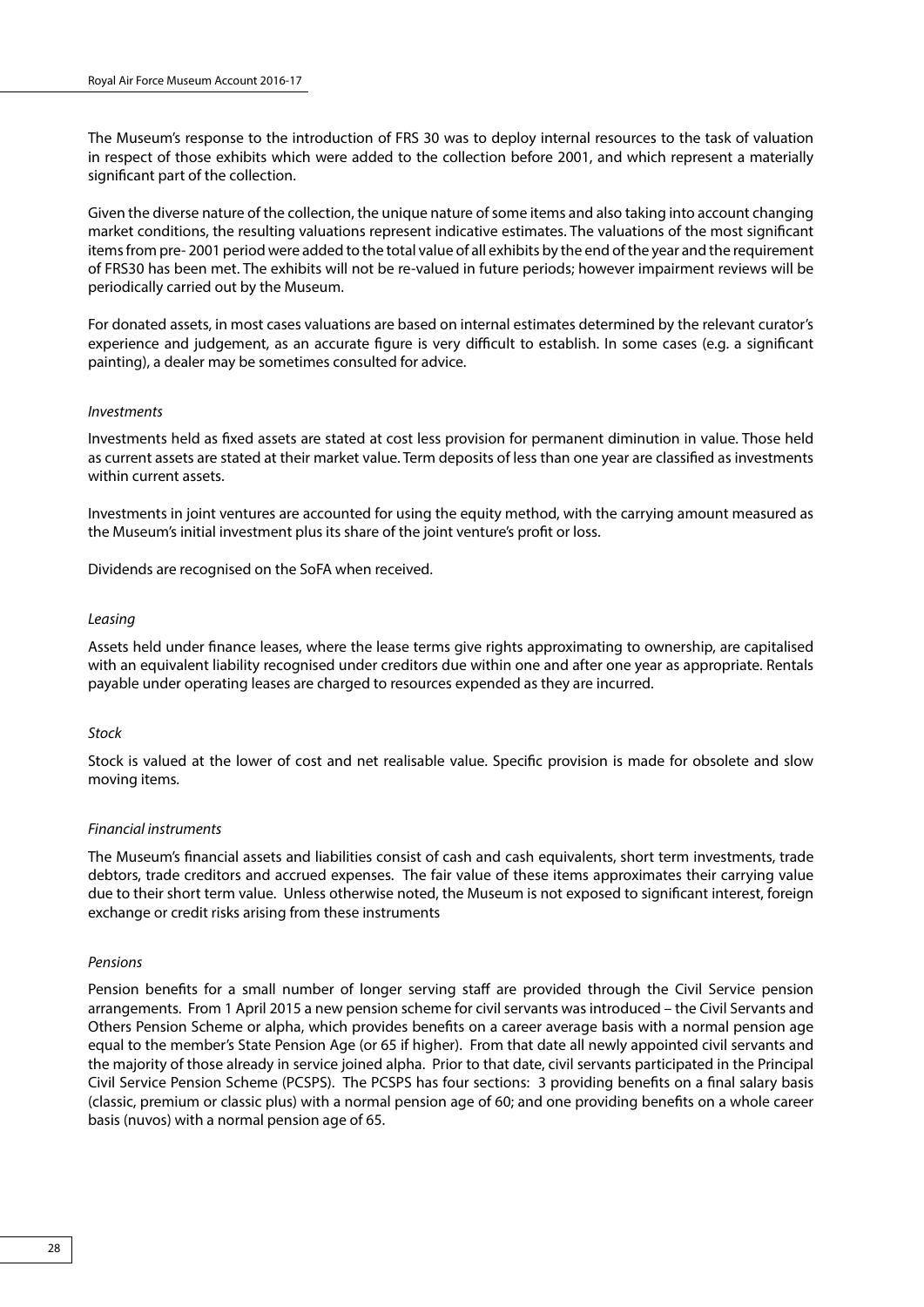These statutory arrangements are unfunded with the cost of benefits met by monies voted by Parliament each year. Pensions payable under classic, premium, classic plus, nuvos and alpha are increased annually in line with Pensions Increase legislation. Existing members of the PCSPS who were within 10 years of their normal pension age on 1 April 2012 remained in the PCSPS after 1 April 2015. Those who were between 10 years and 13 years and 5 months from their normal pension age on 1 April 2012 will switch into alpha sometime between 1 June 2015 and 1 February 2022. All members who switch to alpha have their PCSPS benefits 'banked', with those with earlier benefits in one of the final salary sections of the PCSPS having those benefits based on their final salary when they leave alpha. (The pension figures quoted for officials show pension earned in PCSPS or alpha – as appropriate. Where the official has benefits in both the PCSPS and alpha the figure quoted is the combined value of their benefits in the two schemes.) Members joining from October 2002 may opt for either the appropriate defined benefit arrangement or a 'money purchase' stakeholder pension with an employer contribution (partnership pension account).

Employee contributions are salary-related and range between 3% and 8.05% of pensionable earnings for members of classic (and members of alpha who were members of classic immediately before joining alpha) and between 4.6% and 8.05% for members of premium, classic plus, nuvos and all other members of alpha. Benefits in classic accrue at the rate of 1/80th of final pensionable earnings for each year of service. In addition, a lump sum equivalent to three years initial pension is payable on retirement. For premium, benefits accrue at the rate of 1/60th of final pensionable earnings for each year of service. Unlike classic, there is no automatic lump sum. classic plus is essentially a hybrid with benefits for service before 1 October 2002 calculated broadly as per classic and benefits for service from October 2002 worked out as in premium. In nuvos a member builds up a pension based on his pensionable earnings during their period of scheme membership. At the end of the scheme year (31 March) the member's earned pension account is credited with 2.3% of their pensionable earnings in that scheme year and the accrued pension is uprated in line with Pensions Increase legislation. Benefits in alpha build up in a similar way to nuvos, except that the accrual rate in 2.32%. In all cases members may opt to give up (commute) pension for a lump sum up to the limits set by the Finance Act 2004.

The partnership pension account is a stakeholder pension arrangement. The employer makes a basic contribution of between 3% and 12.5% up to 30 September 2015 and 8% and 14.75% from 1 October 2015 (depending on the age of the member) into a stakeholder pension product chosen by the employee from a panel of providers. The employee does not have to contribute, but where they do make contributions, the employer will match these up to a limit of 3% of pensionable salary (in addition to the employer's basic contribution). Employers also contribute a further 0.8% of pensionable salary up to 30 September 2015 and 0.5% of pensionable salary from 1 October 2015 to cover the cost of centrally-provided risk benefit cover (death in service and ill health retirement).

The accrued pension quoted is the pension the member is entitled to receive when they reach pension age, or immediately on ceasing to be an active member of the scheme if they are already at or over pension age. Pension age is 60 for members of classic, premium and classic plus, 65 for members of nuvos, and the higher of 65 or State Pension Age for members of alpha. (The pension figures quoted for officials show pension earned in PCSPS or alpha – as appropriate. Where the official has benefits in both the PCSPS and alpha the figure quoted is the combined value of their benefits in the two schemes, but note that part of that pension may be payable from different ages.)

Further details about the Civil Service pension arrangements can be found at the website www. civilservicepensionscheme.org.uk.

From May 2014 the Museum has automatically enrolled all staff into a NEST pension scheme unless the employees choose to opt out. The NEST pension scheme is a defined contribution pension scheme that was created as part of the government's workplace pensions reform under the Pensions Act 2008.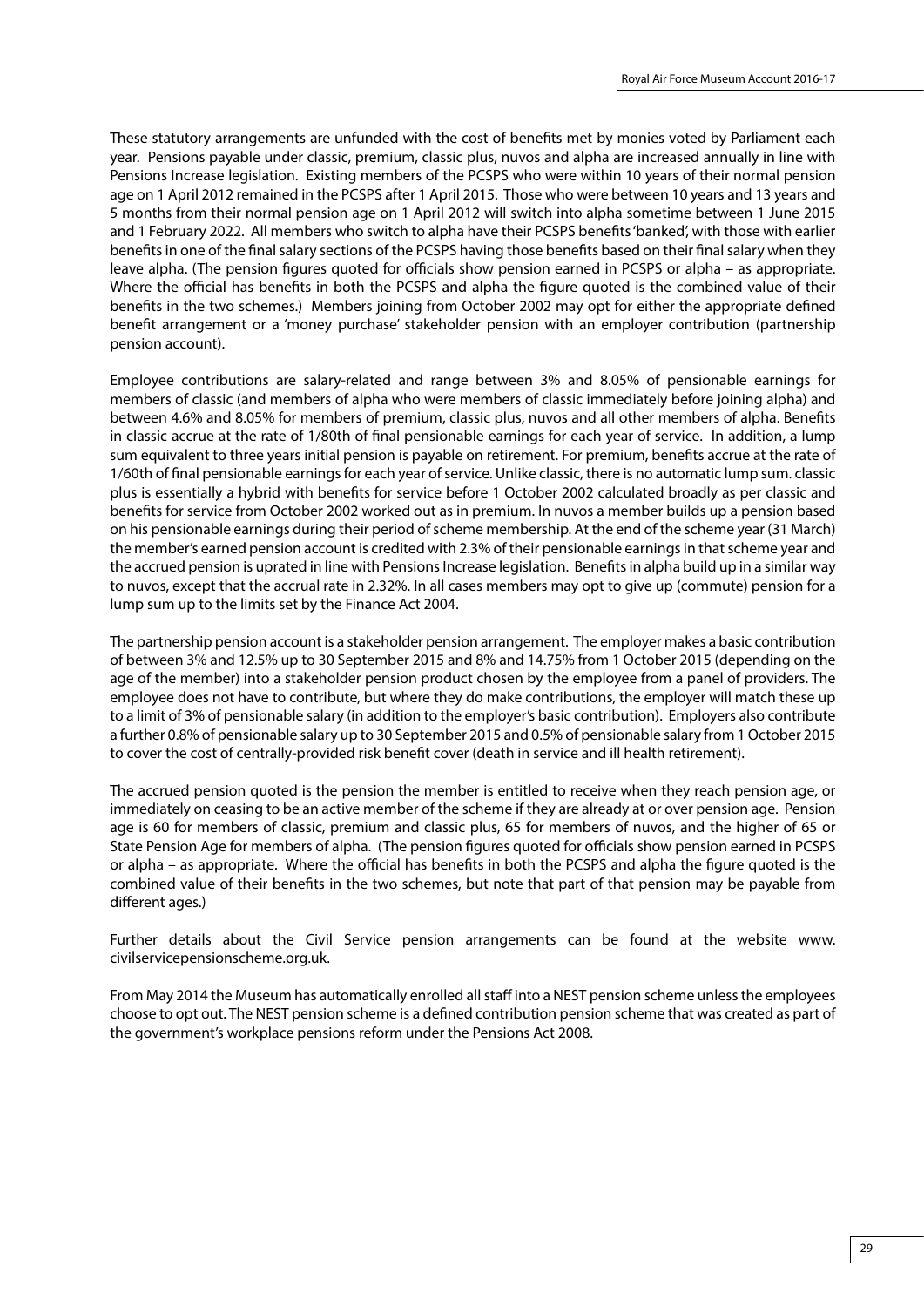### **2 Taxation**

All of the charity's income is applied for charitable purposes and therefore the charity is exempt from Corporation Tax. The Corporation Tax liability of the trading subsidiary for the year ended 31 March 2017 was £nil (2016: £209).

### **3 Grants and donations**

|                                                       | Un-restricted<br>Fund    | <b>Restricted</b><br><b>Funds</b> | <b>Total Funds</b> | <b>Total Funds</b> |
|-------------------------------------------------------|--------------------------|-----------------------------------|--------------------|--------------------|
|                                                       | 2017                     | 2017                              | 2017               | 2016               |
|                                                       | £                        | £                                 | £                  | £                  |
| <b>Exhibits Donated</b>                               | $\overline{\phantom{a}}$ | 24,750                            | 24,750             | 7,500              |
| Heritage Lottery Grant for First World War Exhibition |                          | 80,920                            | 80,920             | 218,793            |
| Heritage Lottery Grant for Centenary Programme        | ۰                        | 449,844                           | 449,844            | 45,952             |
| Libor for Centenary Programme                         | $\blacksquare$           | 3,000,000                         | 3,000,000          | 2,500,000          |
| <b>Other Donations for Centenary Project</b>          |                          | 1,051,644                         | 1,051,644          | 341,837            |
| <b>Cosford Air Show Donation</b>                      |                          | 25,016                            | 25,016             | 50,192             |
| Donation towards VC-10                                |                          |                                   |                    | 40,286             |
| Other                                                 | 95,322                   | 30,783                            | 126,105            | 338,781            |
|                                                       | 95,322                   | 4,662,957                         | 4,758,279          | 3,543,341          |

### **4a Investment in subsidiary undertakings and joint ventures**

Of the investment of £100,002 (2016: £100,002), £100,000 represents the charity's interest in 100% of the issued share capital of Royal Air Force Museum Enterprises Limited (company number 1511481) which is incorporated in England and Wales and operates souvenir shops and other trading activities

|                                                    | 2017       | 2016       |
|----------------------------------------------------|------------|------------|
|                                                    | £          | £          |
| The assets and liabilities of the subsidiary were: |            |            |
| Fixed assets                                       |            | 52,678     |
| Current assets                                     | 882,664    | 840,789    |
| Creditors: amounts falling due within one year     | (782, 664) | (793, 467) |
|                                                    | 100,000    | 100,000    |
|                                                    | 2017       | 2016       |
|                                                    | £          | £          |
| At 1 April 2016                                    | 100,000    | 26,498     |
| Profit/(Loss) retained in subsidiary               |            | 73,502     |
| At 31 March 2017                                   | 100,000    | 100,000    |

A summary of the Company's trading results is shown opposite. Audited accounts will be filed with the Registrar of Companies.

The remaining £2 represents the charity's interest on 100% of the issued share capital of The Royal Air Force Investments Limited (company number 4026995), which is incorporated in England and Wales and holds the real property assets of the charity for administrative purposes.

The Directors of RAF Museum Enterprises Limited have assessed that the subsidiary is a going concern and the Trustees are content, therefore, that the investment in the subsidiary retains its value.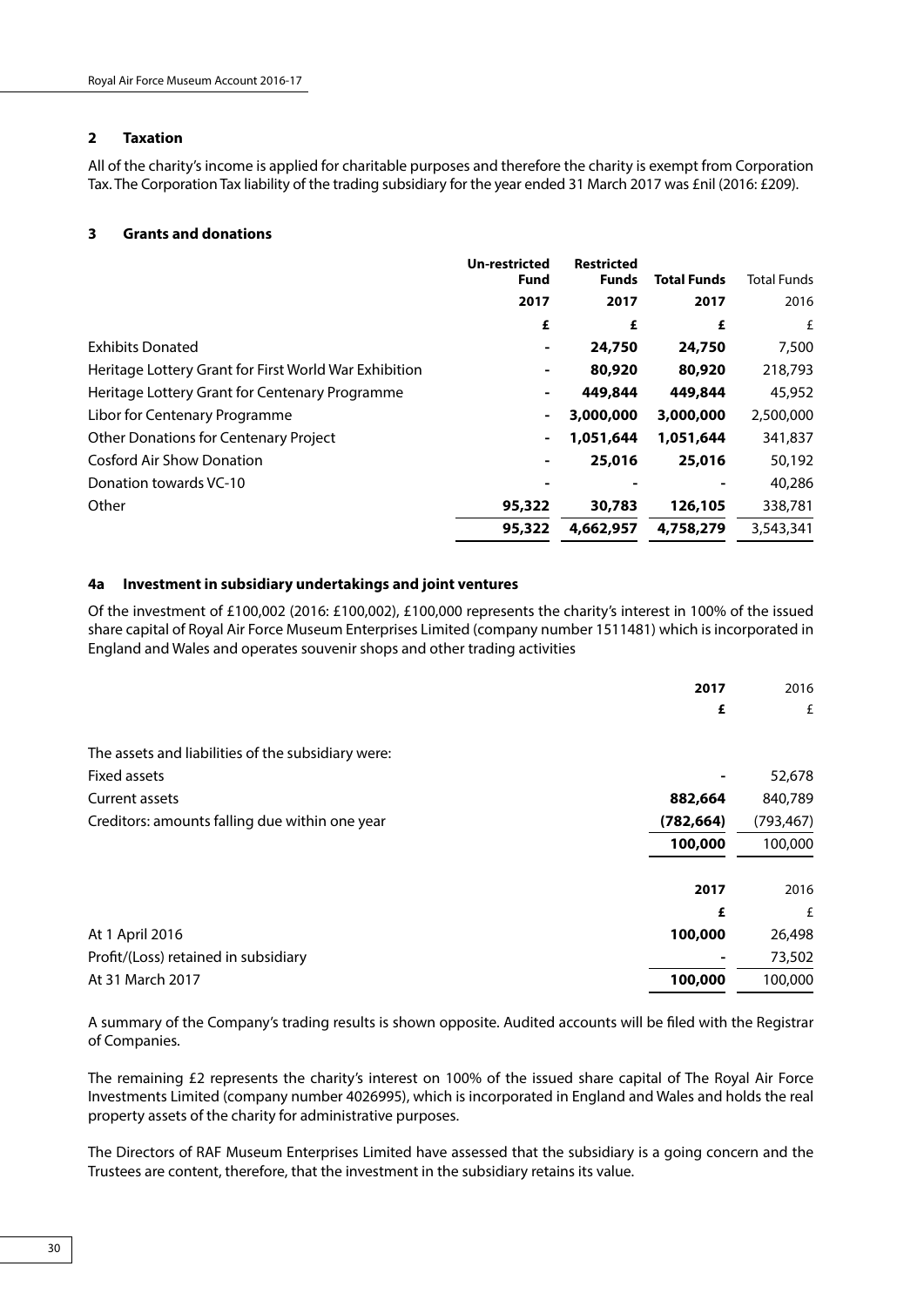During the year the Museum invested £25,000 in a Joint Venture, RAF 100 (charity number 1167398, company number 9977273), as one of five investor organisations. RAF 100 is a charitable company designed to consolidate the fundraising ask from the general public during the RAF's centenary year. RAF 100 is accounted for using the equity method, with the value of the Museum's stake being measured as its initial investment plus our equal share of RAF 100's net gain or loss for the period.

### **4b Income from subsidiaries and joint ventures**

| <b>RAF100</b>             | <b>Total</b> |      |         | <b>RAF Museum share</b> |
|---------------------------|--------------|------|---------|-------------------------|
|                           | 2017         | 2016 | 2017    | 2016                    |
|                           | £            | £    | £       | £                       |
| Income                    |              |      |         |                         |
| Donations                 | 2,434,500    | -    | 486,900 |                         |
| Other                     | 54,167       | -    | 10,833  |                         |
| <b>Total</b>              | 2,488,667    | -    | 497,733 |                         |
| <b>Expenditure</b>        |              |      |         |                         |
| Raising funds             | 40,413       | -    | 8,082   |                         |
| <b>Total</b>              | 40,413       | -    | 8,082   | -                       |
| Net income/ (expenditure) | 2,448,254    |      | 489,651 | -                       |

As at 31 March 2017, the Museums share of the RAF100's assets was £510,135 and liabilities of £465, with a combined share of net assets of £509,615. There were no outstanding commitments relating to the joint venture, and the joint venture had not entered into any capital commitments as at 31 March 2017.

### **Royal Air Force Museum Enterprises Limited**

|                                                           | 2017        | 2016        |
|-----------------------------------------------------------|-------------|-------------|
|                                                           | £           | £           |
| <b>Turnover</b>                                           | 2,339,882   | 2,591,801   |
| Cost of sales, administrative expenses and taxation       | (2,219,750) | (2,234,027) |
|                                                           | 120,132     | 357,774     |
| Interest receivable                                       | 96          | 190         |
| <b>Net Profit/(Loss)</b>                                  | 120,228     | 357,964     |
| Repayment of historic excess gift aid from the RAF Museum |             | 73,502      |
| Gift Aid to RAF Museum                                    | (120, 228)  | (357,964)   |
| <b>Surplus (Deficit) in subsidiary</b>                    |             | 73,502      |
|                                                           |             |             |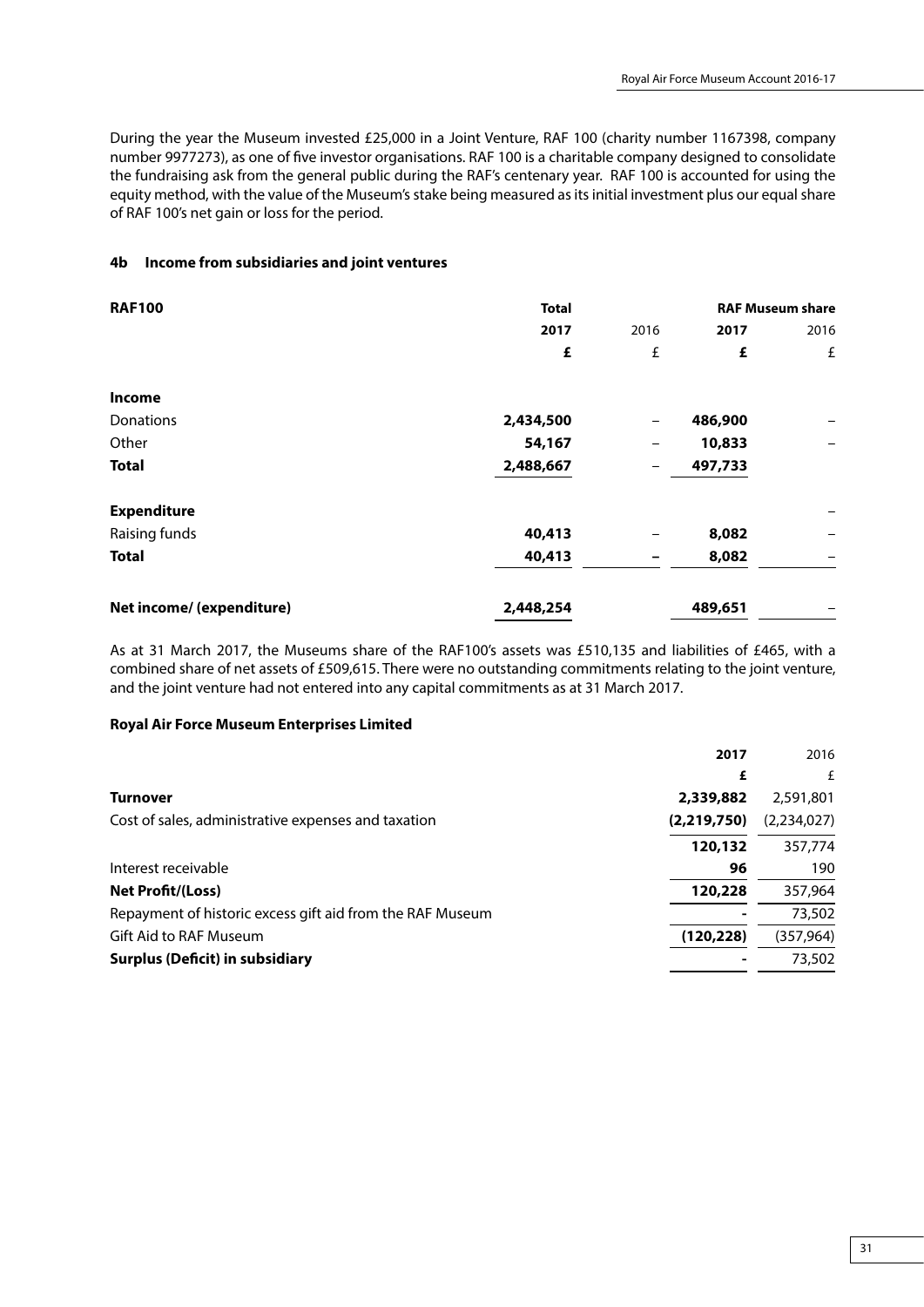### **5 Resources expended**

As required by the charity SORP, expenditure is analysed between that directly attributable to activities and support costs. These support costs are allocated to activities based on the criteria outlined below.

|                                |         |                          |                                                | <b>Directly</b><br>attributable<br>costs<br>£ | <b>Support</b><br>£                  | costs Depreciation<br>£ | <b>Total</b><br>2017 | Total<br>2016<br>£<br>£     |
|--------------------------------|---------|--------------------------|------------------------------------------------|-----------------------------------------------|--------------------------------------|-------------------------|----------------------|-----------------------------|
|                                |         |                          |                                                |                                               |                                      |                         |                      |                             |
| Fundraising                    |         |                          |                                                | 596,850                                       | 72,574                               | 1,800                   | 671,224              | 561,899                     |
| Trading                        |         |                          |                                                | 2,219,750                                     |                                      |                         | 2,219,750            | 2,234,027                   |
| Interpret the RAF story        |         |                          |                                                | 7,191,606                                     | 1,131,963                            | 1,706,802               | 10,030,371           | 7,734,923                   |
| Focus the collection           |         |                          |                                                | 1,142,253                                     | 201,752                              | 515,162                 | 1,859,167            | 1,813,417                   |
| Invest in the museum           |         |                          |                                                | 959,215                                       | 103,136                              |                         | 1,062,351            | 1,056,167                   |
| Total                          |         |                          |                                                | 12,109,674                                    | 1,509,425                            | 2,223,764               | 15,842,863           | 13,400,433                  |
| Allocation of<br>support costs | Raising | funds Trading            | <b>Interpreting</b><br>the<br><b>RAF story</b> | <b>Focusing</b><br>the<br>collection          | <b>Investing</b><br>in the<br>museum | <b>Total</b><br>2017    | <b>Total</b><br>2016 | <b>Allocation</b><br>method |
|                                | £       | £                        | £                                              |                                               | £<br>£                               | £                       | £                    |                             |
| Finance                        | 7,945   |                          | 95,737                                         | 15,206                                        | 12,771                               | 131,659                 | 157,291              | Expenditure                 |
| IT                             | 5,446   | $\overline{\phantom{a}}$ | 159,965                                        | 29,270                                        | $\overline{\phantom{a}}$             | 194,681                 |                      | 128,208 Number of staff     |
| <b>HR</b>                      | 2,834   |                          | 83,259                                         | 15,235                                        | $\overline{\phantom{a}}$             | 101,328                 |                      | 65,995 Number of staff      |
| <b>Estates</b>                 | 120     | $\blacksquare$           | 115,490                                        | 34,431                                        | $\overline{\phantom{a}}$             | 150,041                 | 116,775              | Floor space                 |

 **72,574 - 1,131,963 201,752 103,1361,509,425 1,205,543** 

The National Audit Office audit fee of £23,500 (2016: £23,500) is included within governance costs.

### **6 Staff costs and numbers**

|                        | <b>Total Funds</b> | <b>Total Funds</b> |
|------------------------|--------------------|--------------------|
|                        | 2017               | 2016               |
|                        | £                  | £                  |
| Salaries and wages     | 4,145,404          | 4,236,635          |
| Temporary agency staff | 50,493             | 1,015              |
| Social security costs  | 440,397            | 400,115            |
| Pension costs          | 188,409            | 234,785            |
|                        | 4,824,703          | 4,872,550          |
|                        |                    |                    |

Admin 29,107 - 350,713 55,704 46,777 482,301 363,244 Expenditure Governance 27,122 - 326,799 51,906 43,588 449,415 374,030 Expenditure

The above costs exclude the trading subsidiary.

The average number of employees in the Museum during the year was 172 (2016: 176). FTE equivalent was 164 (2016: 168).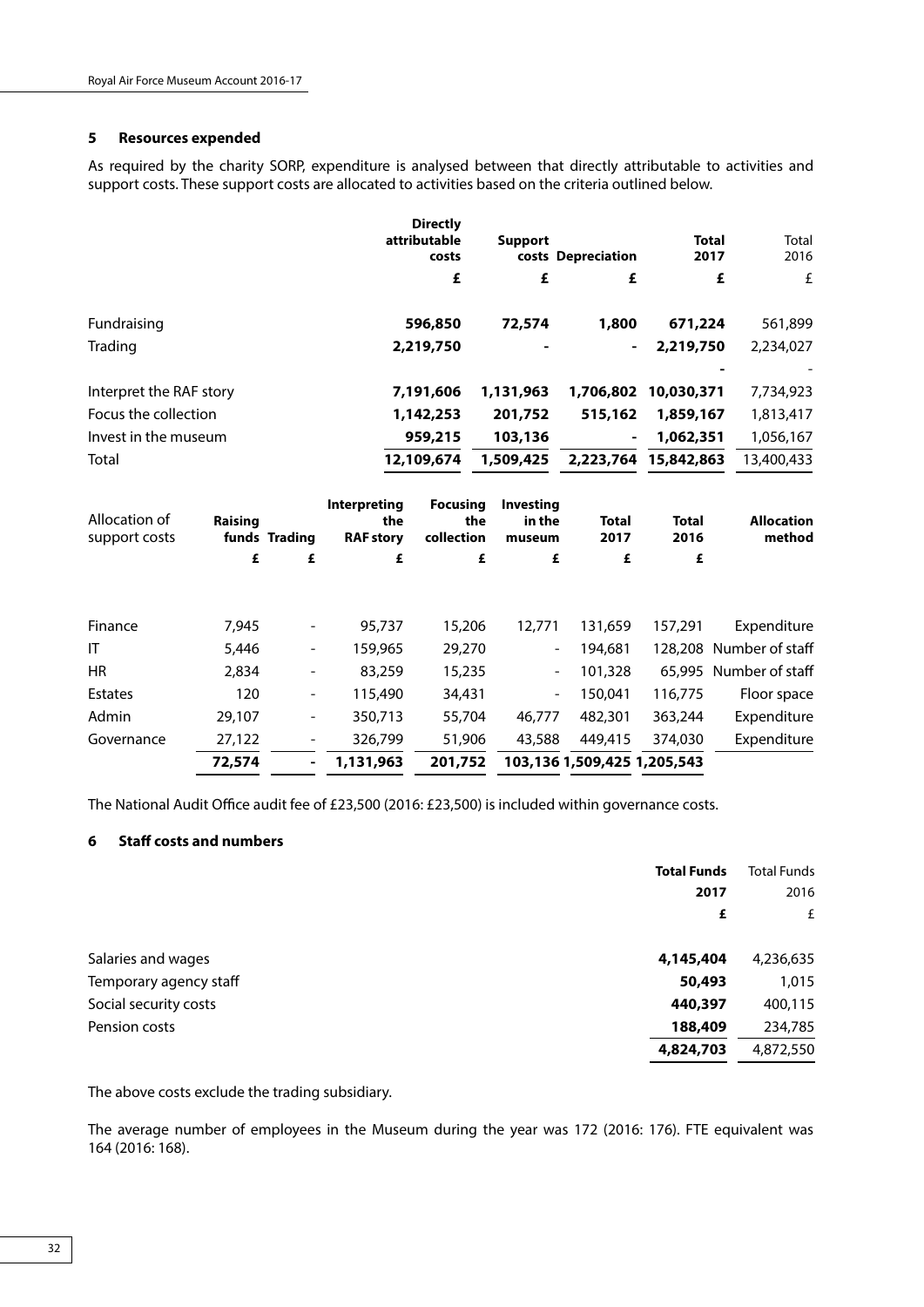Employees whose emoluments amounted to over £60,000.

Employees whose emoluments amounted to over £60,000

|                   | 2017 | 2016 |
|-------------------|------|------|
| 60,000 - 70,000   |      |      |
| 70,001 - 80,000   | ־י   | 2    |
| 100,001 - 110,000 |      |      |

## **7a Tangible fixed assets – group**

|                     |             |            | Fixtures,    | Plant,    | Assets                    |                                 |                          |
|---------------------|-------------|------------|--------------|-----------|---------------------------|---------------------------------|--------------------------|
|                     | Freehold    | Leasehold  | Fittings and | Machinery | under                     | Heritage                        |                          |
|                     | property    | Property   | Equipment    |           | and Vehicles Construction | Assets                          | Total                    |
|                     | £           | £          | £            | £         | £                         | £                               | £                        |
| Cost or valuation   |             |            |              |           |                           |                                 |                          |
| At 1 April 2016     | 53,192,864  | 13,227,874 | 4,891,128    | 593,091   | 361,644                   |                                 | 21,202,115 93,468,716    |
| Additions           | 63,412      | 29,896     | 100,361      | 20,723    | 3,234,001                 | 24,750                          | 3,473,143                |
| <b>Transfers</b>    |             | 613,185    | 7,820        |           | (621,005)                 |                                 |                          |
| <b>Disposals</b>    | (2,470,335) |            | (971, 840)   | (93, 513) |                           |                                 | $(71,000)$ $(3,606,688)$ |
| Revaluations        | 1,001,803   | 291,001    | 23,376       | 1,950     |                           |                                 | 1,318,130                |
| At 31 March 2017    | 51,787,744  | 14,161,956 | 4,050,845    | 522,251   | 2.974.640                 |                                 | 21,155,865 94,653,301    |
| Depreciation        |             |            |              |           |                           |                                 |                          |
| At 1 April 2016     | 1,285,477   | 621,824    | 4,033,815    | 523,192   |                           |                                 | 6,464,308                |
| Charged in the year | 1,273,806   | 643,178    | 295,742      | 32,208    |                           |                                 | 2,244,934                |
| <b>Disposals</b>    | (194, 386)  |            | (954, 141)   | (88, 972) |                           |                                 | $- (1,237,499)$          |
| Revaluations        | 25,491      | 13,679     | 9,294        | 1,129     |                           |                                 | 49,593                   |
| At 31 March 2017    | 2,390,388   | 1,278,681  | 3,384,710    | 467,557   |                           |                                 | 7,521,336                |
| Net Book values     |             |            |              |           |                           |                                 |                          |
| At 31 March 2017    | 49,397,356  | 12,883,275 | 666,135      | 54,694    |                           | 2,974,640 21,155,865 87,131,965 |                          |
| At 1 April 2016     | 51,907,387  | 12,606,050 | 857,313      | 69,899    | 361,644                   | 21,202,115 87,004,408           |                          |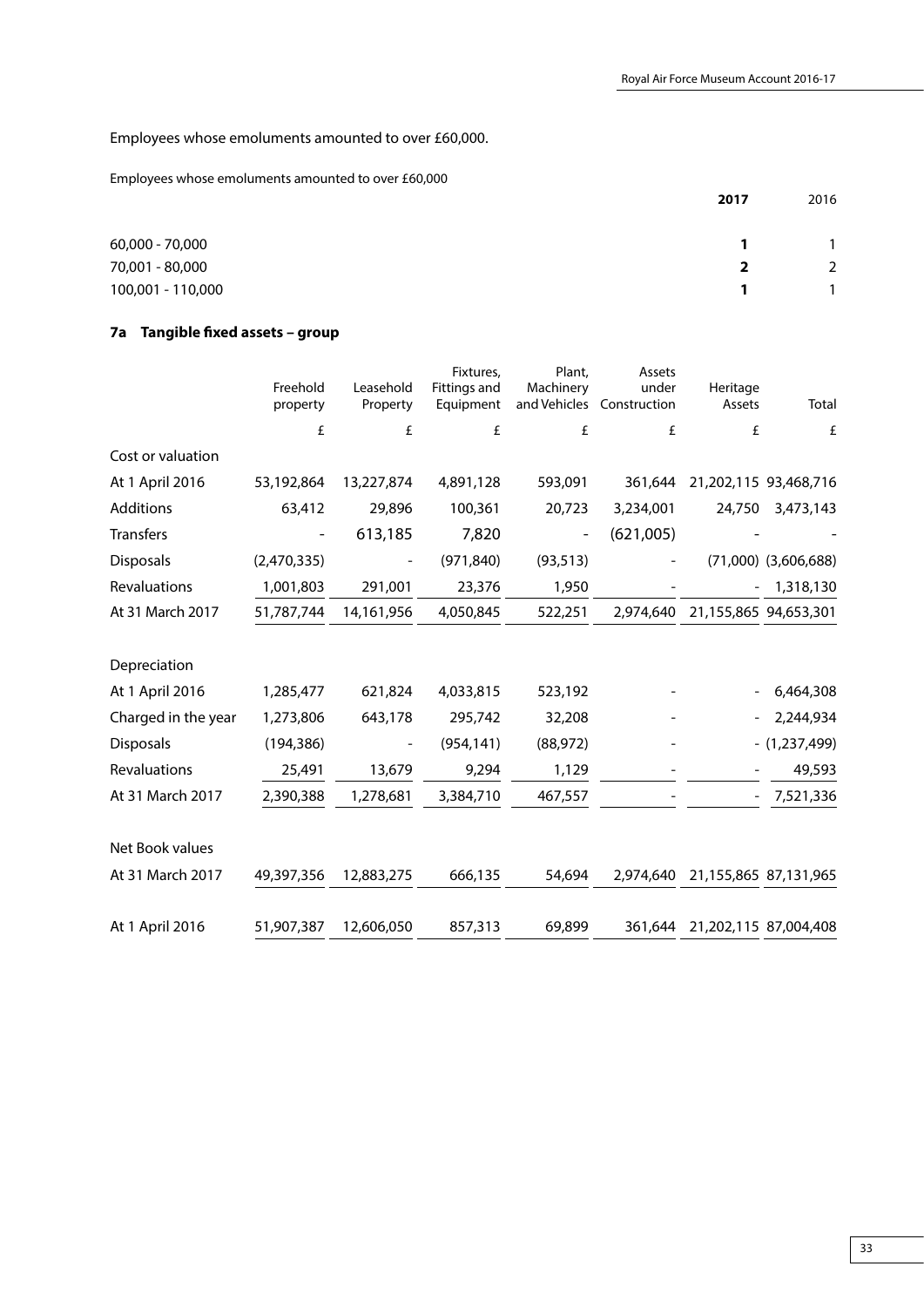### **Tangible fixed assets – charity**

|                                     |                      |                       | Fixtures,                 | Plant,    |                                                     |                    |             |
|-------------------------------------|----------------------|-----------------------|---------------------------|-----------|-----------------------------------------------------|--------------------|-------------|
|                                     | Freehold<br>property | Leasehold<br>Property | Fittings and<br>Equipment |           | Machinery Assets Under<br>and Vehicles Construction | Heritage<br>Assets | Total       |
|                                     | £                    | £                     | £                         | £         | £                                                   | £                  | $\pounds$   |
| Cost or valuation                   |                      |                       |                           |           |                                                     |                    |             |
| At 1 April 2016                     | 53,192,864           | 13,227,874            | 4,211,127                 | 337,555   | 353,824                                             | 21,202,115         | 92,525,359  |
| Additions                           | 63,412               | 29,896                | 100,361                   | 20,723    | 3,234,001                                           | 24,750             | 3,473,143   |
| <b>Transfers from AUC</b>           |                      | 613,185               |                           |           | (613, 185)                                          |                    |             |
| Transfers from<br><b>Trading Co</b> |                      |                       | 687,822                   | 255,537   |                                                     |                    | 943,359     |
| <b>Disposals</b>                    | (2,470,335)          |                       | (971, 840)                | (93, 513) |                                                     | (71,000)           | (3,606,688) |
| Revaluations                        | 1,001,803            | 291,001               | 23,376                    | 1,950     |                                                     |                    | 1,318,130   |
| At 31 March 2017                    | 51,787,744           | 14,161,956            | 4,050,846                 | 522,252   | 2,974,640                                           | 21,155,865         | 94,653,303  |
| Depreciation                        |                      |                       |                           |           |                                                     |                    |             |
| At 1 April 2016                     | 1,285,477            | 621,824               | 3,380,822                 | 285,506   |                                                     |                    | 5,573,629   |
| Transfers from<br><b>Trading Co</b> |                      |                       | 652,993                   | 237,688   |                                                     |                    | 890,681     |
| Charged in the year                 | 1,273,807            | 643,179               | 295,741                   | 32,208    |                                                     |                    | 2,244,935   |
| Disposals                           | (194, 386)           |                       | (954, 141)                | (88, 972) |                                                     |                    | (1,237,499) |
| Revaluations                        | 25,491               | 13,679                | 9,294                     | 1,129     |                                                     |                    | 49,593      |
| At 31 March 2017                    | 2,390,389            | 1,278,682             | 3,384,709                 | 467,559   |                                                     |                    | 7,521,339   |
| Net book values                     |                      |                       |                           |           |                                                     |                    |             |
| At 31 March 2017                    | 49,397,355           | 12,883,274            | 666,137                   | 54,693    | 2,974,640                                           | 21,155,865         | 87,131,964  |
| At 1 April 2016                     | 51,907,387           | 12,606,050            | 830,305                   | 52,049    | 353,824                                             | 21,202,115         | 86,951,730  |

On 1 April 2016, ownership of fixed assets held in Royal Air Force Museum Enterprises Limited transferred to the Museum. The Museum charges RAFMEL a fee for the use of these assets.

The Museum's freehold property was professionally revalued as at 31 March 2015. The revaluation was carried out by Gerald Eve, Chartered Surveyors and Property Consultants, in accordance with the Royal Institution of Chartered Surveyors Appraisal and Valuation Manual. Freehold property, which comprises the RAF Museum site, Hendon, was valued on the basis of depreciated replacement cost.

On the 21 January 2008 the title of the deeds to the Museum's freehold property was transferred from the former Trustees to a subsidiary, The Royal Air Force Museum Investments Limited.

On 16 March 2005, the ownership of the leasehold property at Cosford, was transferred from the Charity, to a subsidiary company, The Royal Air Force Museum Investments Limited.

However, while the legal ownership remains with the company, in substance the RAF Museum retains the risks and rewards associated with these assets. In accordance with FRS 5 the RAF Museum has recognised these assets in the balance sheet.

There are no Tangible Fixed Assets held under Finance Leases in the Royal Air Force Museum Group.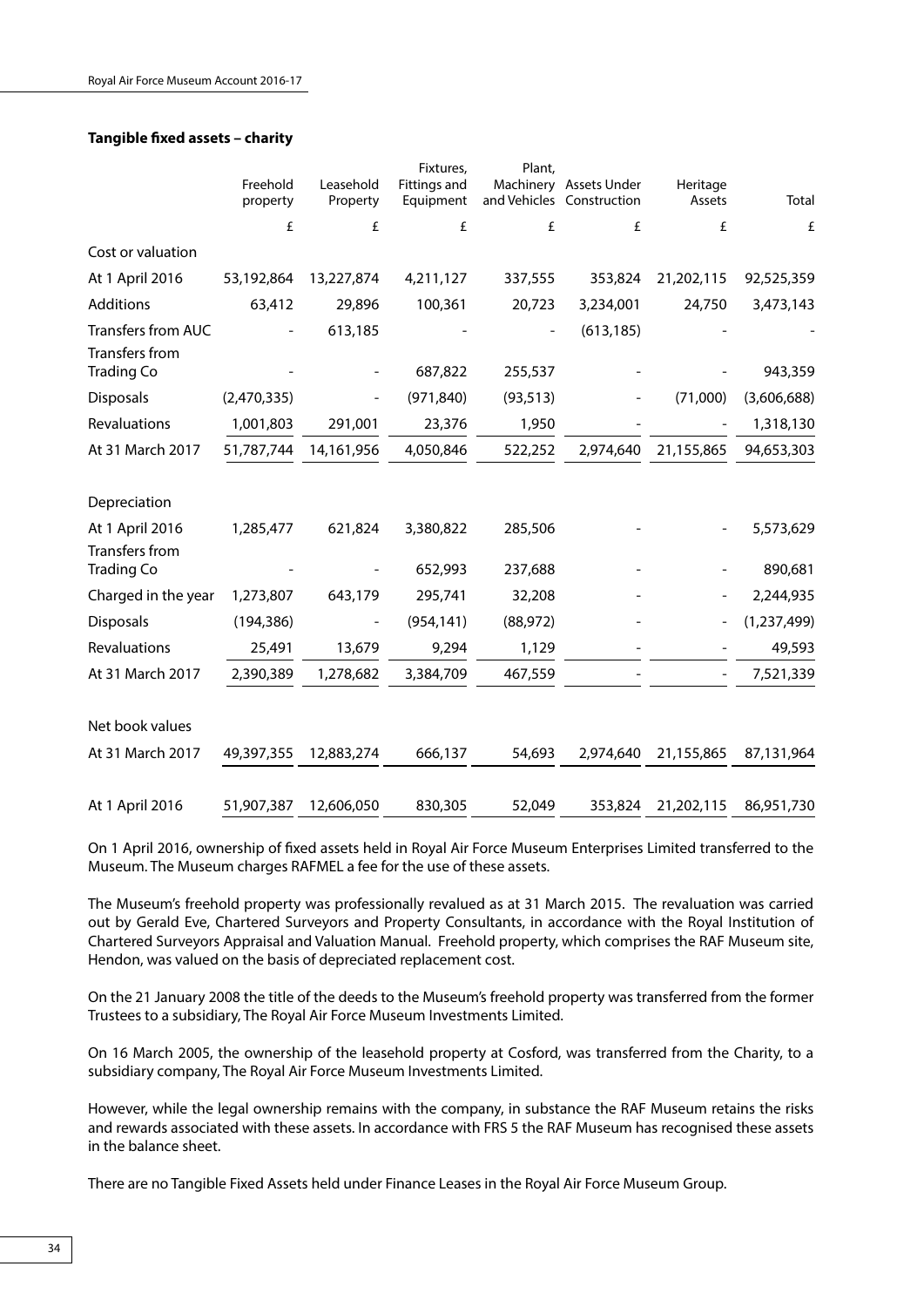### **7b Heritage Assets**

The number of Heritage Assets which the Museum acquires through donations means that the total book value of Heritage Assets is a mixture of cost (for purchased exhibits) and valuation (for donated exhibits). At 31 March 2017 the book value comprised :

| 2017                                                | 2016                  |
|-----------------------------------------------------|-----------------------|
|                                                     | f                     |
| Heritage Assets recorded at cost<br>2,504,858       | 2,504,858             |
| Heritage Assets recorded at valuation<br>18,651,007 | 18,697,257            |
| Total book value of heritage assets                 | 21,155,865 21,202,115 |

### **Summary of Heritage Asset Acquisitions and Disposals over the last five years**

| <b>Year ended</b>          |              |            |            | 31.03.2013 31.03.2014 31.03.2015 31.03.2016 31.03.2017 |            |            |
|----------------------------|--------------|------------|------------|--------------------------------------------------------|------------|------------|
|                            |              | £          | £          | £                                                      | £          | £          |
| Book value brought forward |              | 18,883,444 | 20.152.140 | 21,005,430                                             | 21.061.639 | 21,202,115 |
| Add acquisitions           |              |            |            |                                                        |            |            |
| Purchased                  | At cost      | 58,095     | 816,490    | 15,959                                                 | 205,376    |            |
| Donated                    | At valuation | 1,330,601  | 236,800    | 40,250                                                 | 7,500      | 24,750     |
| <b>Total acquisitions</b>  |              | 1,388,696  | 1,053,290  | 56,209                                                 | 212,876    | 24,750     |
| <b>Revaluations</b>        |              |            |            |                                                        |            |            |
| <b>Disposals</b>           |              | (120.000)  | (200.000)  | -                                                      | (72,400)   | (71,000)   |
| Book value carried forward |              | 20,152,140 |            | 21,005,430 21,061,639 21,202,115 21,155,865            |            |            |

### **8 Stocks**

|                  |         | Group                |                          |                          |
|------------------|---------|----------------------|--------------------------|--------------------------|
|                  | 2017    | 2016                 | 2017                     | 2016                     |
|                  | æ.      | $\ddot{\phantom{1}}$ |                          | £                        |
| Goods for resale | 159,354 | 138,291              | $\overline{\phantom{0}}$ | $\overline{\phantom{0}}$ |

#### **9 Debtors**

|                                         |           | Group     |           | <b>Charity</b> |
|-----------------------------------------|-----------|-----------|-----------|----------------|
|                                         | 2017      | 2016      | 2017      | 2016           |
|                                         | £         | £         | £         | £              |
| Trade debtors                           | 58,714    | 194,830   | 22,381    | 32,929         |
| Amounts due from subsidiary undertaking |           | -         | 465,027   | 457,963        |
| Other debtors                           | 546,949   | 155,344   | 530,732   | 155,344        |
| Prepayments and accrued income          | 3,686,392 | 1,029,428 | 3,629,065 | 1,011,957      |
| Gift Aid donation from the subsidiary   |           | $\bullet$ | 120,228   | 107,964        |
|                                         | 4,292,055 | 1,379,602 | 4,767,433 | 1.766.157      |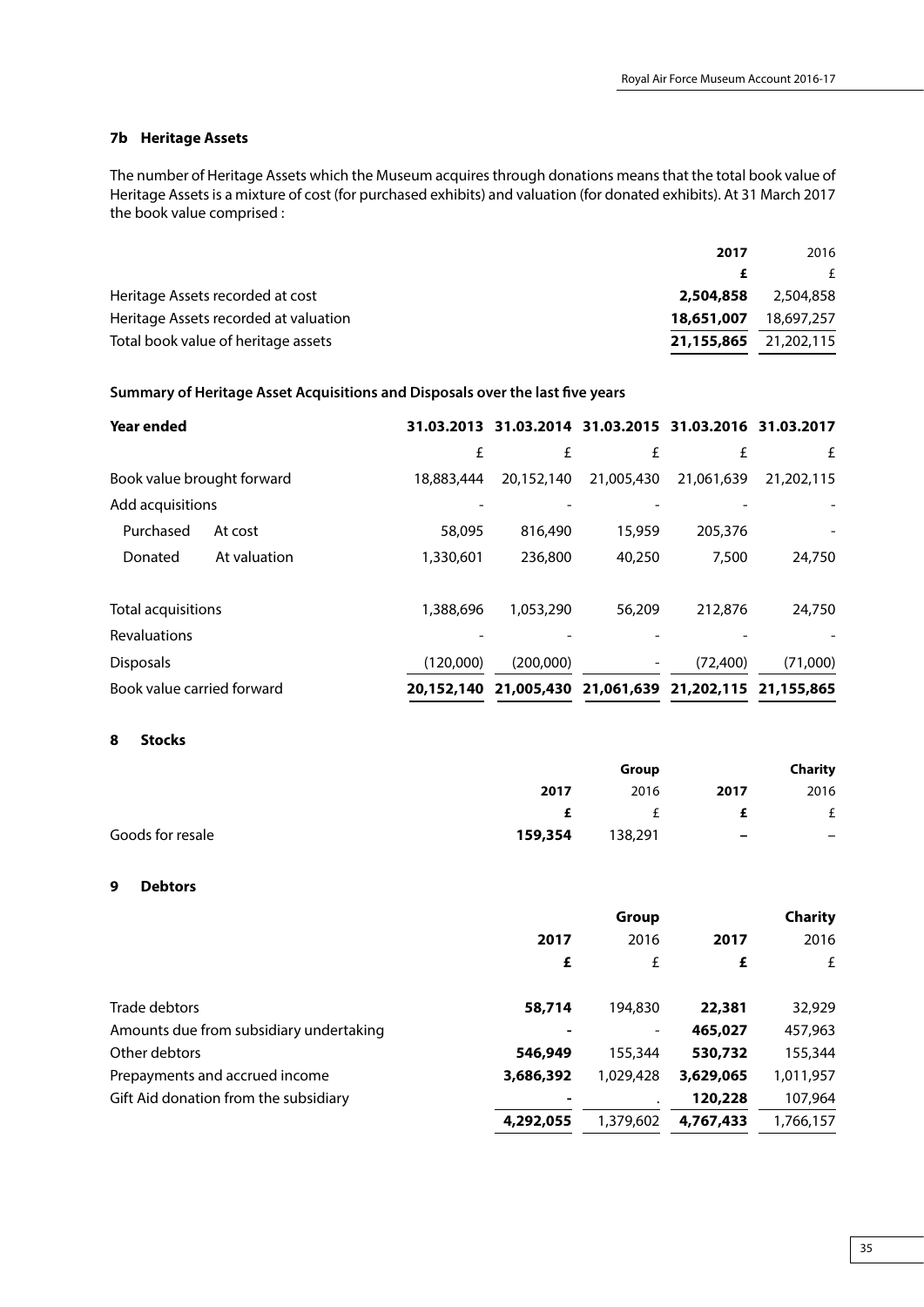### **10 Investments – group and charity**

|                                          | 2017       | 2016     |
|------------------------------------------|------------|----------|
|                                          | £          | £        |
| Quoted investments:                      |            |          |
| Market value on 1 April 2016             | 406,734    | 420,229  |
| Additions                                |            | 3,558    |
| <b>Disposals</b>                         | (430, 907) |          |
| Realised gain on disposal                | 25,884     |          |
| Net unrealised investment (losses)/gains | 357        | (17,053) |
| Market value at 31 March 2017            | 2,068      | 406,734  |
| Historical cost at 31 March 2017         | 2,117      | 370,868  |

### **11 Cash at bank and in hand**

|                          |           | Group     |           | <b>Charity</b> |
|--------------------------|-----------|-----------|-----------|----------------|
|                          | 2017      | 2016      | 2017      | 2016           |
|                          | £         |           | £         | £              |
| Commercial bank accounts | 7,858,215 | 6,953,347 | 7,247,477 | 6,510,558      |
| Cash in hand             | 8,064     | 12,817    | 5,370     | 5,983          |
|                          | 7,866,279 | 6,966,164 | 7,252,847 | 6,516,541      |

### **12 Creditors**

|                                          |           | Group     |           | Charity   |
|------------------------------------------|-----------|-----------|-----------|-----------|
|                                          | 2017      | 2016      | 2017      | 2016      |
|                                          | £         | £         | £         | £         |
| Amounts falling due within one year      |           |           |           |           |
| Loans and overdrafts                     | 109,175   |           | 109,175   | 73,504    |
| Trade creditors                          | 641,757   | 668,900   | 550,747   | 548,089   |
| Taxation and social security             | 116,372   | 114,552   | 102,361   | 88,580    |
| Other creditors                          | 9,603     | 18,106    | 9,261     | 17,897    |
| Accruals and deferred income             | 1,500,025 | 559,718   | 1,407,981 | 479,171   |
|                                          | 2,376,932 | 1,361,276 | 2,179,525 | 1,207,241 |
| Amounts falling after more than one year |           |           |           |           |
| Accruals and deferred income             | 108,333   | 166,667   | 108,333   | 166,667   |
| Loans and overdrafts                     | 450,825   | -         | 450,825   |           |
|                                          | 559,158   | 166.667   | 559,158   | 166,667   |

During the year, the Museum entered into an arrangement with the Ministry of Defence whereby a loan facility totalling £5.6 million was approved for use to support the Centenary Programme construction work. As at 31 March 2017, £560,000 of the facility had been utilised. The loan is repayable over 5 years at the Public Works Loan Board interest rate on the day the facility is used.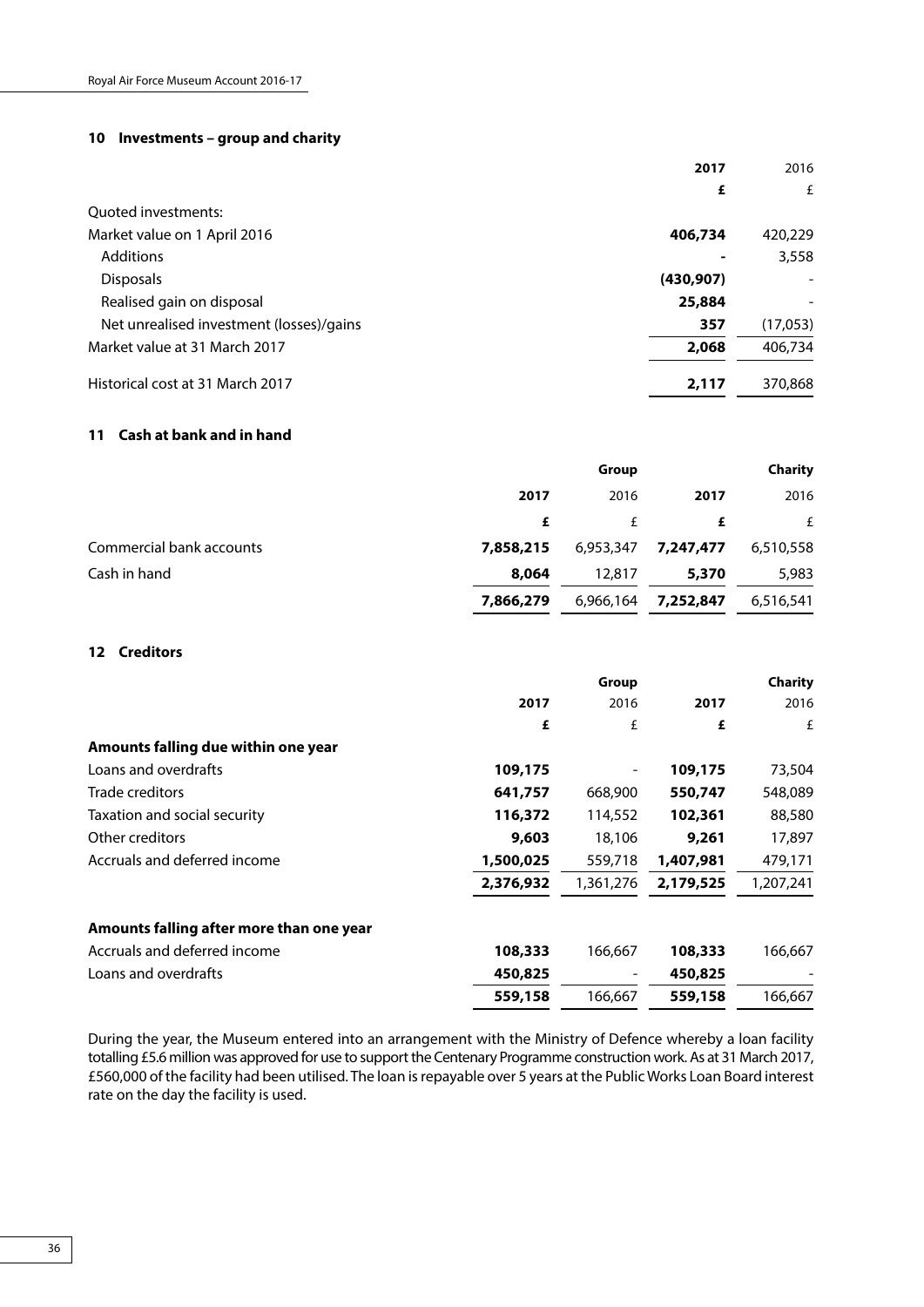## **13 Reconciliation of net cash flow to movement in net funds**

| 2017                                                                   | 2016      |
|------------------------------------------------------------------------|-----------|
| £                                                                      | £         |
| (Decrease)/increase in cash in period<br>900,071                       | 3,128,967 |
| Cash inflow from investment dividends<br>44                            | 3,558     |
| Change in net funds resulting from cash flow<br>900,115                | 3,132,525 |
| Disposal of liquid resources<br>(430, 907)                             |           |
| Change in market value of liquid resources (realised profit)<br>25,884 |           |
| Change in market value of liquid resources (unrealised profit)<br>357  | (17,053)  |
| (404, 666)                                                             | (17,053)  |
| Net funds at 1 April 2016<br>7,372,898                                 | 4,257,426 |
| Net funds at 31 March 2017<br>7,868,347                                | 7,372,898 |

## **14 Analysis of group net funds**

|                                        | 1 April 2016 | <b>Cash flow</b> | Other<br>changes | 31 March<br>2017 |
|----------------------------------------|--------------|------------------|------------------|------------------|
|                                        |              | £                | £                | £                |
| Cash at bank and in hand (See note 11) | 6,966,164    | 900,115          | $\blacksquare$   | 7,866,279        |
| Current asset investments              | 406,734      | (430, 907)       | 26,241           | 2,068            |
|                                        | 7,372,898    | 469,208          | 26,241           | 7,868,347        |

## **15 Statement of group funds**

|                                              | <b>Unrestricted</b><br><b>Funds</b> | <b>Restricted</b><br><b>Funds</b> | <b>Total Funds</b> | Total Funds |
|----------------------------------------------|-------------------------------------|-----------------------------------|--------------------|-------------|
|                                              | 2017                                | 2017                              | 2017               | 2016        |
|                                              | £                                   | £                                 | £                  | £           |
| Analysis of group net assets between funds   |                                     |                                   |                    |             |
| Tangible fixed assets                        |                                     | 62,296,943 24,835,022 87,131,965  |                    | 87,004,408  |
| Investments in joint ventures                |                                     | 514,651                           | 514,651            |             |
| Cash at bank and in hand                     | 2,962,859                           | 4,903,420                         | 7,866,279          | 6,966,164   |
| Other net current assets                     | (4.914)                             | 2,081,459                         | 2,076,545          | 563,351     |
| Net non current assets                       |                                     | (559, 158)                        | (559, 158)         | (166, 667)  |
|                                              |                                     |                                   |                    |             |
| <b>Total assets less current liabilities</b> |                                     | 65,254,888 31,775,394 97,030,282  |                    | 94,367,256  |
| <b>Net assets</b>                            |                                     | 65,254,888 31,775,394 97,030,282  |                    | 94,367,256  |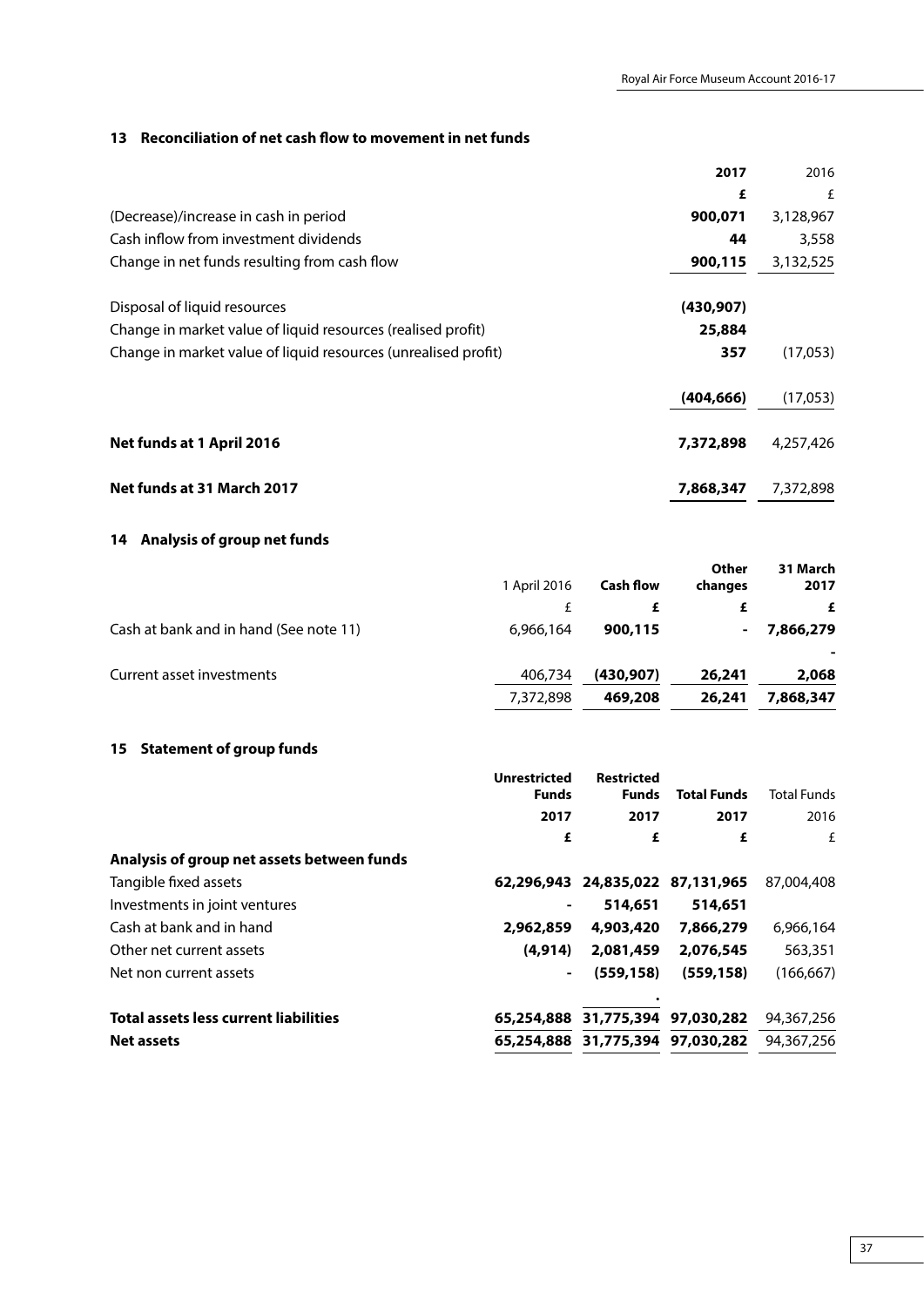| <b>Analysis of funds</b>                         | 2016                     | <b>Income Expenditure Revaluation</b> |                                    |           | <b>Transfers</b>         | 2017                 |
|--------------------------------------------------|--------------------------|---------------------------------------|------------------------------------|-----------|--------------------------|----------------------|
|                                                  | £                        | £                                     | £                                  | £         | £                        | £                    |
| <b>Restricted funds</b>                          |                          |                                       |                                    |           |                          |                      |
| <b>Fixed assets</b>                              | 17,133,108               | $\qquad \qquad \blacksquare$          | (817, 659)                         |           |                          | 2,645,566 18,961,015 |
| Revaluation reserve                              | 5,493,451                |                                       |                                    | 380,556   |                          | 5,874,007            |
| Cosford sprinklers                               | 580,930                  |                                       |                                    |           | (549, 399)               | 31,531               |
| MoD maintenance                                  | 24,902                   |                                       |                                    |           | (24, 902)                |                      |
| <b>Watchtower Funds</b>                          | 351,643                  |                                       | (63, 173)                          | 26,241    |                          | 314,711              |
| World War I Exhibition                           | 232                      | 80,920                                | (81, 152)                          |           |                          |                      |
| <b>Centenary Project</b>                         | 4,077,587                | 4,807,064                             | (542, 267)                         |           | $-$ (2,515,600)          | 5,826,784            |
| <b>Air Show Funds</b>                            | 126,948                  | 25,016                                |                                    |           |                          | 151,964              |
| <b>Cosford LMA Funds</b>                         | 53,226                   | 10,347                                |                                    |           |                          | 63,573               |
| <b>Bomber Command Hall</b><br>Refurbishment Fund | 95,491                   |                                       |                                    |           | (95, 491)                |                      |
| Cosford wifi                                     | $\overline{\phantom{a}}$ | 10,000                                |                                    |           | (8,924)                  | 1,076                |
| <b>RAF 100</b>                                   |                          | 489,651                               |                                    |           | 25,000                   | 514,651              |
| <b>Other Projects</b>                            | 42,234                   | 35,282                                | (6,958)                            |           | (34, 475)                | 36,083               |
| <b>Total Restricted Funds</b>                    | 27,979,752               |                                       | 5,458,280 (1,511,210)              | 406,797   | (558, 225)               | 31,775,394           |
| <b>Unrestricted funds</b>                        |                          |                                       |                                    |           |                          |                      |
| <b>Fixed assets</b>                              | 42,167,033               |                                       | $-$ (3,796,464)                    |           |                          | 827,577 39,198,146   |
| Revaluation reserve                              | 22,210,816               |                                       |                                    | 887,981   |                          | $-23,098,797$        |
| General                                          |                          |                                       | 1,843,402 11,752,831 (10,535,190)  |           | (662, 352)               | 2,398,691            |
| <b>Designated funds</b>                          |                          |                                       |                                    |           |                          |                      |
| <b>Bomber Command Hall</b>                       | 9,478                    |                                       |                                    |           | (9, 478)                 |                      |
| <b>Centenary Project</b>                         |                          |                                       |                                    |           | 559,253                  | 559,253              |
| Purchase grant                                   | 156,775                  |                                       |                                    |           | (156, 775)               |                      |
| <b>Total Unrestricted Funds</b>                  |                          |                                       | 66,387,504 11,752,831 (14,331,654) | 887,981   | 558,225                  | 65,254,888           |
| <b>Total Funds</b>                               |                          |                                       | 94,367,256 17,211,111(15,842,863)  | 1,294,778 | $\overline{\phantom{0}}$ | 97,030,282           |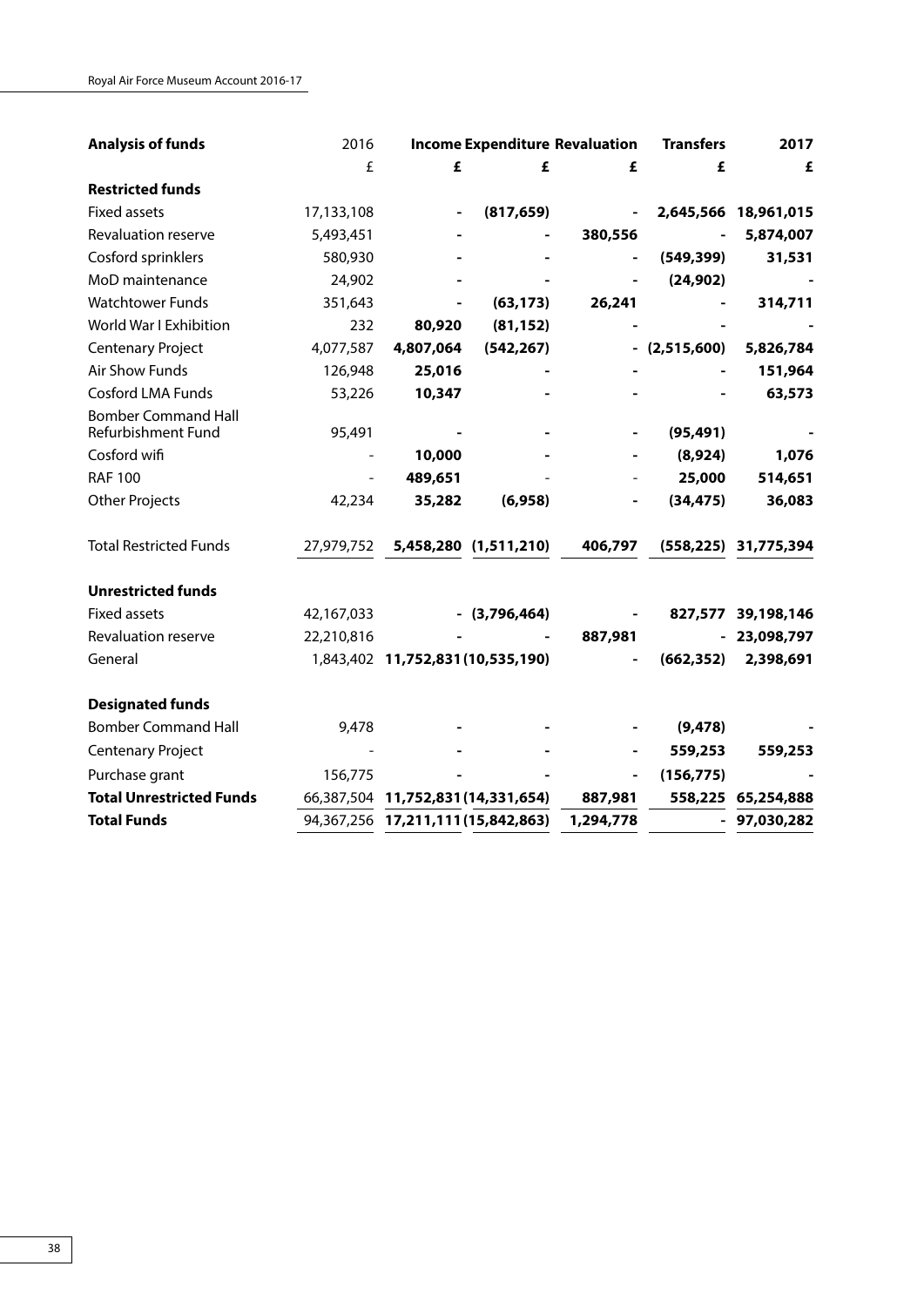#### **Restricted funds**

A significant proportion of these funds represents the capitalised value of restricted and inalienable fixed assets. This also includes the restricted element of the heritage assets.

Restricted income funds consist of a number of funds where the donors have specified the uses to which they may be put

*Cosford sprinklers* - a grant from the Ministry of Defence for the installation of a sprinkler system at the Cosford site

*MoD maintenance* - a grant from the Ministry of Defence to go towards specific small scale maintenance projects across all 3 sites

*Watchtower* - funds to cover the running costs of the Grahame White Factory

*First World War in the Air* - grants and donations towards the renovation of the Grahame White Factory and the staging of the First World

*Centenary Programme* - grants and donations towards the redevelopment of the Hendon site leading up to the RAF Centenary

*Air Show* - donations received relating to the Cosford Air Show which are restricted for use at the Cosford Site

*Cosford LMA -* donations received relating to the Large Model Aircraft show which are restricted for use at the Cosford site

*Bomber Command Hall Refurbishment* - for the restoration of the historic Bomber Command Hall

*Cosford wifi* - grant to install wifi at the Cosford site

*RAF100* - represents the Museum's investment in the RAF 100 joint venture

The Museum also has several small restricted funds for use on specific short term projects most of which complete within the space of twelve months.

### **Unrestricted funds**

A significant proportion of these funds represents the capitalised value of inalienable fixed assets, including unrestricted heritage assets.

*General Funds* - these are funds that are expendable at the discretion of Trustees.

#### **Unrestricted designated funds**

These are funds that Trustees have set aside for a specific purpose. The use of each fund reflects the equivalent restricted fund of the same name. In year £166,000 was re-designated from the Purchase grant and Bomber Command Hall funds to the Centenary Programme fund. In addition, £393,000 of self generated income was designated to the Centenary Programme fund.

### **Transfers**

Generally, transfers between funds represent the capitalisation of fixed assets. Trustees also transferred £105,000 from funds restricted to use at the London site to the Centenary Programme fund.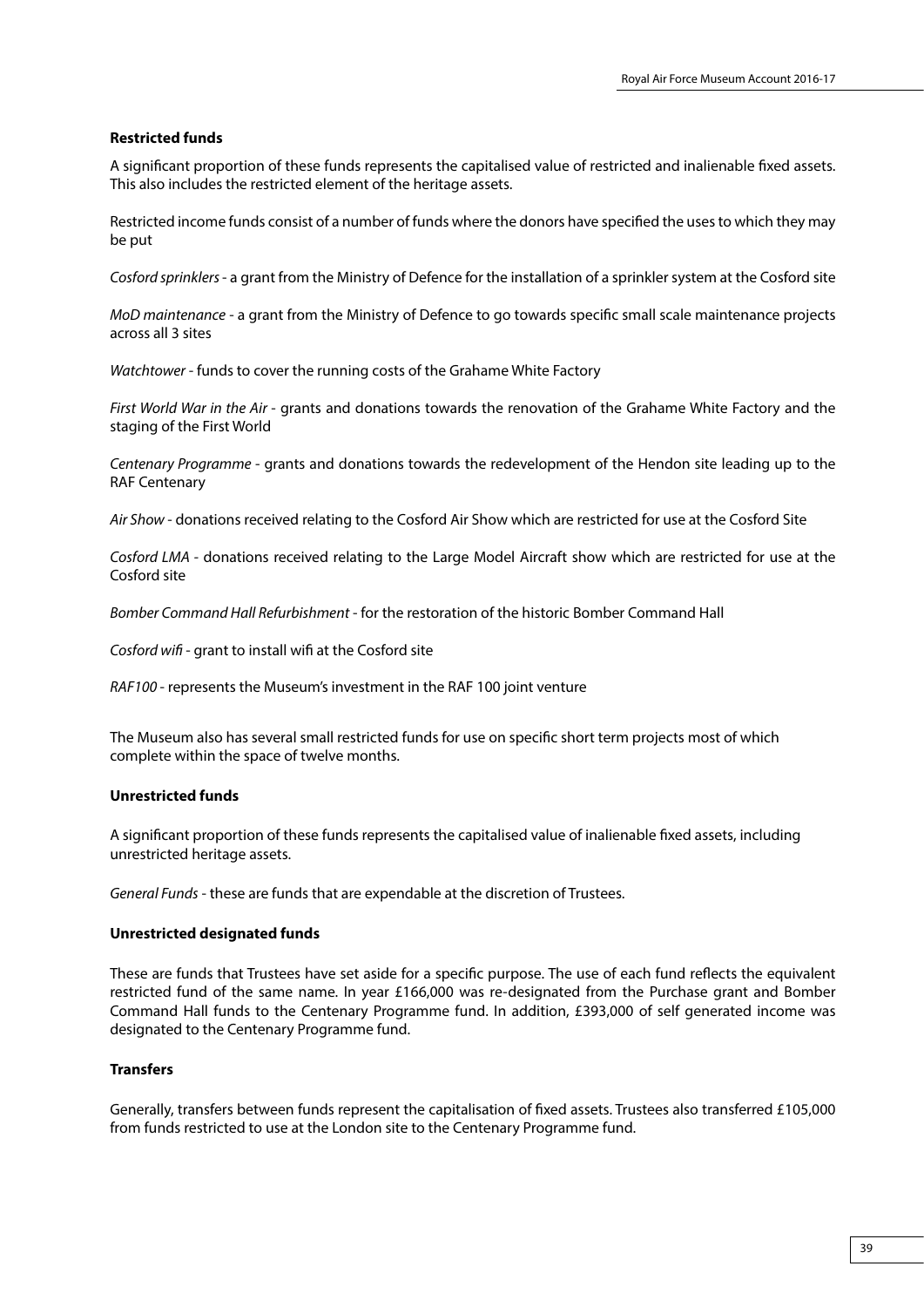#### **16 Commitments**

|                                   |           | <b>Group and charity</b> |  |
|-----------------------------------|-----------|--------------------------|--|
|                                   | 2017      | 2016                     |  |
|                                   | £         | £                        |  |
| <b>Operating leases expiring:</b> |           |                          |  |
| Plant and machinery:              |           |                          |  |
| within one year                   | 48,248    | 45,989                   |  |
| in the second to fifth years      | 86,170    | 98,385                   |  |
| Land and Buildings:               |           |                          |  |
| within one year                   | 530,150   | 530,150                  |  |
| in the second to fifth years      | 2,120,600 | 2,120,600                |  |
| after five years                  | 6,607,550 | 7,137,700                |  |
|                                   | 9,392,718 | 9,932,824                |  |
|                                   |           |                          |  |

On adoption of FRS102, the RAFM is required to disclose its total future minimum lease payments under non-cancellable operating leases, the prior period balances have been restated to reflect this requirement in the 2016-17 accounts.

The Museum paid £578,907 under operating lease arrangements in the year to 31 March, 2017 (2016: £598,545)

### *Capital Commitments*

As at 31 March 2017, the Museum had capital contracts in place totalling £10,239,818 (2016 £nil).

All contracts related to the Centenary Programme.

### **17 Related Parties**

Related parties with which the Museum had transactions during the year or balances at the year end were as follows:

#### *Royal Air Force Museum Enterprises Ltd*

The relationship of the Museum to the company is disclosed in note 4, and the balances due from the company at the year end are disclosed in note 9.

### *The Royal Air Force Museum Investments Limited*

The company was formed to hold, on behalf of the Trustees, the real property assets of the charity and thus minimise the administrative burden whenever a change in Trustees takes place. The leasehold property was transferred to this company from the charity in March 2005 and the freehold property in January 2008.

#### *Ministry of Defence*

The Royal Air Force Museum is a Non-Departmental Public Body, sponsored by the Ministry of Defence (the MOD). The MOD is regarded as the related party. Grant in Aid funding from the MOD is separately disclosed in the Statement of Financial Activities.

#### *RAF 100*

The Royal Air Force Museum is a 20% partner in the RAF 100 joint venture. Maggie Appleton (Chief Executive Officer) is also a Director of RAF 100. During the year, the Museum made an initial £25,000 investment in RAF 100.

The Trustees' involvement with the RAF Museum Enterprises Ltd and the RAF Museum Investments Ltd is disclosed in the Governance statement on page 12

Sir Gerry Grimstone (Chair of the Museum Audit and Risk Committee) is also the Ministry of Defence Lead Non-Executive Director.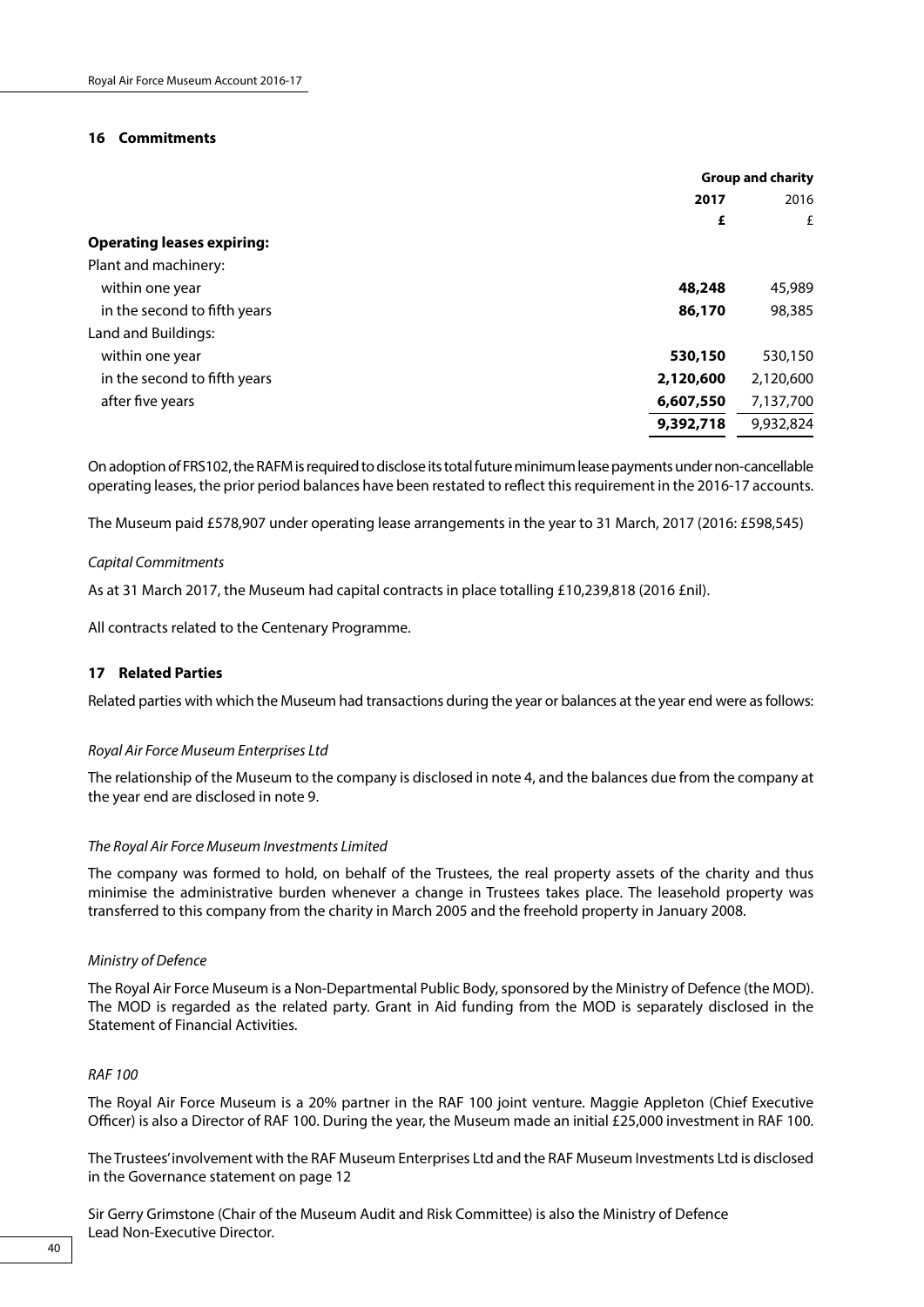### **18 Contingent Liabilities**

There were no contingent liabilities as at 31 March 2017 (2016: Nil)

### **19 Post Balance Sheet Events**

The annual report and financial statements were authorised for issue by the Accounting Officer on the date that the audit certificate was signed by the Comptroller and Auditor General.

There were no other post balance sheet events.

### **20 Museum only Statement of Financial Activities**

|                                                        | <b>Unrestricted</b><br><b>Notes</b><br><b>Funds</b> | <b>Restricted</b><br><b>Funds</b> | <b>Total Funds</b>   | Unrestricted<br>Funds | Restricted<br>Funds | <b>Total Funds</b>    |
|--------------------------------------------------------|-----------------------------------------------------|-----------------------------------|----------------------|-----------------------|---------------------|-----------------------|
|                                                        | 2017                                                | 2017                              | 2017                 | 2016                  | 2016                | 2016                  |
|                                                        | £                                                   | £                                 | £                    | £                     | £                   | £                     |
| <b>Income from</b>                                     |                                                     |                                   |                      |                       |                     |                       |
| <b>Donations and legacies</b>                          |                                                     |                                   |                      |                       |                     |                       |
| Grant in Aid                                           | 8,792,544                                           |                                   | 8,792,544            | 8,561,120             |                     | 8,561,120             |
| Grants and donations                                   | 95,322                                              | 4,783,185                         | 4,878,507            | 545,465               | 3,282,338           | 3,827,803             |
| <b>Charitable activities</b>                           | 74,274                                              |                                   | 74,274               | 70,510                |                     | 70,510                |
| <b>Other trading activities</b>                        |                                                     |                                   |                      |                       |                     |                       |
| <b>Fundraising events</b>                              | 122,035                                             |                                   | 122,035              | 115,801               |                     | 115,801               |
| Sponsorships                                           |                                                     | 300,000                           | 300,000              |                       | 91,667              | 91,667                |
| Share of RAF 100 gain                                  |                                                     | 489,651                           | 489,651              |                       |                     |                       |
| <b>Investments</b>                                     | 1,301                                               | 5,576                             | 6,877                | 2,172                 | 8,082               | 10,254                |
| <b>Other</b>                                           | 743,278                                             | 96                                | 743,374              | 754,204               | 3,756               | 757,960               |
| <b>Total income</b>                                    | 9,828,754                                           | 5,578,508                         | 15,407,262           | 10,049,272            | 3,385,843           | 13,435,115            |
|                                                        |                                                     |                                   |                      |                       |                     |                       |
| <b>Expenditure on</b>                                  |                                                     |                                   |                      |                       |                     |                       |
| <b>Raising funds</b>                                   |                                                     |                                   |                      |                       |                     |                       |
| Fundraising                                            | 682,236                                             |                                   | 682,236              | 571,739               |                     | 571,739               |
| <b>Charitable activities</b>                           |                                                     |                                   |                      |                       |                     |                       |
| Interpret the RAF story                                | 8,868,205                                           |                                   | 1,511,210 10,379,415 | 6,771,389             | 1,315,141           | 8,086,530             |
| Focus the collection                                   | 1,899,353                                           |                                   | 1,899,353            | 1,802,670             | 50,900              | 1,853,570             |
| Invest in the Museum                                   | 1,078,010                                           |                                   | 1,078,010            | 1,073,741             |                     | 1,073,741             |
| <b>Total expenditure</b>                               | 12,527,804                                          | 1,511,210                         | 14,039,014           | 10,219,539            | 1,366,041           | 11,585,580            |
| Net gains/(losses) on<br>investments                   |                                                     | 26,241                            | 26,241               |                       | (17,053)            | (17,053)              |
| Net income/                                            |                                                     |                                   |                      |                       |                     |                       |
| (expenditure)                                          | (2,699,050)                                         | 4,093,539                         | 1,394,489            | (170, 267)            | 2,002,749           | 1,832,482             |
| Transfers between<br>funds                             | 558,225                                             | (558, 225)                        |                      | 76,995                | (76, 995)           |                       |
| <b>Other recognised gains</b><br>and losses            |                                                     |                                   |                      |                       |                     |                       |
| Gains/(losses) on<br>revaluation of fixed              |                                                     |                                   |                      |                       |                     |                       |
| assests                                                | 887,981                                             | 380,556                           | 1,268,537            | 1,613,545             | 752,373             | 2,365,918             |
| <b>Net movement in funds</b>                           | (1, 252, 844)                                       | 3,915,870                         | 2,663,026            | 1,520,273             | 2,678,127           | 4,198,400             |
| <b>Reconciliation of funds</b>                         |                                                     |                                   |                      |                       |                     |                       |
| <b>Total funds brought</b>                             |                                                     |                                   |                      |                       |                     |                       |
| forward at 1 April 2016                                |                                                     | 66,387,504 27,979,752 94,367,256  |                      | 64,867,231            | 25,301,625          | 90,168,856            |
| <b>Total funds carried</b><br>forward at 31 March 2017 |                                                     | 65,134,660 31,895,622 97,030,282  |                      | 66,387,504            |                     | 27,979,752 94,367,256 |
|                                                        |                                                     |                                   |                      |                       |                     |                       |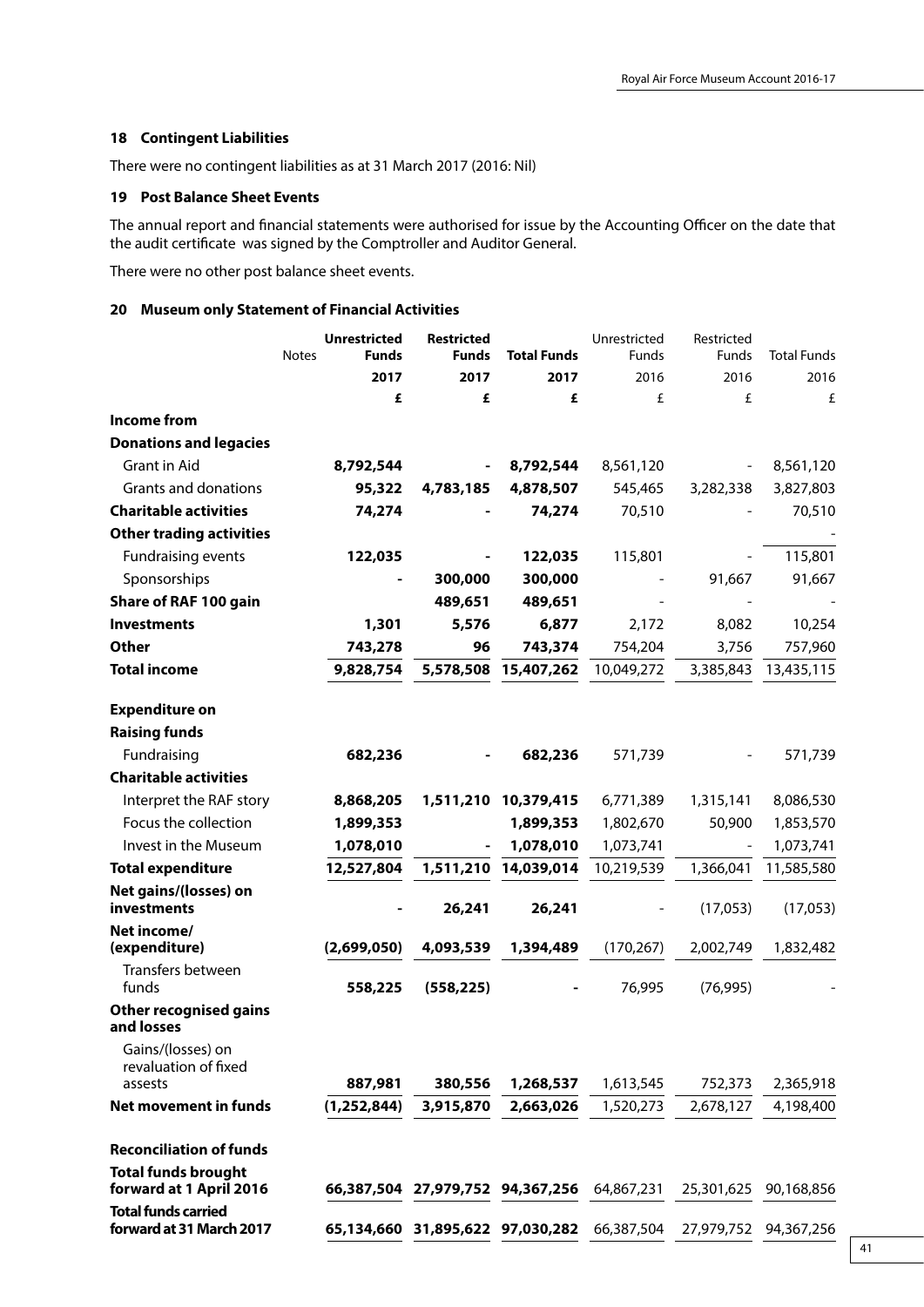For further information about the National Audit Office please contact:

National Audit Office Press Office 157-197 Buckingham Palace Road Victoria London SW1W 9SP Tel: 020 7798 7400 Email: enquiries@nao.gsi.gov.uk

DG Ref: 11513